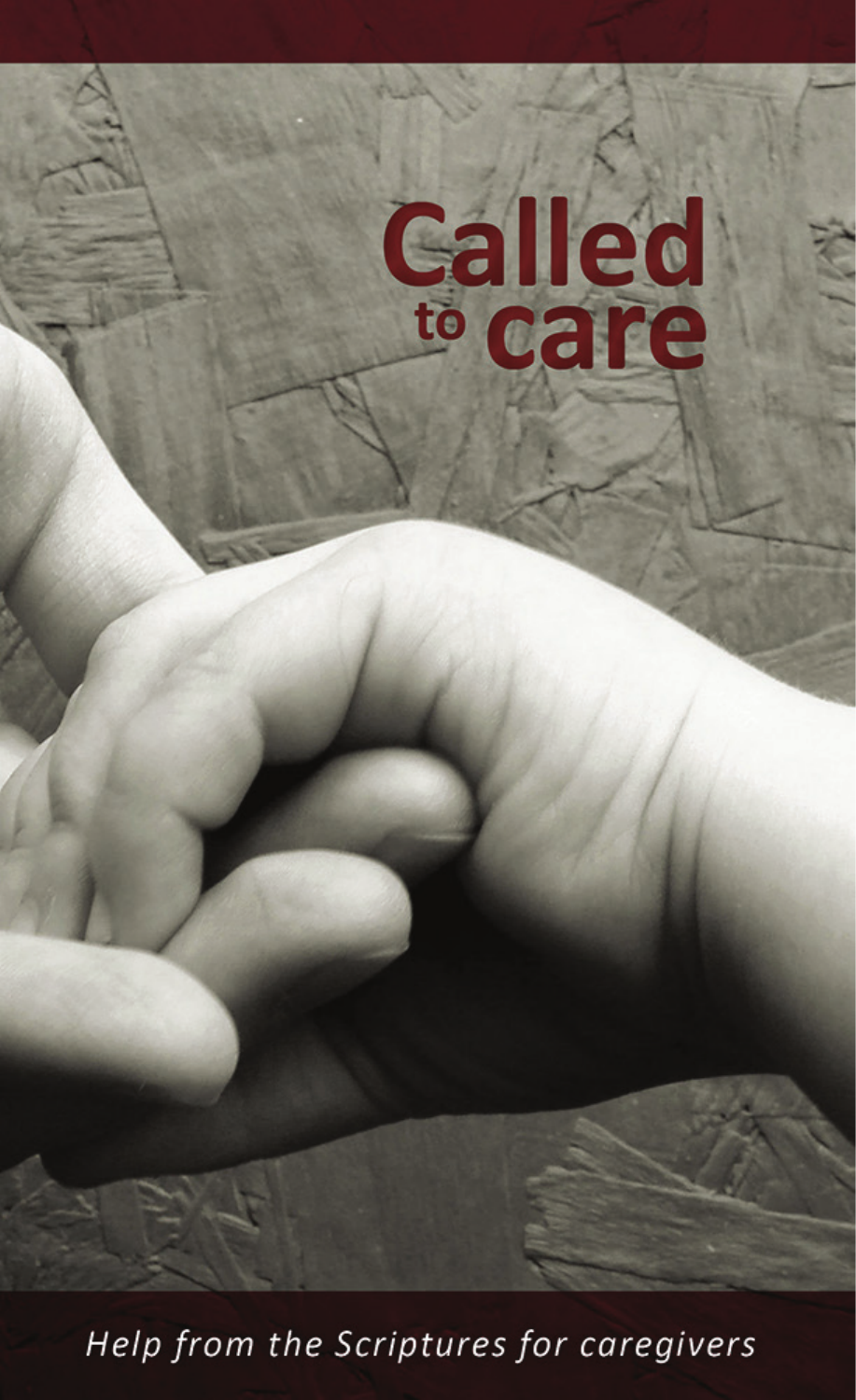# **Called** to care

*Help from the Scriptures for caregivers*



Published and distributed by the Bible Society of South Africa. **www.biblesociety.co.za**



Bibles and audio Bibles are available on the **BibleSA app.**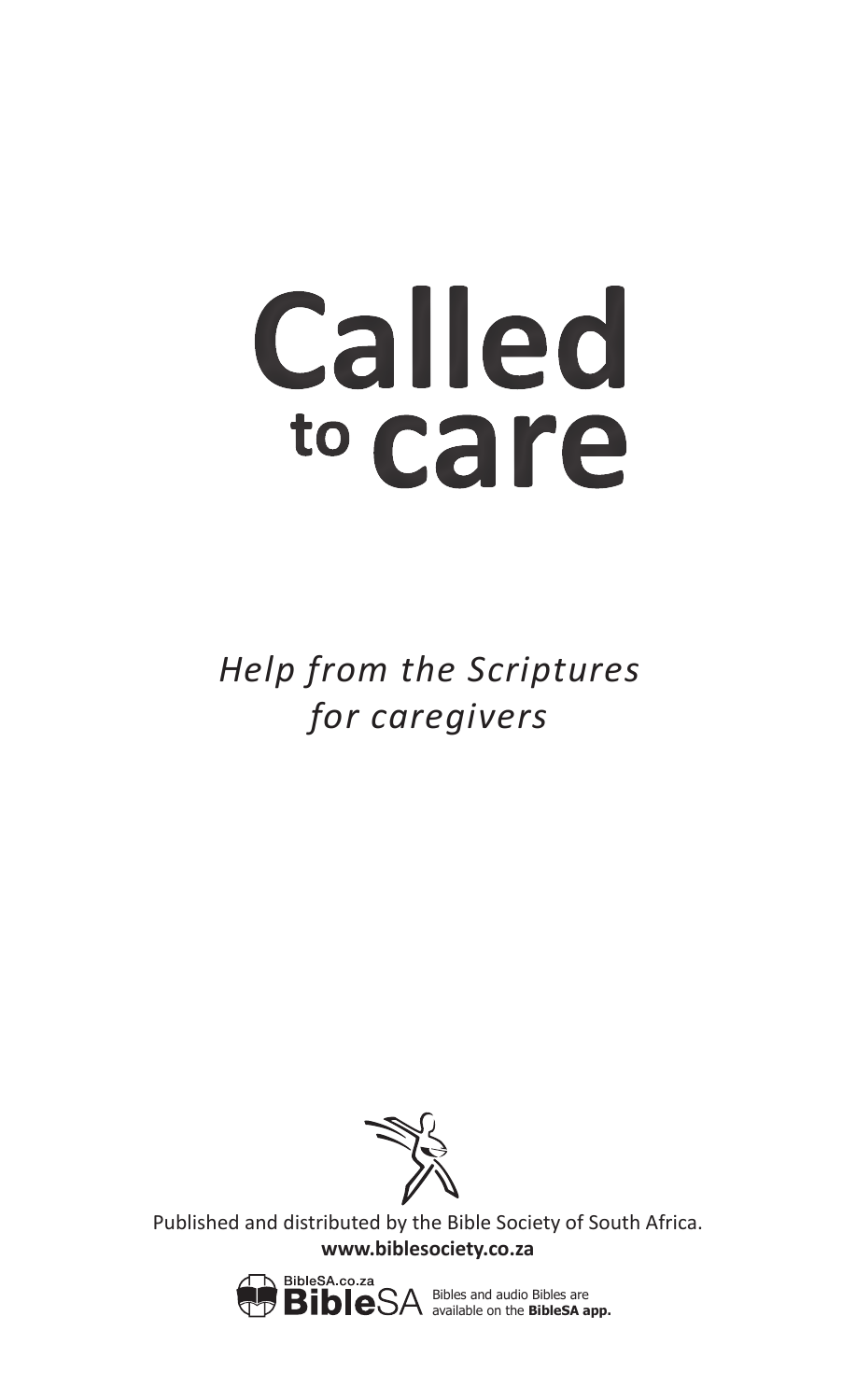### **CALLED TO CARE**

First digital edition 2013

Copyright of this publication held by © Bible Society of South Africa 2013

The Bible text is quoted from the Contemporary English Version

© American Bible Society 1995

All rights reserved. No part of this book may, without prior written permission of the publisher, be reproduced or transmitted in any form or by any means, electronic, mechanical or otherwise, either through photocopying, writing, audio recording, or any other system for information storage and retrieval.

Published by the Bible Society of South Africa, P O Box 5500, Tyger Valley 7536, Bellville

www.biblesociety.co.za

| Epub format | ISBN 978-0-7982-1727-9 |
|-------------|------------------------|
| Mobi format | ISBN 978-0-7982-1728-6 |
| PDF format  | ISBN 978-0-7982-1729-3 |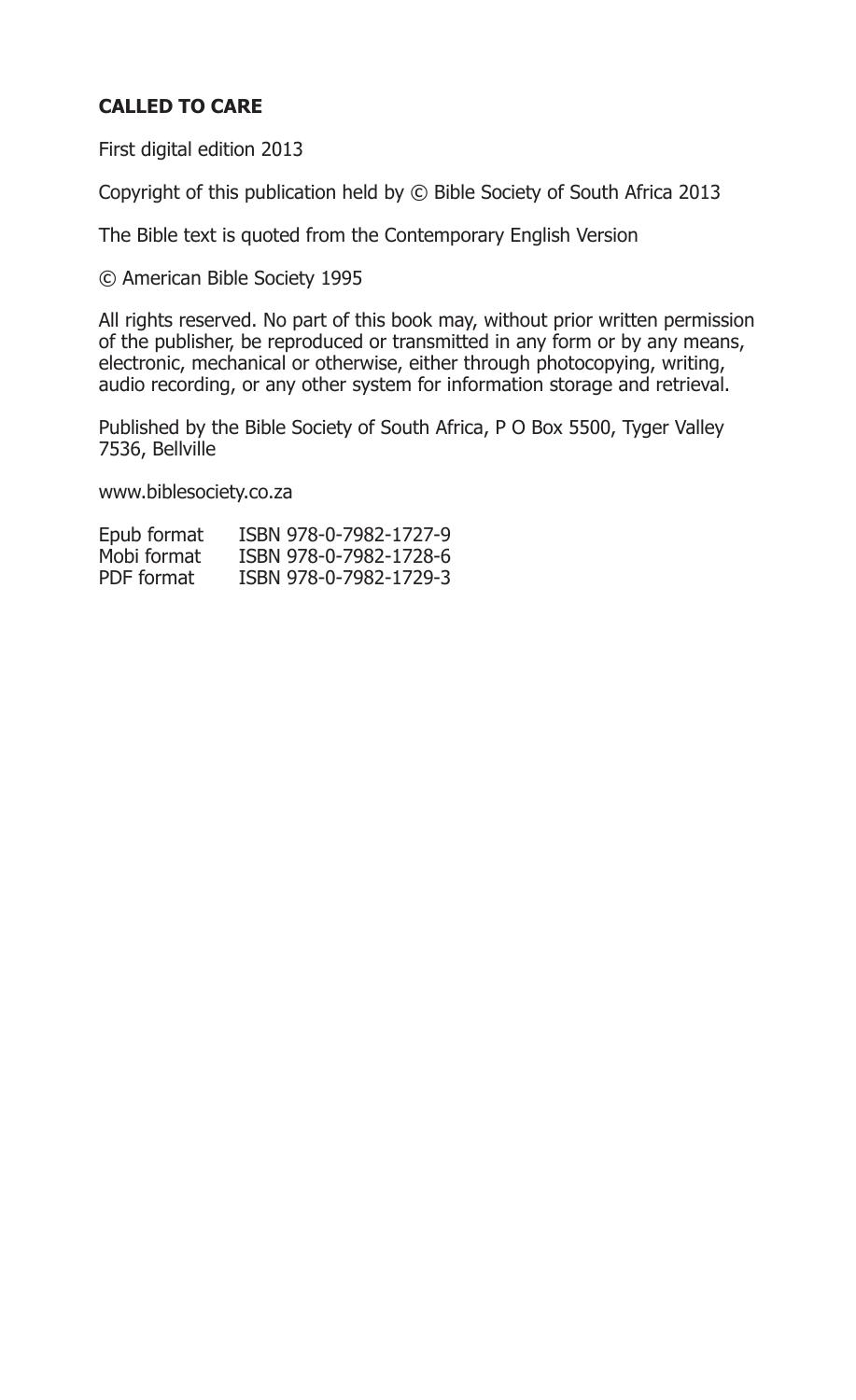# **Contents**

 $\frac{1}{\sqrt{2}}$ 

| 1  |                                            |  |
|----|--------------------------------------------|--|
| 2  | Caring as fulfilment of the most important |  |
|    |                                            |  |
| 3  |                                            |  |
| 4  |                                            |  |
| 5  |                                            |  |
| 6  | Encouragement from the Scriptures 14       |  |
| 7  |                                            |  |
| 8  |                                            |  |
| 9  |                                            |  |
| 10 |                                            |  |
| 11 |                                            |  |
| 12 |                                            |  |
| 13 |                                            |  |
| 14 |                                            |  |
| 15 |                                            |  |
| 16 |                                            |  |
| 17 |                                            |  |
| 18 |                                            |  |
| 19 |                                            |  |
| 20 |                                            |  |
| 21 |                                            |  |
| 22 |                                            |  |
| 23 |                                            |  |
| 24 |                                            |  |
| 25 |                                            |  |
| 26 |                                            |  |
| 27 |                                            |  |
| 28 |                                            |  |
| 29 |                                            |  |
| 30 |                                            |  |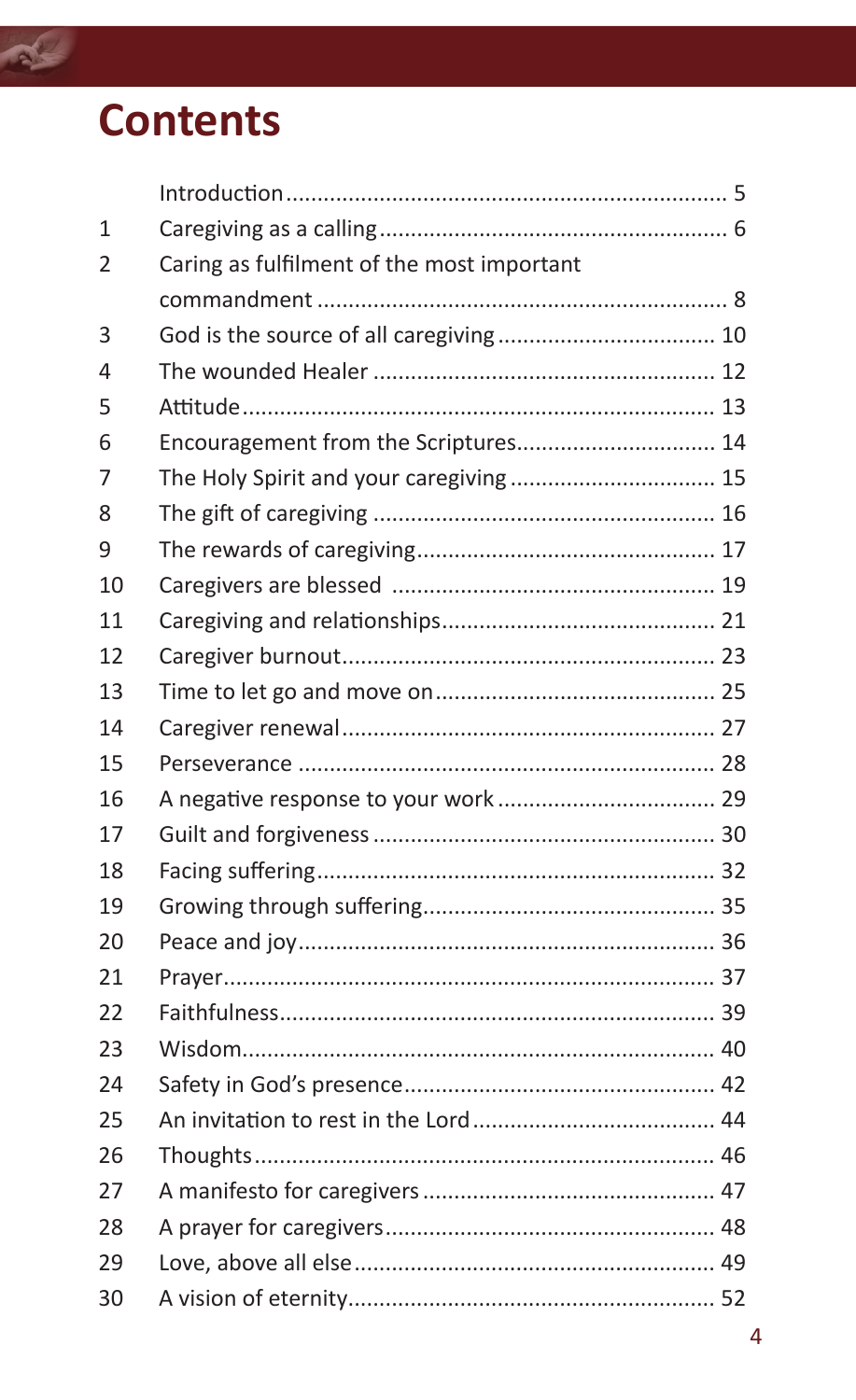# **Introduction**

*Caregiving is a calling which yields many rewards. To you, as a caregiver, it can add profound meaning and a deeper dimension to your life. However, caregiving can also drain the caregiver. There is so much illness all around us – people with HIV/AIDS, cancer sufferers, the elderly, and those who are terminally ill. The Holy Scriptures will bring hope, encouragement, and perspective to your caregiving. We pray that these Scriptures will challenge you to grow spiritually and so deepen your own faith. Their lifegiving words apply to caregivers from all walks of life: ordinary people taking care of a family member, lay workers, professional caregivers, or trained counsellors and therapists who provide support and guidance.*

*This booklet contains thirty themes with selected Scripture passages highlighting the different aspects of caregiving. Each theme will be followed by questions for reflection, and these will help you study the Scriptures and apply their message to your life and your caregiving. You can read one theme each day, using the booklet as a series of reflections for one month. Alternatively, it can be used for weekly group discussions, for example at prayer meetings for caregivers in your institution.*

*May you and your caregiving be a channel of God's love and compassion.*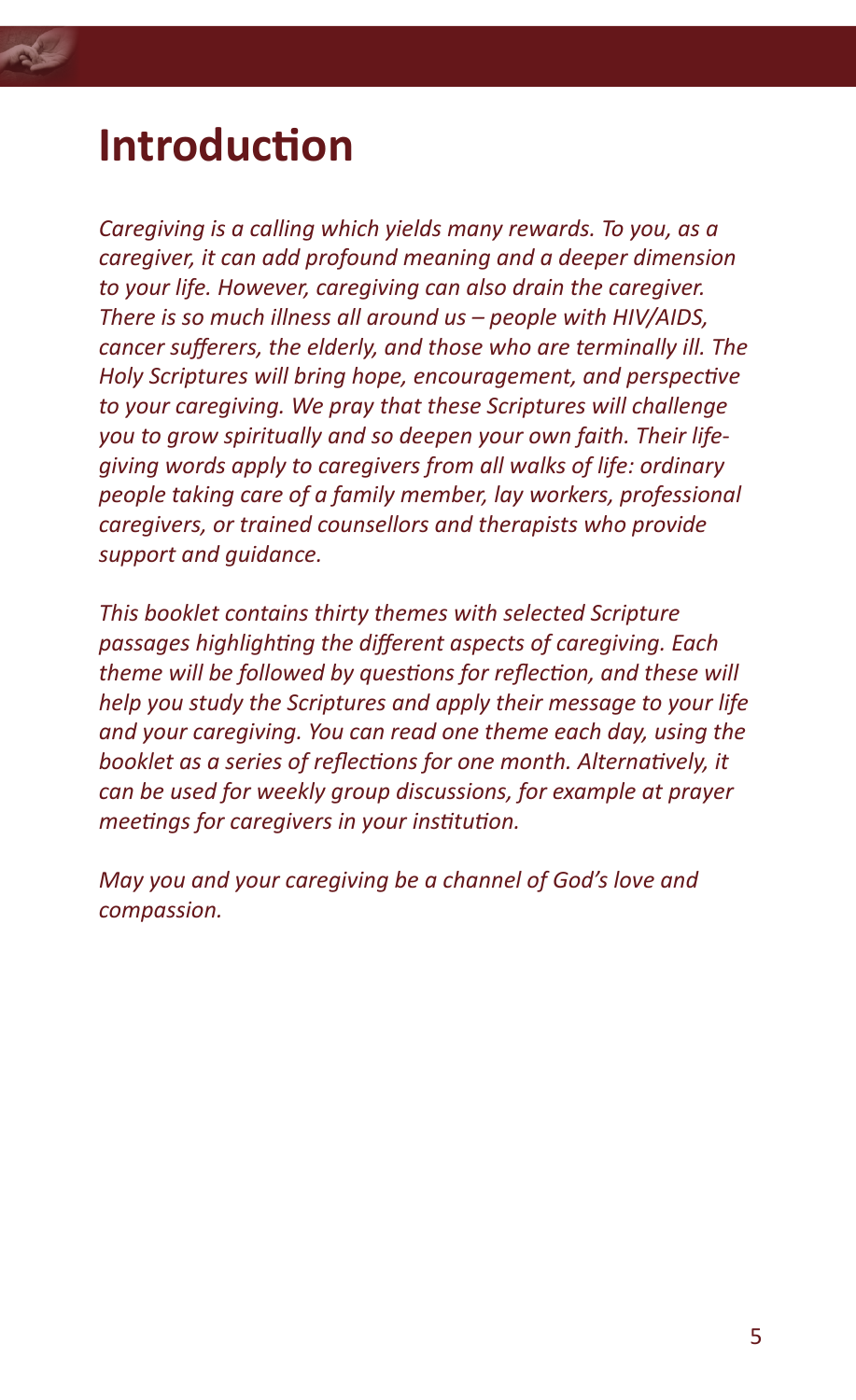# **Caregiving as a calling**

*Through the Holy Spirit, Christ proclaimed the Good News to the oppressed, the brokenhearted, prisoners and those who mourn.*

The Spirit of the LORD God has taken control of me! The LORD has chosen and sent me to tell the oppressed the good news, to heal the brokenhearted, and to announce freedom for prisoners and captives. This is the year when the LORD God will show kindness to us and punish our enemies.

The LORD has sent me to comfort those who mourn, especially in Jerusalem. He sent me to give them flowers in place of their sorrow, olive oil in place of tears, and joyous praise in place of broken hearts. They will be called "Trees of Justice", planted by the LORD to honour his name. Then they will rebuild cities that have been in ruins for many generations.

*Isaiah 61:1-4*

**1**

### *Christ also calls us to offer a helping hand to those in need.*

You obey the law of Christ when you offer each other a helping hand. *Galatians 6:2*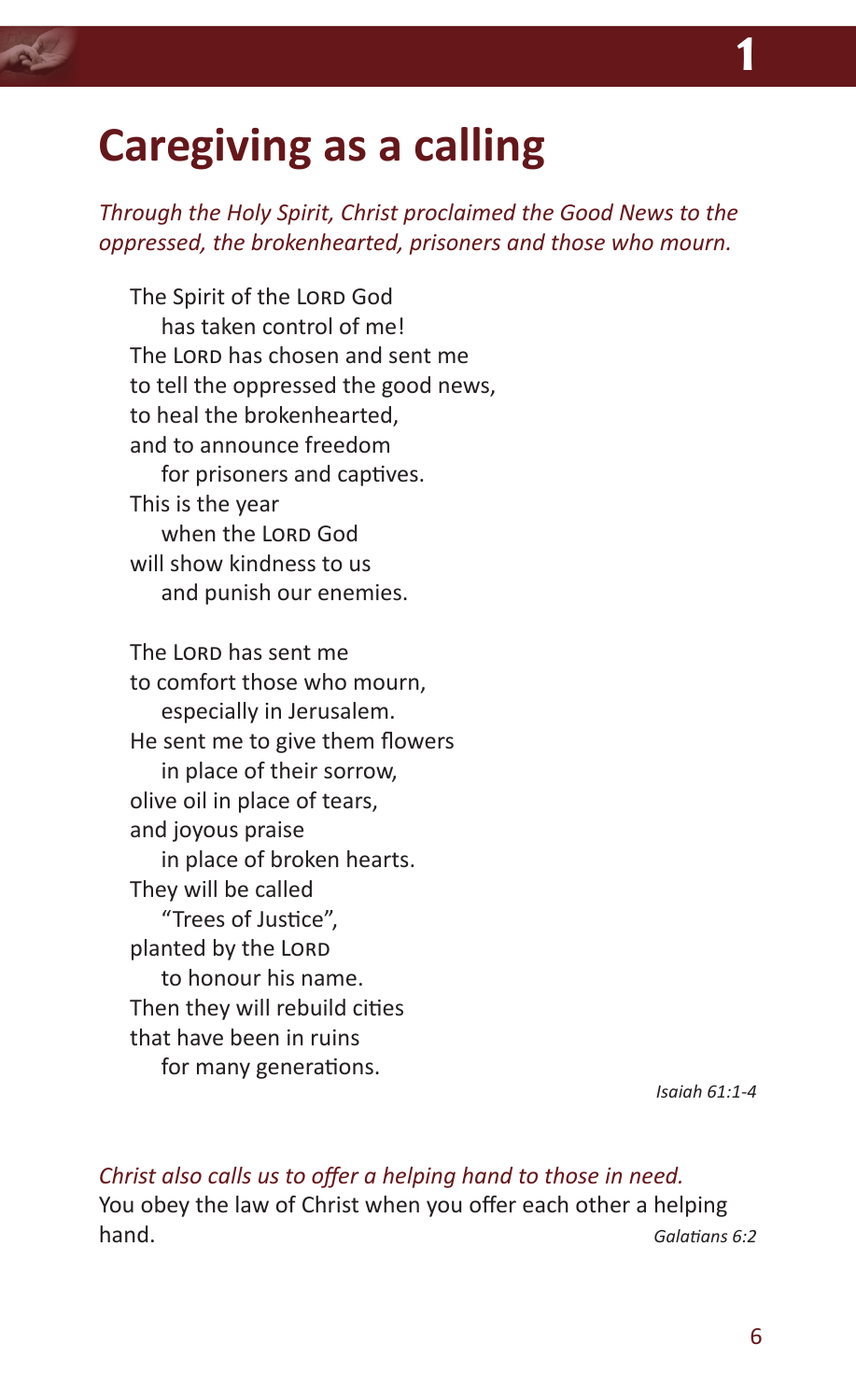### For further reflection:

- $\ddot{\phantom{0}}$ How did God call you to the ministry of caregiving?
- List the ways in which you can relate to the above- $\bullet$ mentioned Scriptures in terms of your caregiving.
- How can you reaffirm your calling as a caregiver?  $\bullet$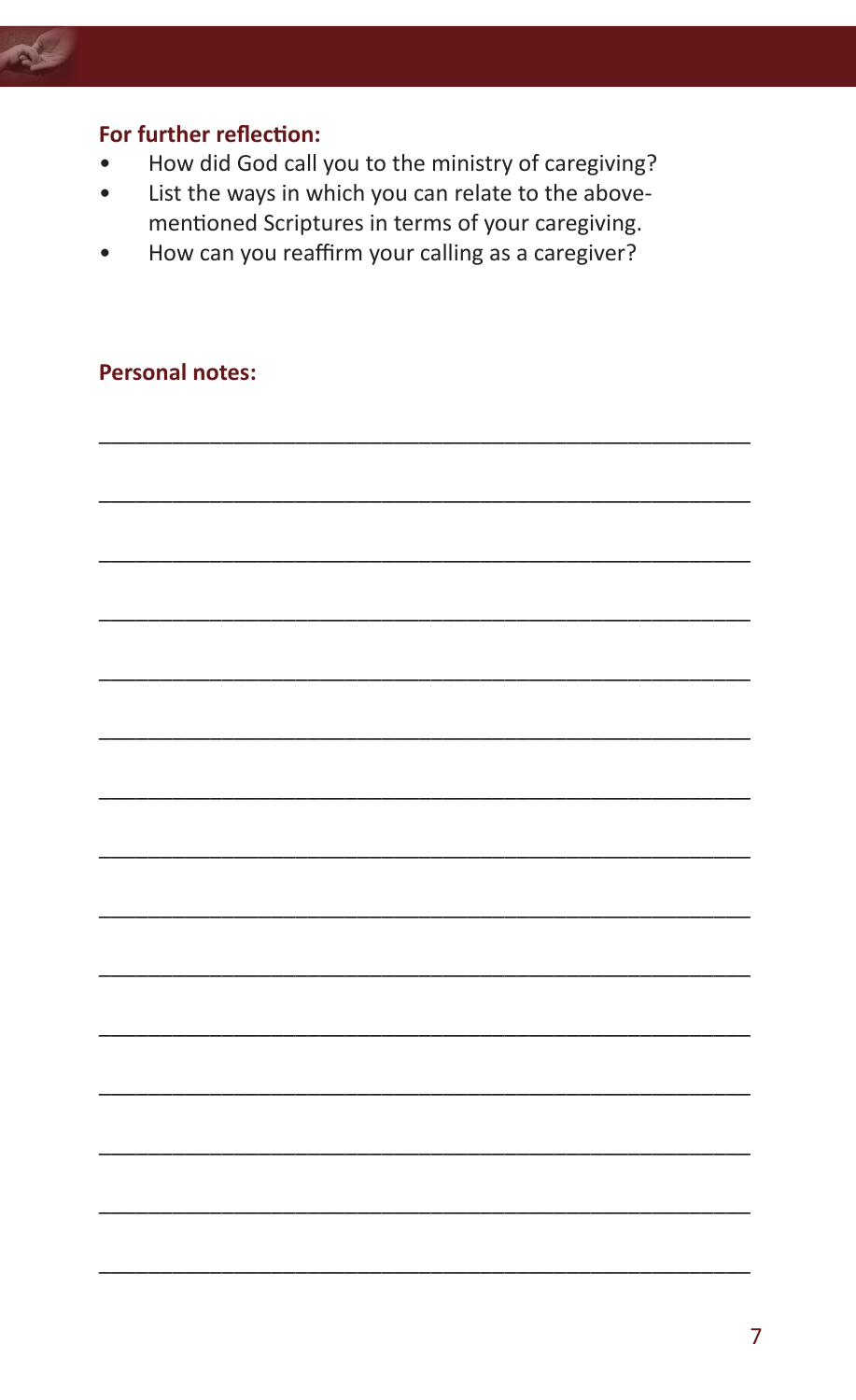# **Caring as fulfilment of the most important commandment**

*The most important commandment is all about love – loving our Creator and loving those around us.*

One of the teachers of the Law of Moses came up while Jesus and the Sadducees were arguing. When he heard Jesus give a good answer, he asked him, "What is the most important commandment?"

Jesus answered, "The most important one says: 'People of Israel, you have only one Lord and God. You must love him with all your heart, soul, mind, and strength.' The second most important commandment says: 'Love others as much as you love yourself.' No other commandment is more important than these." *Mark 12:28-31*

### *Jesus explained the most important commandment with the following story about someone helping and taking care of a person in need:*

An expert in the Law of Moses stood up and asked Jesus a question to see what he would say. "Teacher," he asked, "what must I do to have eternal life?"

Jesus answered, "What is written in the Scriptures? How do you understand them?"

The man replied, "The Scriptures say, 'Love the Lord your God with all your heart, soul, strength, and mind.' They also say, 'Love your neighbours as much as you love yourself.' "

Jesus said, "You have given the right answer. If you do this, you will have eternal life."

But the man wanted to show that he knew what he was talking about. So he asked Jesus, "Who are my neighbours?"

Jesus replied:

As a man was going down from Jerusalem to Jericho, robbers attacked him and grabbed everything he had. They beat him up and ran off, leaving him half dead.

A priest happened to be going down the same road. But when he saw the man, he walked by on the other side. Later a temple

**2**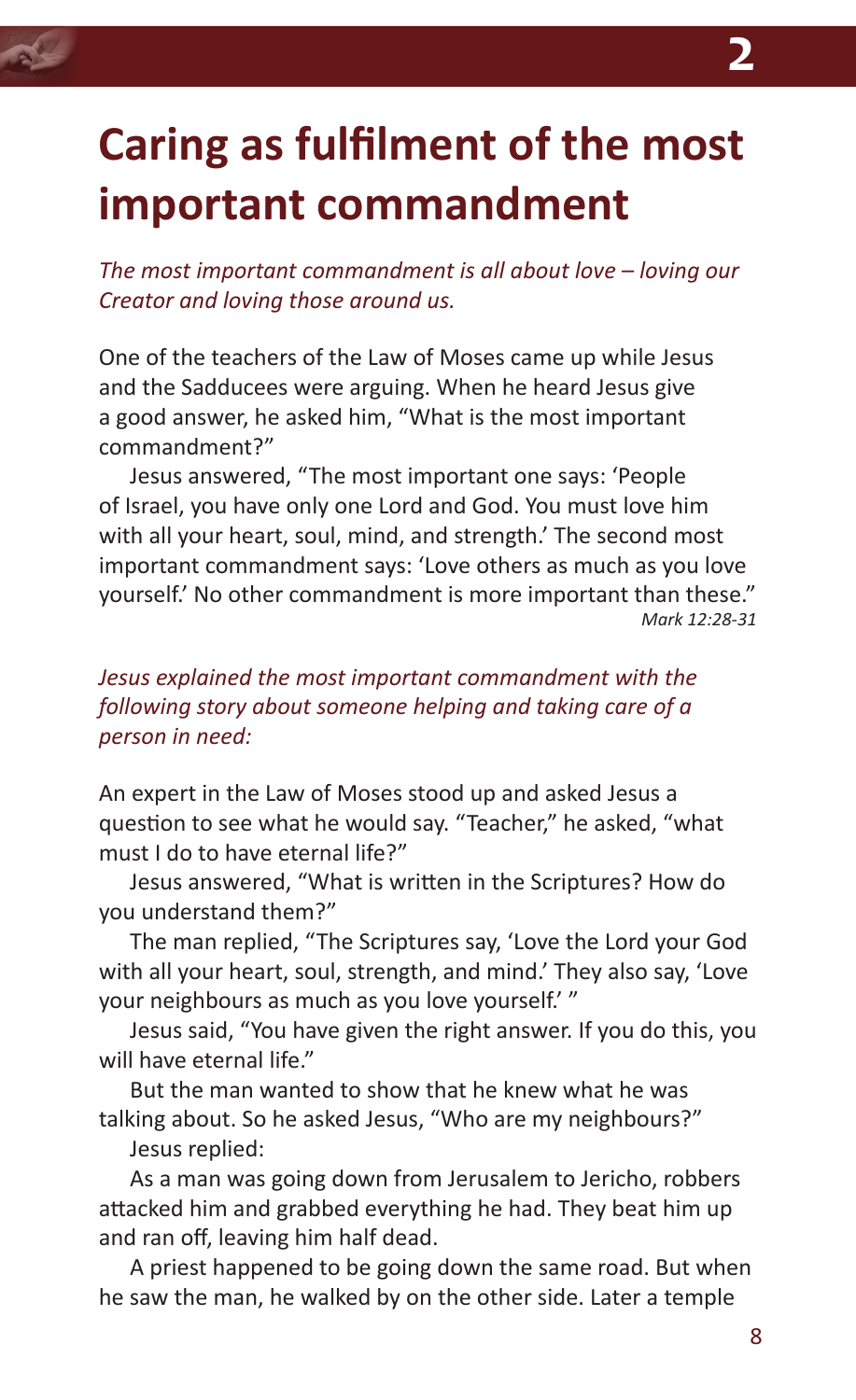helper came to the same place. But when he saw the man who had been beaten up, he also went by on the other side.

A man from Samaria then came travelling along that road. When he saw the man, he felt sorry for him and went over to him. He treated his wounds with olive oil and wine and bandaged them. Then he put him on his own donkey and took him to an inn, where he took care of him. The next morning he gave the innkeeper two silver coins and said, "Please take care of the man. If you spend more than this on him, I will pay you when I return."

Then Jesus asked, "Which one of these three people was a real neighbour to the man who was beaten up by robbers?"

The teacher answered, "The one who showed pity." Jesus said, "Go and do the same!" *Luke 10:25-37*

### **For further reflection:**

- List the ways in which caregiving is a fulfilment of the most important commandment.
- The Samaritans were despised by the Jews. In Jesus' parable, a Samaritan man helps a wounded Jewish man. What does this mean to you as a caregiver?

\_\_\_\_\_\_\_\_\_\_\_\_\_\_\_\_\_\_\_\_\_\_\_\_\_\_\_\_\_\_\_\_\_\_\_\_\_\_\_\_\_\_\_\_\_\_\_\_\_\_\_\_\_

\_\_\_\_\_\_\_\_\_\_\_\_\_\_\_\_\_\_\_\_\_\_\_\_\_\_\_\_\_\_\_\_\_\_\_\_\_\_\_\_\_\_\_\_\_\_\_\_\_\_\_\_\_

\_\_\_\_\_\_\_\_\_\_\_\_\_\_\_\_\_\_\_\_\_\_\_\_\_\_\_\_\_\_\_\_\_\_\_\_\_\_\_\_\_\_\_\_\_\_\_\_\_\_\_\_\_

\_\_\_\_\_\_\_\_\_\_\_\_\_\_\_\_\_\_\_\_\_\_\_\_\_\_\_\_\_\_\_\_\_\_\_\_\_\_\_\_\_\_\_\_\_\_\_\_\_\_\_\_\_

\_\_\_\_\_\_\_\_\_\_\_\_\_\_\_\_\_\_\_\_\_\_\_\_\_\_\_\_\_\_\_\_\_\_\_\_\_\_\_\_\_\_\_\_\_\_\_\_\_\_\_\_\_

\_\_\_\_\_\_\_\_\_\_\_\_\_\_\_\_\_\_\_\_\_\_\_\_\_\_\_\_\_\_\_\_\_\_\_\_\_\_\_\_\_\_\_\_\_\_\_\_\_\_\_\_\_

• How can you deepen the spiritual significance of your caregiving in fulfilment of the most important commandment?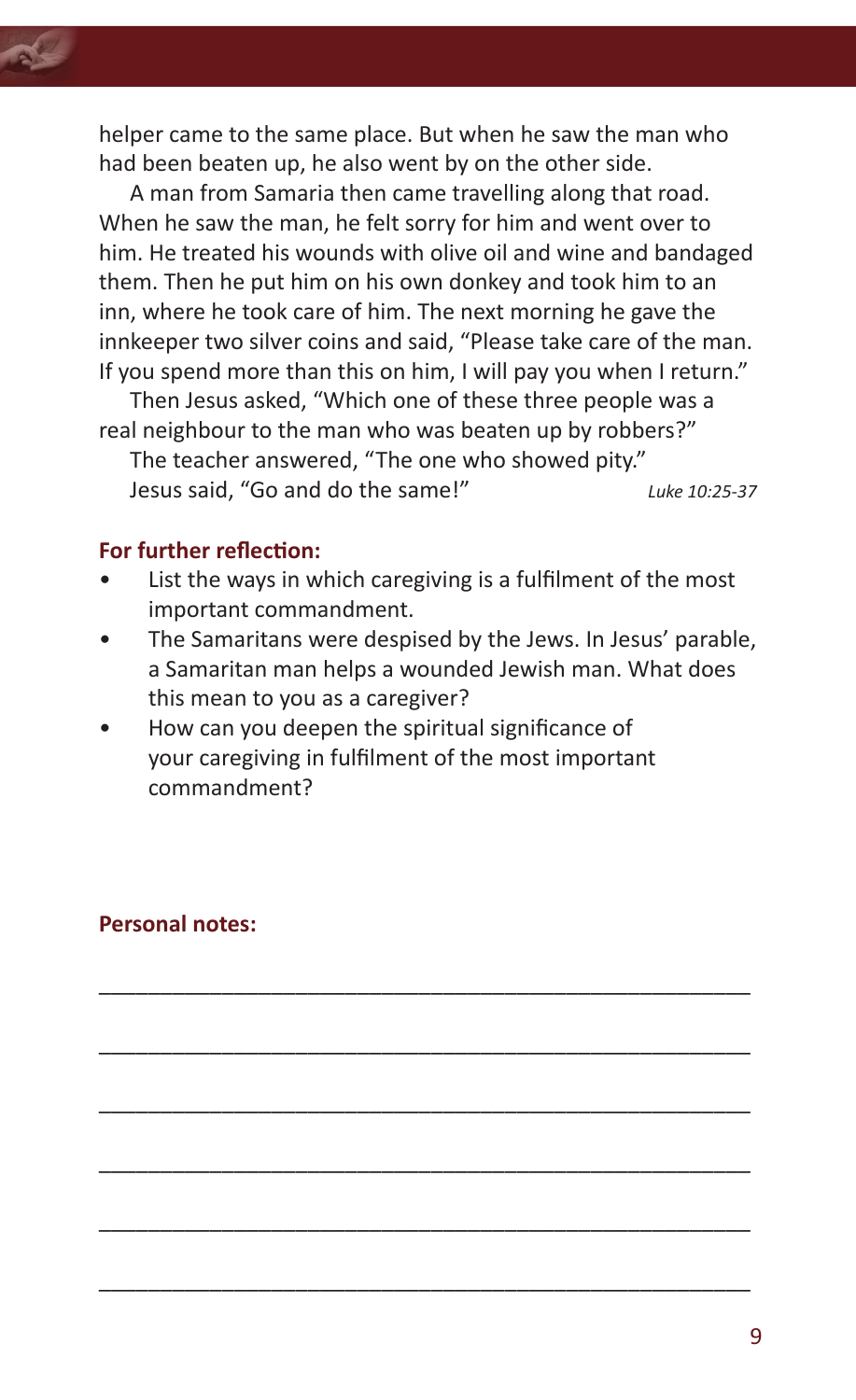# **God is the source of all caregiving**

*Caregiving involves giving comfort – trying to make someone else's suffering more bearable; physically, emotionally and spiritually. The Bible talks a lot about this, and especially about God comforting his people or ordering someone to comfort them.*

Our God has said: "Encourage my people! Give them comfort. Speak kindly to Jerusalem and announce: Your slavery is past; your punishment is over. I, the LORD, made you pay double for your sins."

Tell the heavens and the earth to celebrate and sing; command every mountain to join in the song. The LORD's people have suffered, but he has shown mercy and given them comfort.

The people of Zion said, "The LORD has turned away and forgotten us."

The LORD answered. "Could a mother forget a child who nurses at her breast? Could she fail to love an infant who came from her own body? Even if a mother could forget, I will never forget you. A picture of your city

*Isaiah 40:1-2*

**3**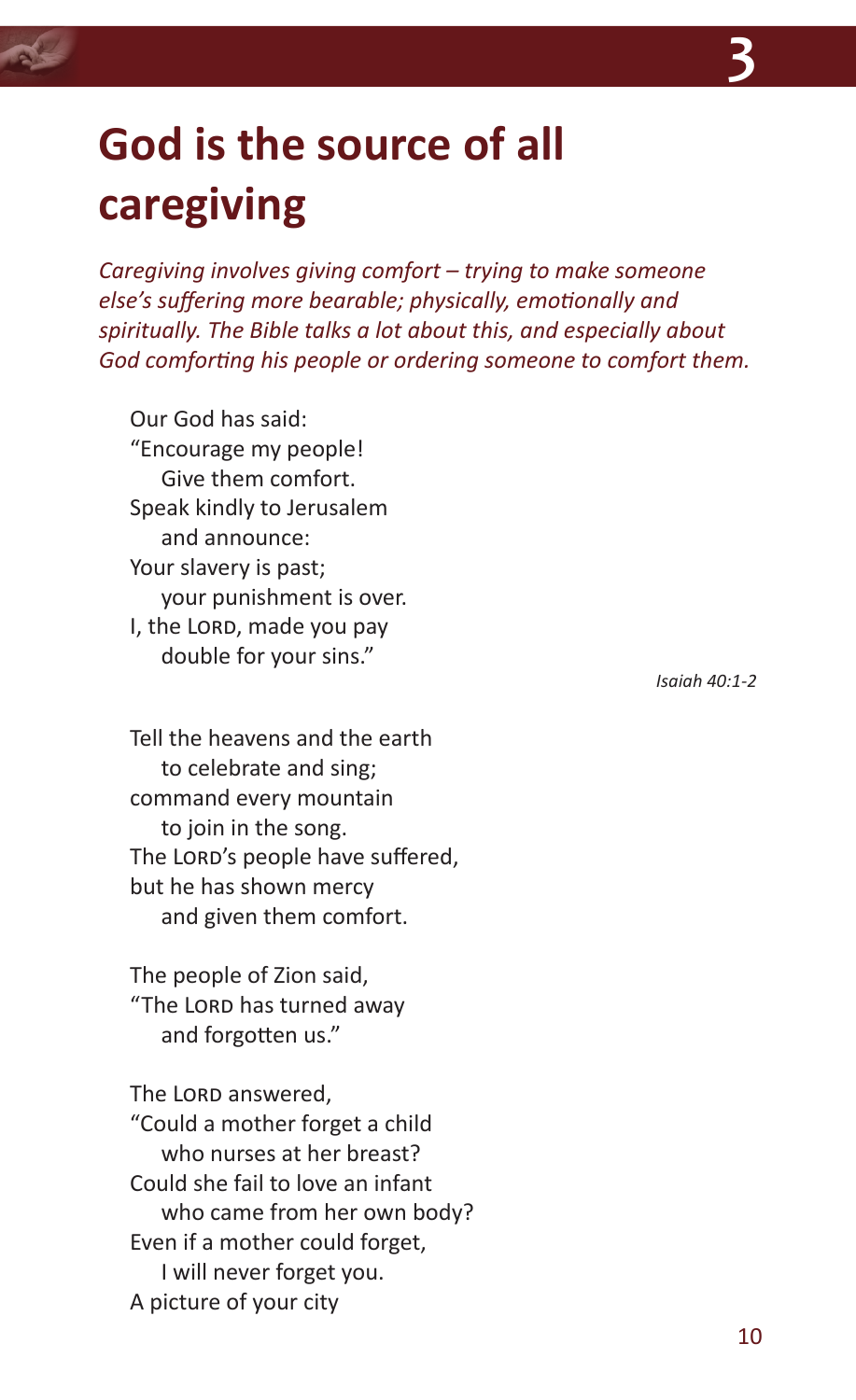is drawn on my hand. You are always in my thoughts!

"Your city will be built faster than it was destroyed – those who attacked it will retreat and leave. Look around! You will see your people coming home. As surely as I live, I, the LORD, promise that your city with its people will be as lovely as a bride wearing her jewellery."

*Isaiah 49:13-18*

### *In his second letter to the Corinthian church, the apostle Paul explains where the source of our own comfort lies, as well as our ability to comfort others.*

Praise God, the Father of our Lord Jesus Christ! The Father is a merciful God, who always gives us comfort. He comforts us when we are in trouble, so that we can share that same comfort with others in trouble. We share in the terrible sufferings of Christ, but also in the wonderful comfort he gives. We suffer in the hope that you will be comforted and saved. And because we are comforted, you will also be comforted, as you patiently endure suffering like ours. You never disappoint us. You suffered as much as we did, and we know that you will be comforted as we were. *2 Corinthians 1:3-7*

- Have you ever wondered how you will keep going when it feels as if your own physical, emotional and spiritual resources are totally depleted? Can you think of a time like this when God comforted you, and enabled you to continue giving comfort to those you are looking after?
- List the ways in which you can remind yourself that. ultimately, God is the source of all comfort.
- How can you share God's love in your caregiving?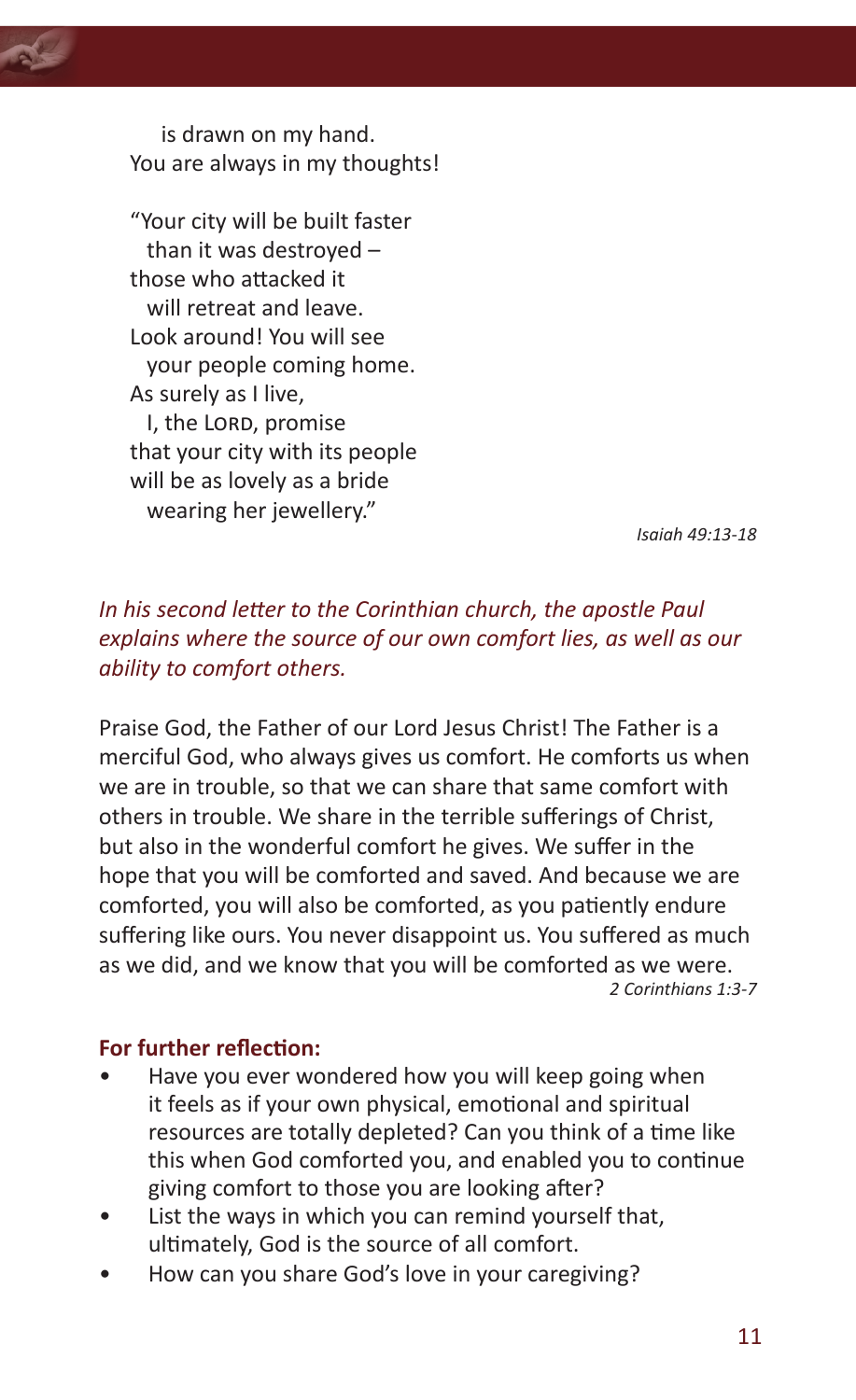# **The wounded Healer**

*Isaiah's prophecy about God's suffering servant who heals others, gives a moving description of the ministry of the wounded servant who heals despite his own pain.*

Like a young plant or a root that sprouts in dry ground, the servant grew up obeving the LORD. He wasn't some handsome king. Nothing about the way he looked made him attractive to us. He was hated and rejected; his life was filled with sorrow and terrible suffering. No one wanted to look at him. We despised him and said, "He is a nobody!"

He suffered and endured great pain for us, but we thought his suffering was punishment from God. He was wounded and crushed because of our sins; by taking our punishment, he made us completely well.

*Isaiah 53:2-5*

**4**

- Can you relate to the "wounded Healer" in your caregiving?
- Have you been "wounded" as a caregiver?
- If so, how do you think the "wounded Healer" can heal you?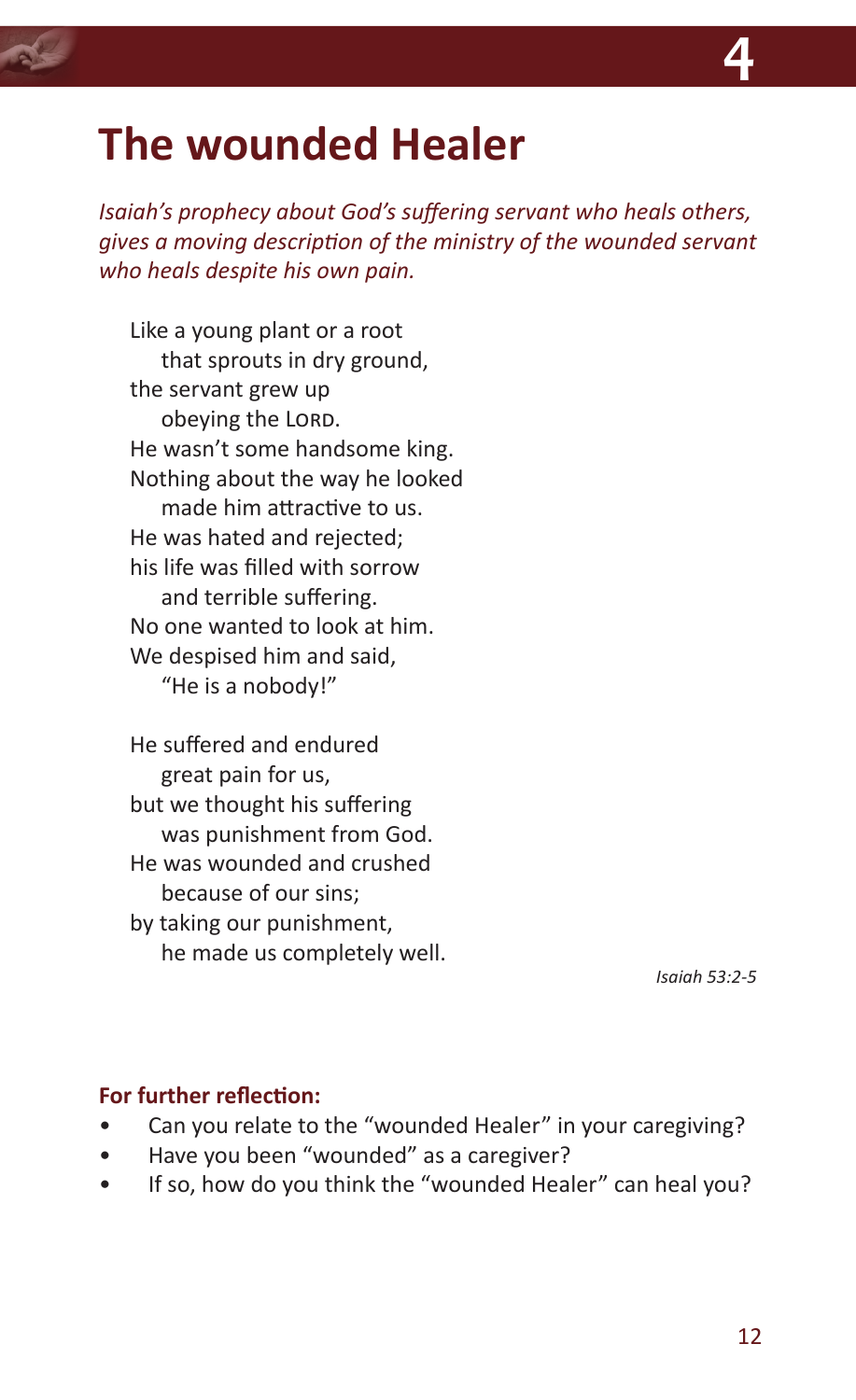# **Attitude**

**5**

*As Christians, we are called to have the same attitude that Jesus had.*

Think the same way that Christ Jesus thought:

Christ was truly God. But he did not try to remain equal with God. Instead he gave up everything and became a slave, when he became like one of us.

Christ was humble. He obeyed God and even died on a cross. Then God gave Christ the highest place and honoured his name above all others.

So at the name of Jesus everyone will bow down, those in heaven, on earth, and under the earth. And to the glory of God the Father everyone will openly agree, "Jesus Christ is Lord!"

*Philippians 2:5-11*

- What do we learn about Jesus' attitude from this passage?
- List the ways in which you can "think the same way that Christ Jesus thought" in your caregiving.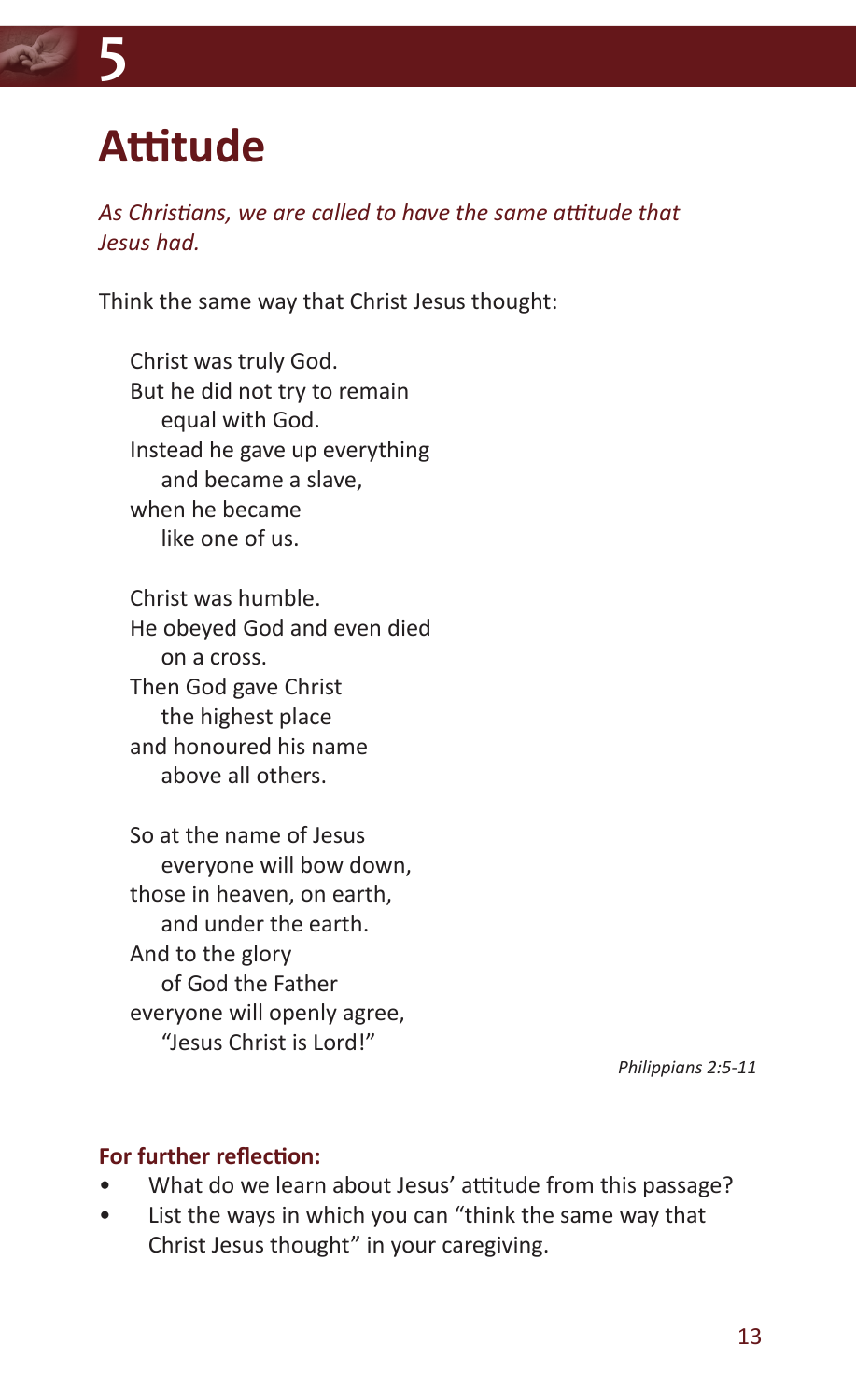# **Encouragement from the Scriptures**

*The Bible offers many words of encouragement to those who seek it. After Moses' death God spoke to Joshua, whom he had chosen to lead the people of Israel into the promised land of Canaan. In the following passage we read God's words of encouragement to Joshua:*

"Long ago I promised the ancestors of Israel that I would give this land to their descendants. So be strong and brave! Be careful to do everything my servant Moses taught you. Never stop reading *The Book of the Law* he gave you. Day and night you must think about what it says. If you obey it completely, you and Israel will be able to take this land.

"I've commanded you to be strong and brave. Don't ever be afraid or discouraged! I am the LORD your God, and I will be there to help you wherever you go."

*Joshua 1:6-9*

**6**

*In line with God's words to Joshua, the apostle Paul writes that "the Scriptures were written to teach and encourage us by giving us hope" (Romans 15:4).*

- Can you think of a time when you were encouraged by Scripture?
- According to what God told Joshua, how does obedience tie up with the encouragement offered to us in the Bible?
- What role can the Bible play in keeping you "strong and brave" in your caregiving?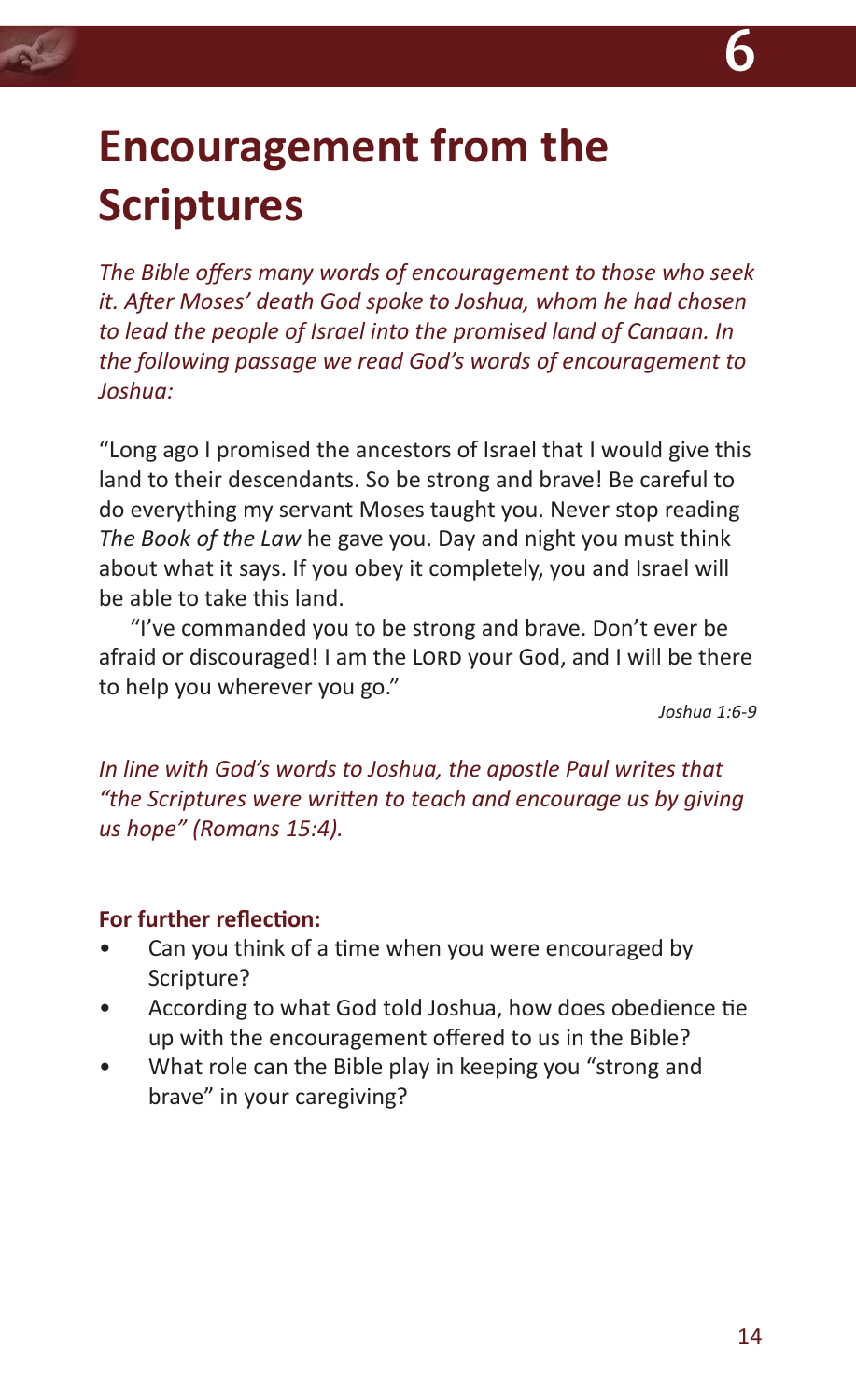# **The Holy Spirit and your caregiving**

*Jesus promised his disciples that the Father would send them the Holy Spirit:*

"If you love me, you will do as I command. Then I will ask the Father to send you the Holy Spirit who will help you and always be with you. The Spirit will show you what is true. The people of this world cannot accept the Spirit, because they don't see or know him. But you know the Spirit, who is with you and will keep on living in you.

"I won't leave you like orphans. I will come back to you. In a little while the people of this world won't be able to see me, but you will see me. And because I live, you will live. Then you will know that I am one with the Father. You will know that you are one with me, and I am one with you. If you love me, you will do what I have said, and my Father will love you. I will also love you and show you what I am like."

*John 14:15-21*

### **For further reflection:**

**7**

- List the ways in which the Holy Spirit can help you in your ministry as caregiver.
- Can you think of a time when you were aware of the Holy Spirit helping you in your caregiving?
- How can you become more open to the leading of the Holy Spirit in your care work?

\_\_\_\_\_\_\_\_\_\_\_\_\_\_\_\_\_\_\_\_\_\_\_\_\_\_\_\_\_\_\_\_\_\_\_\_\_\_\_\_\_\_\_\_\_\_\_\_\_\_\_\_\_

\_\_\_\_\_\_\_\_\_\_\_\_\_\_\_\_\_\_\_\_\_\_\_\_\_\_\_\_\_\_\_\_\_\_\_\_\_\_\_\_\_\_\_\_\_\_\_\_\_\_\_\_\_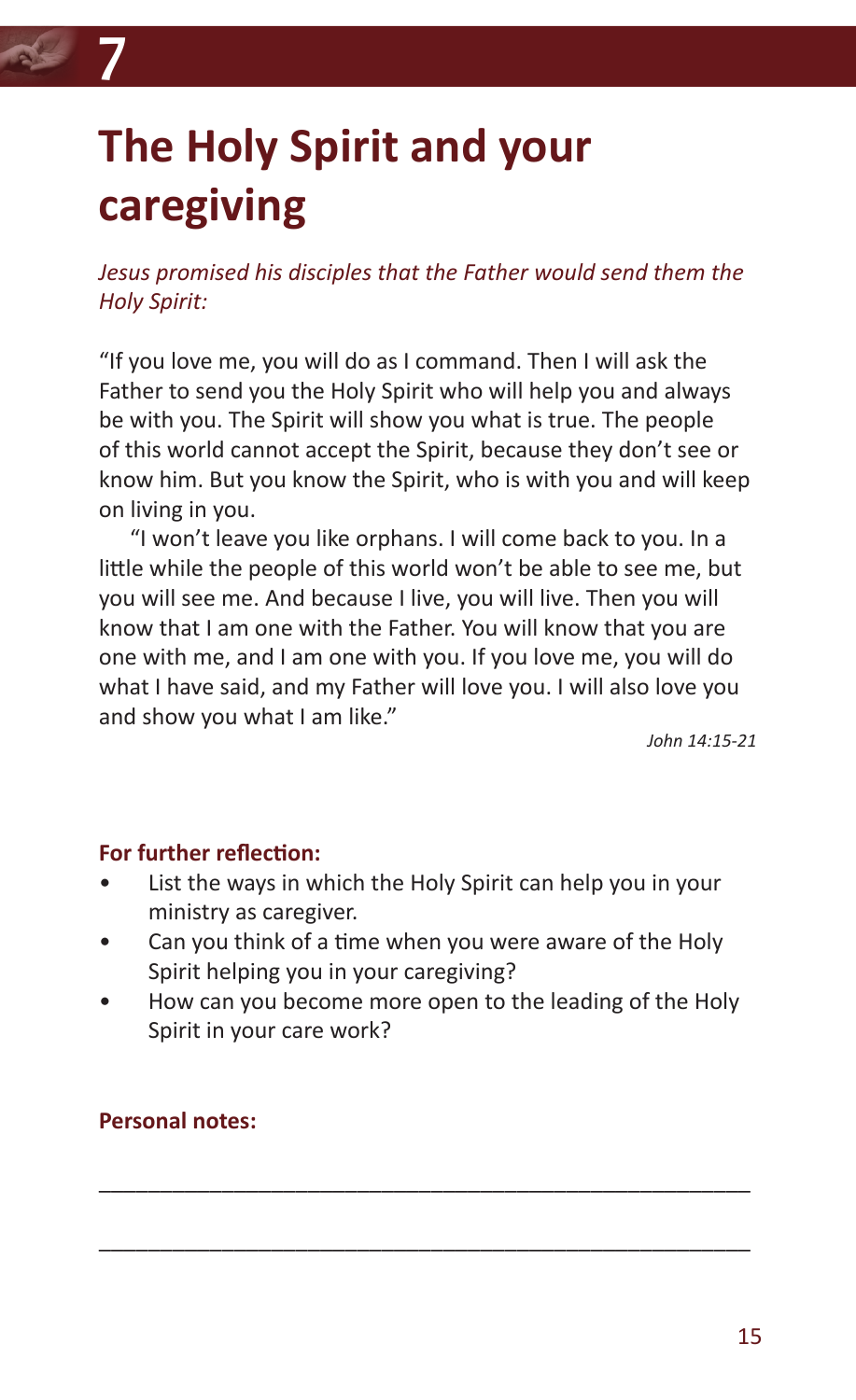# **The gift of caregiving**

*We have said that caregiving is a calling. The Bible teaches us that God gives spiritual gifts and abilities to people to enable them to fulfil their calling.*

I realize how kind God has been to me, and so I tell each of you not to think you are better than you really are. Use good sense and measure yourself by the amount of faith that God has given you. A body is made up of many parts, and each of them has its own use. That's how it is with us. There are many of us, but we are each part of the body of Christ, as well as part of one another.

God has also given each of us different gifts to use. If we can prophesy, we should do it according to the amount of faith we have. If we can serve others, we should serve. If we can teach, we should teach. If we can encourage others, we should encourage them. If we can give, we should be generous. If we are leaders, we should do our best. If we are good to others, we should do it cheerfully.

*Romans 12:3-8*

**8**

So I ask you to make full use of the gift that God gave you when I placed my hands on you. Use it well. God's Spirit doesn't make cowards out of us. The Spirit gives us power, love, and selfcontrol.

*2 Timothy 1:6-7*

- In your own life, can you recognise any of the gifts mentioned in the Scriptures? If so, which ones?
- For whose benefit have you been given this gift or gifts?
- How can you "make full use of the gift that God gave you"?
- Do you sometimes feel afraid to apply your gift or gifts? What encouragement do you find in the second passage from Scripture?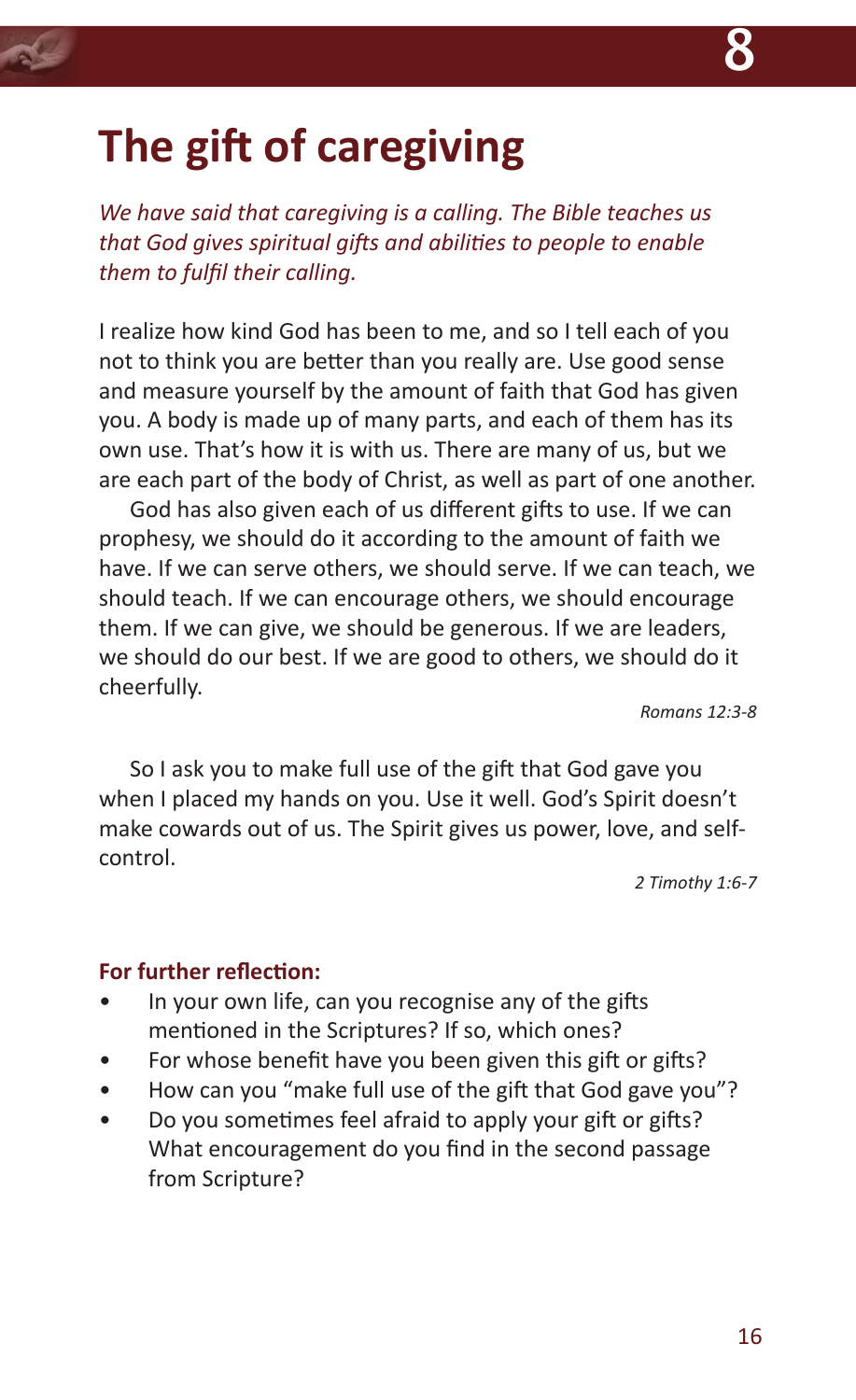# **The rewards of caregiving**

*When Jesus talked of the day when he would judge the people of all nations, he also spoke about the reward which would come to those who took care of the sick.*

"When the Son of Man comes in his glory with all his angels, he will sit on his royal throne. The people of all nations will be brought before him, and he will separate them, as shepherds separate their sheep from their goats.

"He will place the sheep on his right and the goats on his left. Then the king will say to those on his right, 'My father has blessed you! Come and receive the kingdom that was prepared for you before the world was created. When I was hungry, you gave me something to eat, and when I was thirsty, you gave me something to drink. When I was a stranger, you welcomed me, and when I was naked, you gave me clothes to wear. When I was sick, you took care of me, and when I was in jail, you visited me.'

"Then the ones who pleased the Lord will ask, 'When did we give you something to eat or drink? When did we welcome you as a stranger or give you clothes to wear or visit you while you were sick or in jail?'

"The king will answer, 'Whenever you did it for any of my people, no matter how unimportant they seemed, you did it for me.'

"Then the king will say to those on his left, 'Get away from me! You are under God's curse. Go into the everlasting fire prepared for the devil and his angels! I was hungry, but you did not give me anything to eat, and I was thirsty, but you did not give me anything to drink. I was a stranger, but you did not welcome me, and I was naked, but you did not give me any clothes to wear. I was sick and in jail, but you did not take care of me.'

"Then the people will ask, 'Lord, when did we fail to help you when you were hungry or thirsty or a stranger or naked or sick or in jail?'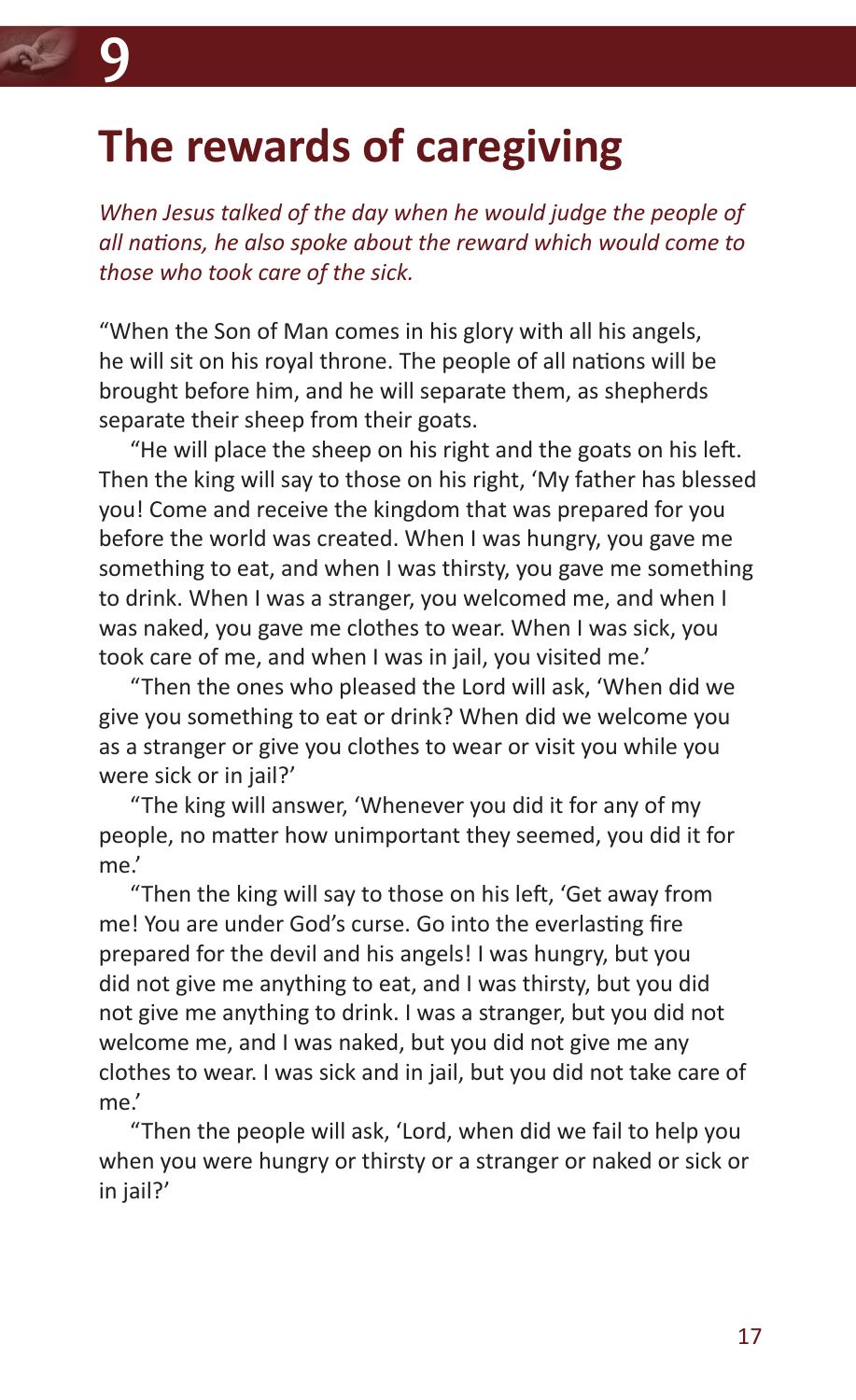"The king will say to them, 'Whenever you failed to help any of my people, no matter how unimportant they seemed, you failed to do it for me'"

Then Jesus said, "Those people will be punished for ever. But the ones who pleased God will have eternal life."

*Matthew 25:31-46*

### **For further reflection:**

- What will be the reward of those who pleased the Lord by  $$ among other things – taking care of the sick? Why will they be rewarded in this way?
- What does receiving "the kingdom that was prepared for you before the world was created" mean to you?
- Jesus says that what you do for any of his people, no matter how unimportant they seem, you are doing for him. How can knowing this fact influence your caregiving?
- What rewards (physical, emotional, relational and spiritual) have you already received through your work as a caregiver?

\_\_\_\_\_\_\_\_\_\_\_\_\_\_\_\_\_\_\_\_\_\_\_\_\_\_\_\_\_\_\_\_\_\_\_\_\_\_\_\_\_\_\_\_\_\_\_\_\_\_\_\_\_

\_\_\_\_\_\_\_\_\_\_\_\_\_\_\_\_\_\_\_\_\_\_\_\_\_\_\_\_\_\_\_\_\_\_\_\_\_\_\_\_\_\_\_\_\_\_\_\_\_\_\_\_\_

\_\_\_\_\_\_\_\_\_\_\_\_\_\_\_\_\_\_\_\_\_\_\_\_\_\_\_\_\_\_\_\_\_\_\_\_\_\_\_\_\_\_\_\_\_\_\_\_\_\_\_\_\_

\_\_\_\_\_\_\_\_\_\_\_\_\_\_\_\_\_\_\_\_\_\_\_\_\_\_\_\_\_\_\_\_\_\_\_\_\_\_\_\_\_\_\_\_\_\_\_\_\_\_\_\_\_

\_\_\_\_\_\_\_\_\_\_\_\_\_\_\_\_\_\_\_\_\_\_\_\_\_\_\_\_\_\_\_\_\_\_\_\_\_\_\_\_\_\_\_\_\_\_\_\_\_\_\_\_\_

\_\_\_\_\_\_\_\_\_\_\_\_\_\_\_\_\_\_\_\_\_\_\_\_\_\_\_\_\_\_\_\_\_\_\_\_\_\_\_\_\_\_\_\_\_\_\_\_\_\_\_\_\_

\_\_\_\_\_\_\_\_\_\_\_\_\_\_\_\_\_\_\_\_\_\_\_\_\_\_\_\_\_\_\_\_\_\_\_\_\_\_\_\_\_\_\_\_\_\_\_\_\_\_\_\_\_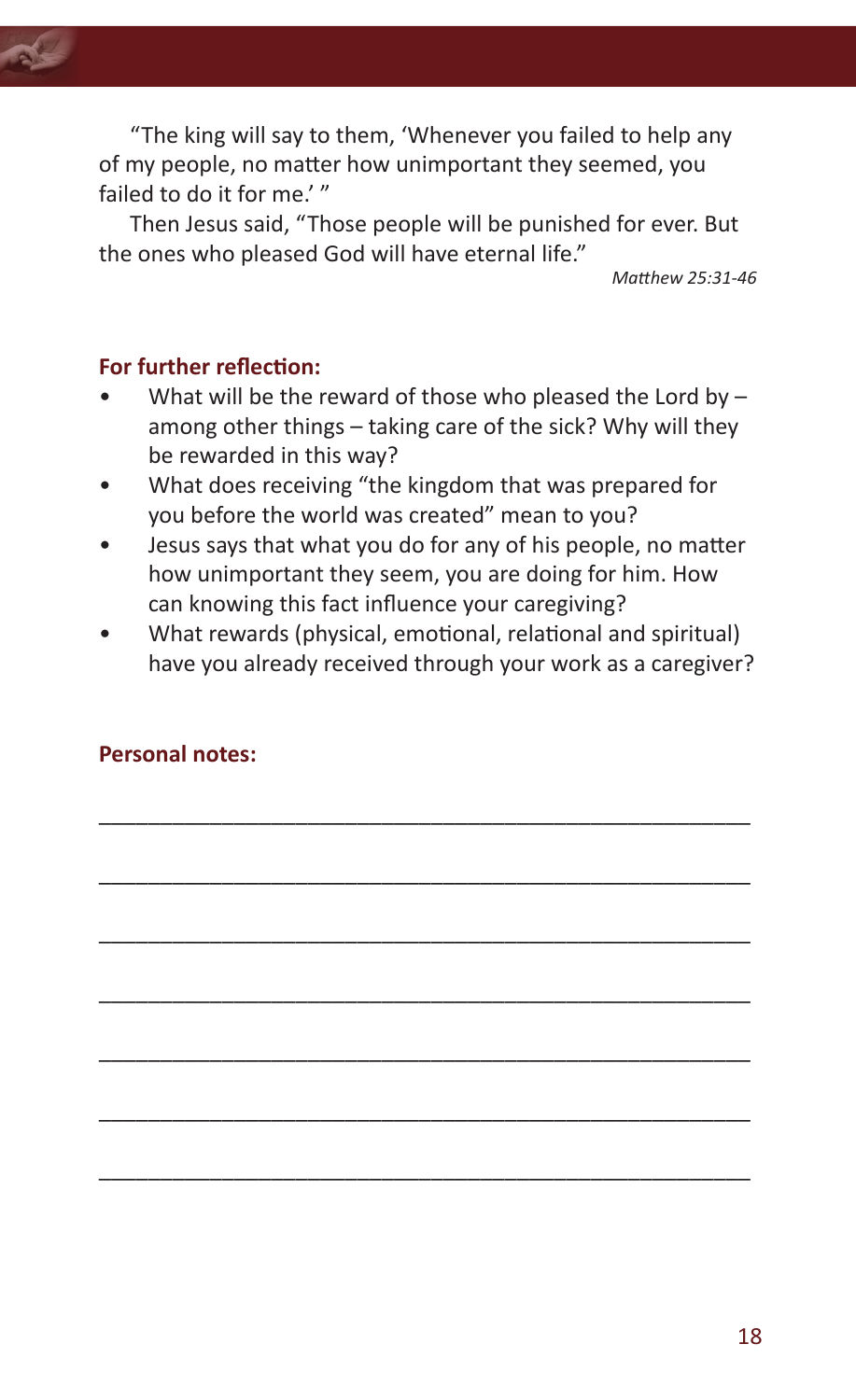# **10**

# **Caregivers are blessed**

*Scripture teaches us that God blesses those who care for other people.*

You, LORD God, bless everyone who cares for the poor, and you rescue those people in times of trouble. You protect them and keep them alive. You make them happy here in this land, and you don't hand them over to their enemies. You always heal them and restore their strength when they are sick.

*Psalm 41:1-3*

Jesus' disciples gathered around him, and he taught them:

God blesses those people who depend only on him. They belong to the kingdom of heaven! God blesses those people who grieve. They will find comfort! God blesses those people who are humble. The earth will belong to them! God blesses those people who want to obey him more than to eat or drink. They will be given what they want!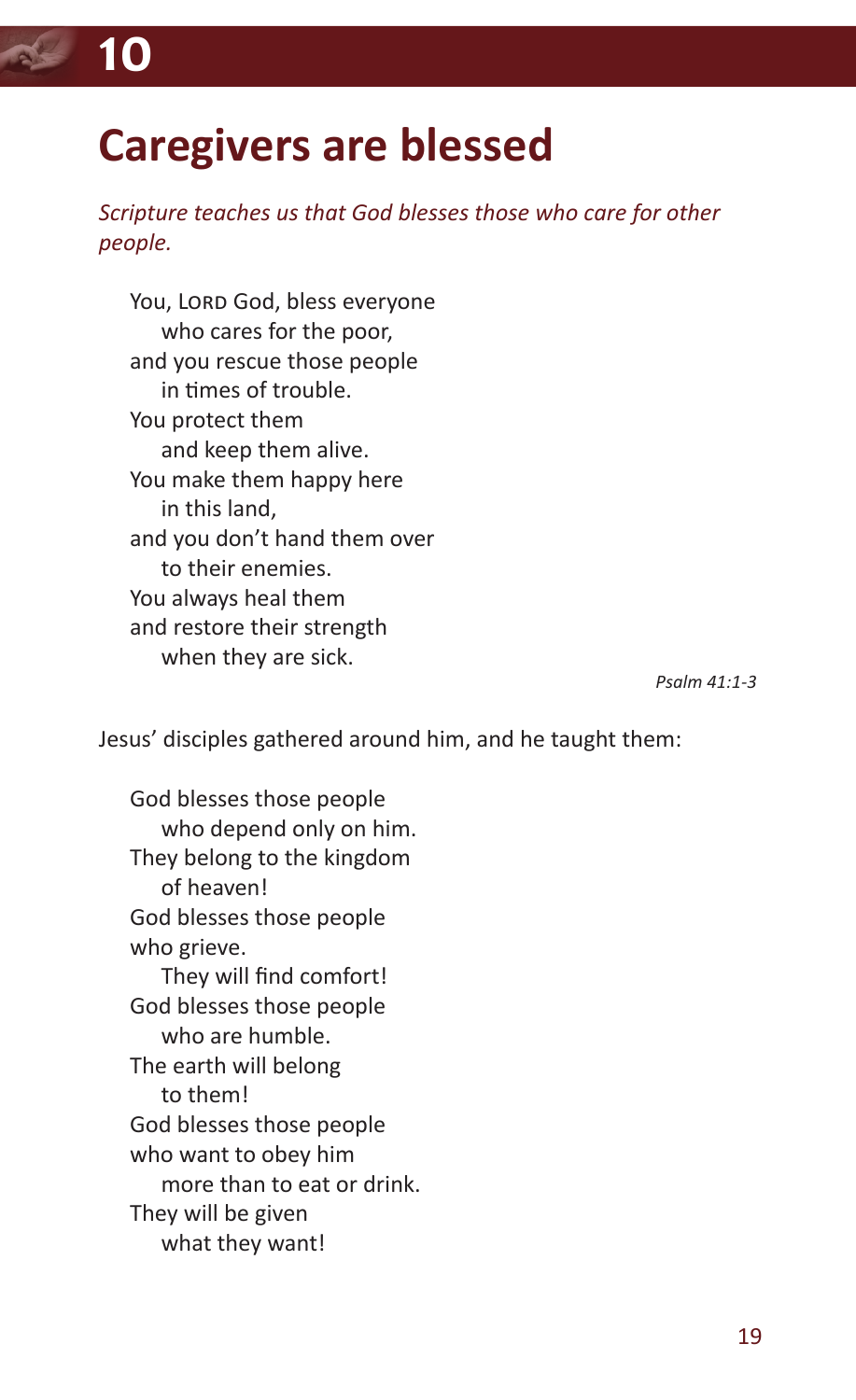God blesses those people who are merciful. They will be treated with mercy! God blesses those people whose hearts are pure. They will see him! God blesses those people who make peace. They will be called his children! God blesses those people who are treated badly for doing right. They belong to the kingdom of heaven.

God will bless you when people insult you, ill-treat you, and tell all kinds of evil lies about you because of me. Be happy and excited! You will have a great reward in heaven. People did these same things to the prophets who lived long ago.

*Matthew 5:1b-12*

### **For further reflection:**

- What do you think it means when the Bible says that God blesses someone?
- Jesus says that "God blesses those people who are merciful". What special blessing does he mention for such people? How does that relate to caregiving?
- List some other ways in which you as a caregiver experience God's blessings.

\_\_\_\_\_\_\_\_\_\_\_\_\_\_\_\_\_\_\_\_\_\_\_\_\_\_\_\_\_\_\_\_\_\_\_\_\_\_\_\_\_\_\_\_\_\_\_\_\_\_\_\_\_

\_\_\_\_\_\_\_\_\_\_\_\_\_\_\_\_\_\_\_\_\_\_\_\_\_\_\_\_\_\_\_\_\_\_\_\_\_\_\_\_\_\_\_\_\_\_\_\_\_\_\_\_\_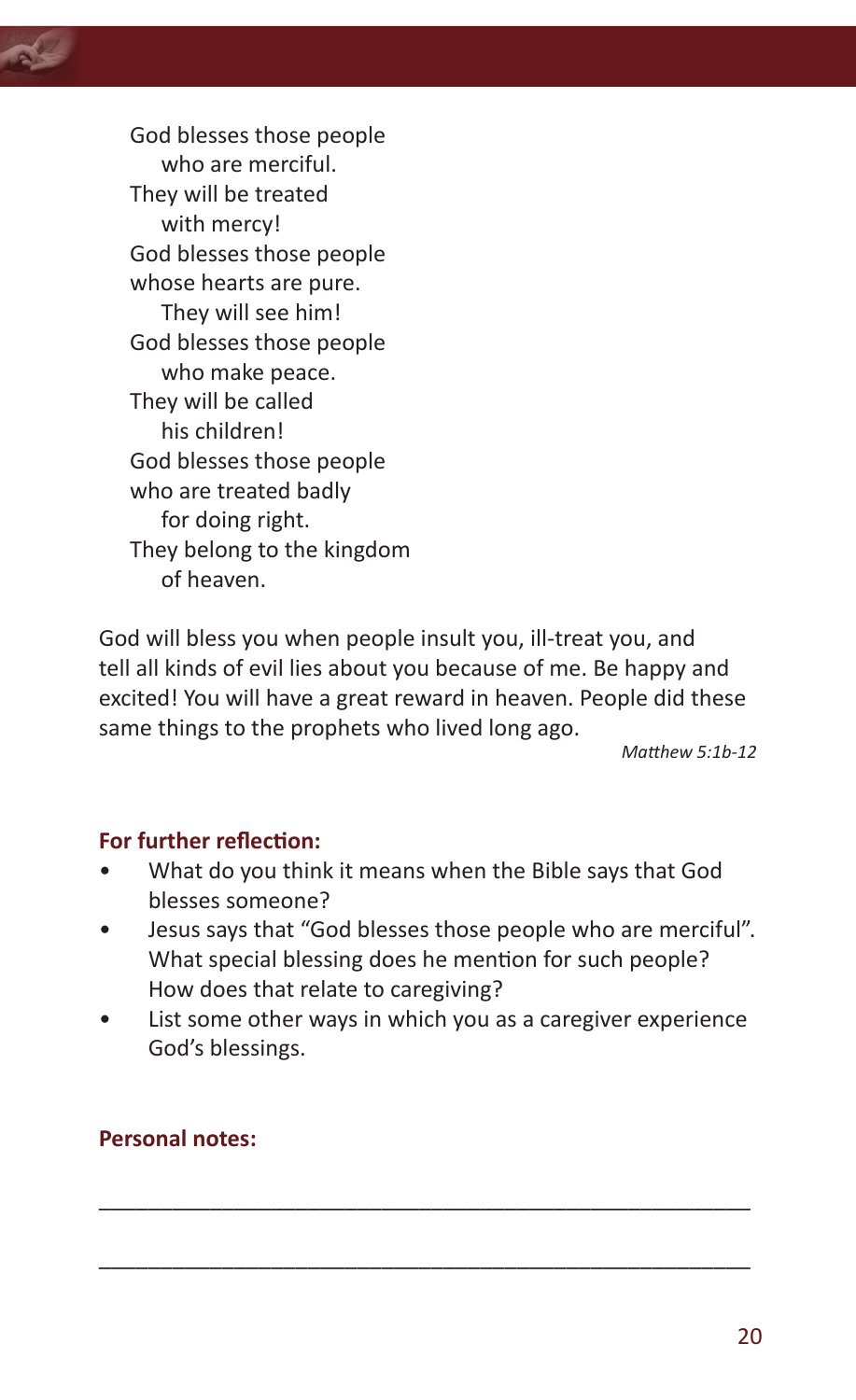# **11**

# **Caregiving and relationships**

*In our broken world, it is a reality that relationships sometimes do not work out the way we would like them to. In the book of Acts we read about Barnabas, whose name means "one who encourages others" (Acts 4:36-37). He is the man who took Paul – then called Saul – under his wing at the beginning of his ministry:* 

Then Barnabas helped him by taking him to the apostles. He explained how Saul had seen the Lord and how the Lord had spoken to him. Barnabas also said that when Saul was in Damascus, he had spoken bravely in the name of Jesus.

*Acts 9:27*

### *Later we read of how they parted ways:*

Some time later Paul said to Barnabas, "Let's go back and visit the Lord's followers in the cities where we preached his message. Then we will know how they are doing." Barnabas wanted to take along John, whose other name was Mark. But Paul did not want to, because Mark had left them in Pamphylia and had stopped working with them.

Paul and Barnabas argued, then each of them went his own way. Barnabas took Mark and sailed to Cyprus, but Paul took Silas and left after the followers had placed them in God's care.

*Acts 15:36-40*

### *However, the Bible calls us to do our best to mend relationships in a spirit of love.*

God loves you and has chosen you as his own special people. So be gentle, kind, humble, meek, and patient. Put up with each other, and forgive anyone who does you wrong, just as Christ has forgiven you. Love is more important than anything else. It is what ties everything completely together.

Each one of you is part of the body of Christ, and you were chosen to live together in peace. So let the peace that comes from Christ control your thoughts.

*Colossians 3:12-15a*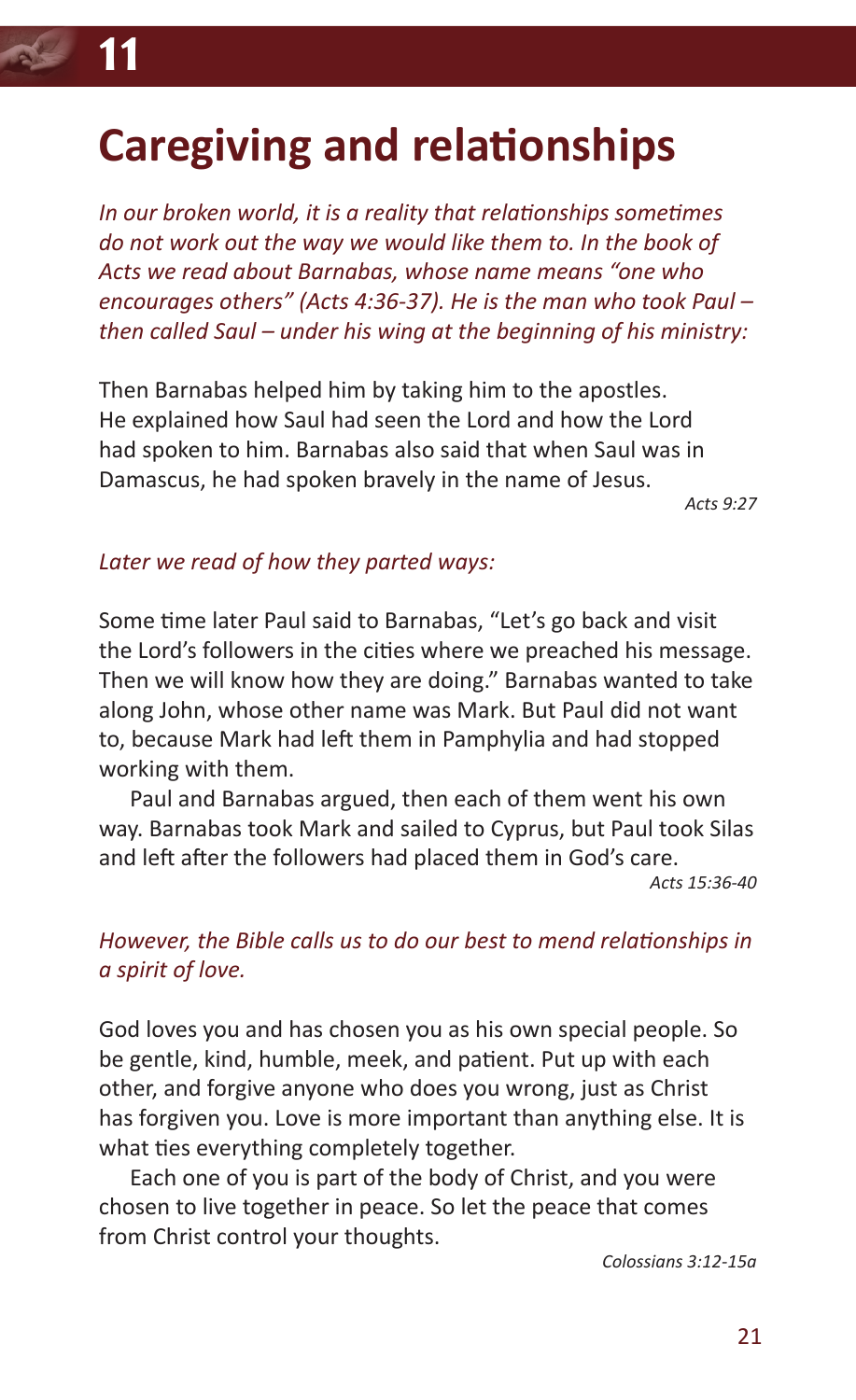### **For further reflection:**

- Which relationships significantly influence your caregiving?
- Has anyone ever taken you under his or her wing, like Barnabas did with Paul? Is there someone – perhaps another caregiver – who needs help, someone that you can take under your wing?
- Which guidelines for maintaining healthy relationships are provided in the Bible?
- Are there any relationships which you need to mend? Is there someone you need to forgive?

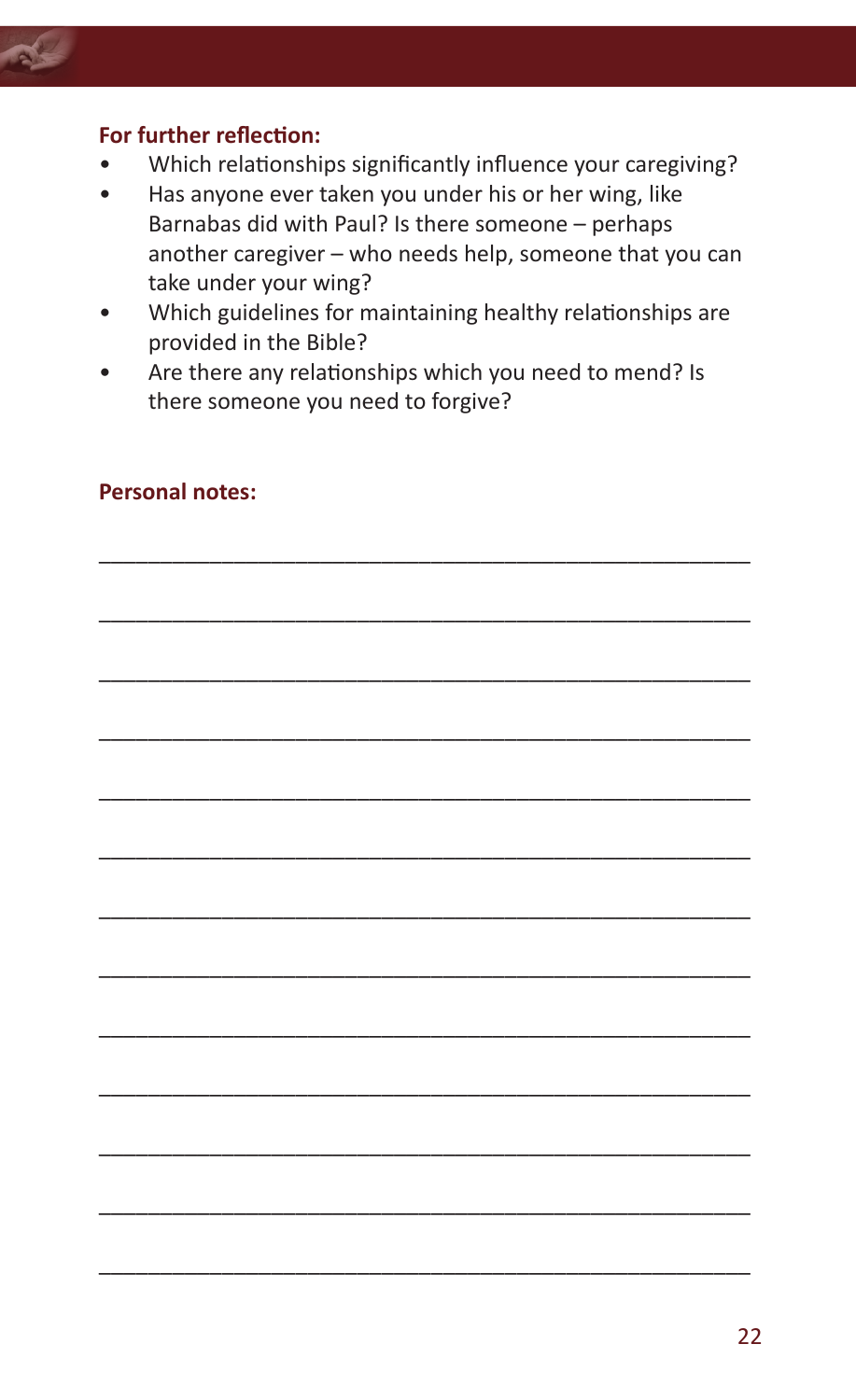# **12**

# **Caregiver burnout**

*The Scriptures acknowledge that we can sometimes reach the end of our strength and want to give up, like Elijah the prophet did when the evil Queen Jezebel let him know that she intended to have him killed. In times like those, we can be sure that God understands and that he will have mercy on us and renew our strength.* 

Elijah was afraid when he got her message, and he ran to the town of Beersheba in Judah. He left his servant there, then walked another whole day into the desert. Finally, he came to a large bush and sat down in its shade. He begged the LORD, "I've had enough. Just let me die! I'm no better off than my ancestors." Then he lay down in the shade and fell asleep.

Suddenly an angel woke him up and said, "Get up and eat." Elijah looked around, and by his head was a jar of water and some baked bread. He sat up, ate and drank, then lay down and went back to sleep.

Soon the LORD's angel woke him again and said, "Get up and eat, or else you'll get too tired to travel." So Elijah sat up and ate and drank.

The food and water made him strong enough to walk forty more days. At last, he reached Mount Sinai, the mountain of God. *1 Kings 19:3-8*

We have a great high priest, who has gone into heaven, and he is Jesus the Son of God. That is why we must hold on to what we have said about him. Jesus understands every weakness of ours, because he was tempted in every way that we are. But he did not sin! So whenever we are in need, we should come bravely before the throne of our merciful God. There we will be treated with undeserved kindness, and we will find help.

*Hebrews 4:14-16*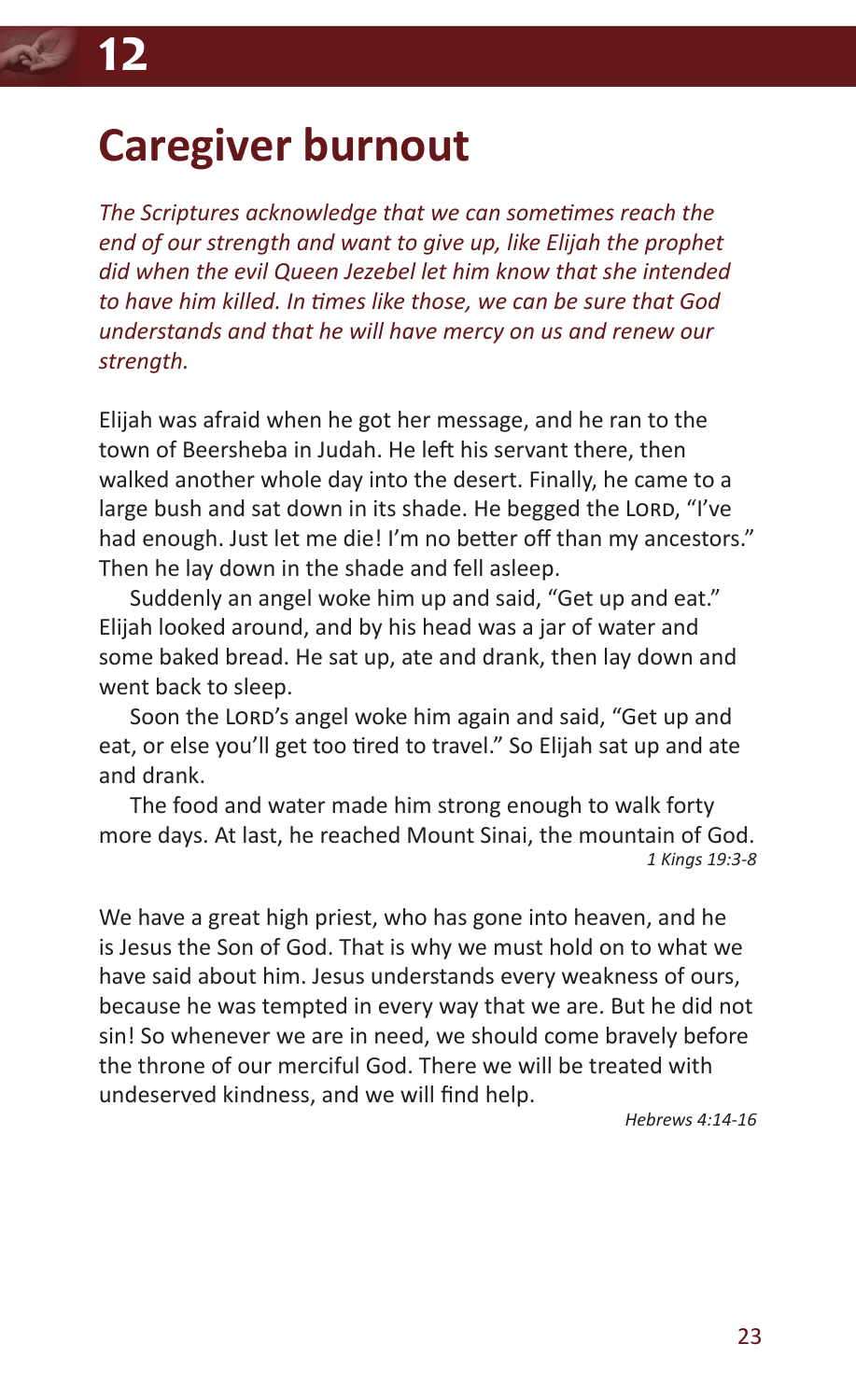### For further reflection:

AK

- Have you ever felt that you were about to burn yourself out?  $\bullet$ Or have you actually experienced burnout? What caused this?
- How can you take proper care of yourself and prevent  $\bullet$ burnout?
- Jesus understands your suffering and struggles. What do you  $\blacksquare$ need to take to Him today?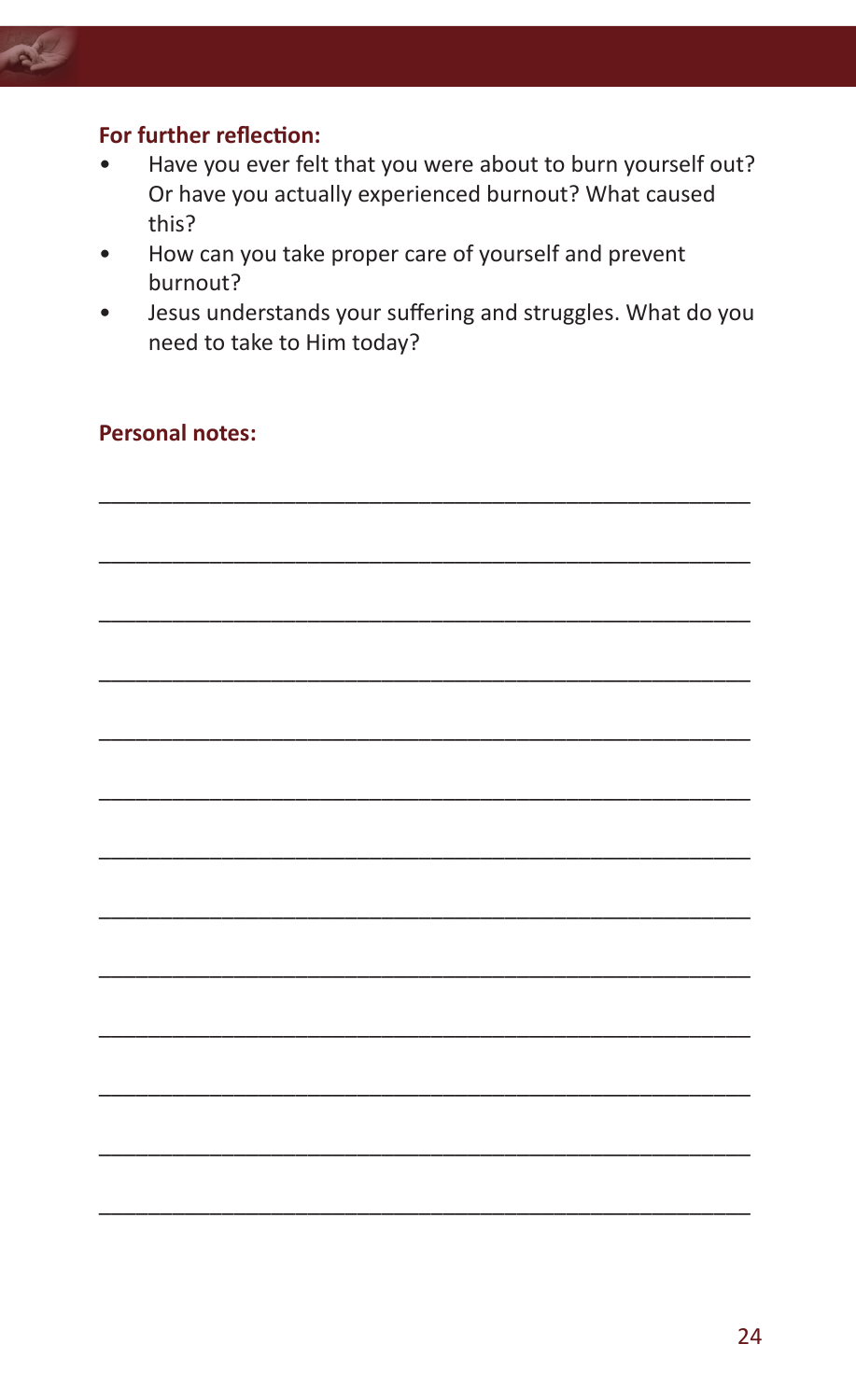# **Time to let go and move on**

*We learn from Scripture that there is wisdom in knowing when to embrace and when to say goodbye, when to search and when to give something up as lost, when to hold on and when to let go.* 

Everything on earth has its own time and its own season. There is a time for birth and death, planting and reaping, for killing and healing, destroying and building, for crying and laughing, weeping and dancing, for throwing stones and gathering stones, embracing and parting. There is a time for finding and losing, keeping and giving, for tearing and sewing, listening and speaking. There is also a time for love and hate, for war and peace.

What do we gain by all our hard work? I have seen what difficult things God demands of us. God makes everything happen at the right time. Yet none of us can ever fully understand all he has done, and he puts questions in our minds about the past and the future. I know the best thing we can do is always to enjoy life, because God's gift to us is the happiness we get from our food and drink and from the work we do. Everything God has done will last for ever; nothing he does can ever be changed. God has done all this, so that we will worship him.

*Ecclesiastes 3:1-14*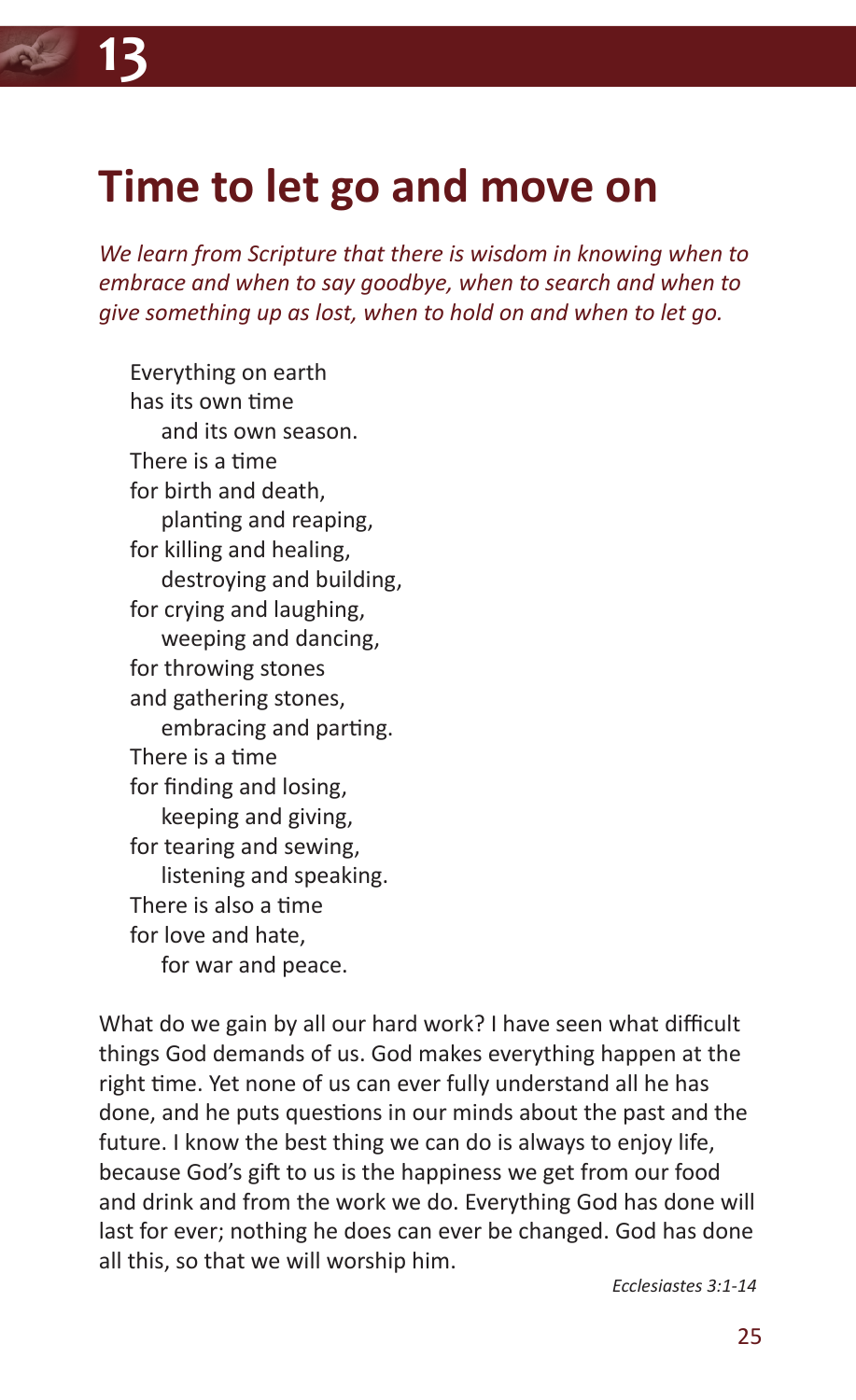### For further reflection:

- $\ddot{\phantom{0}}$ What does this Scripture mean to you in terms of your caregiving?
- What has been your experience of "a time ... for death, ... for  $\blacksquare$ crying, ... for parting"? How did you handle that?
- Are there situations that you need to let go of in order to move on? What do you think is the best way of doing this?

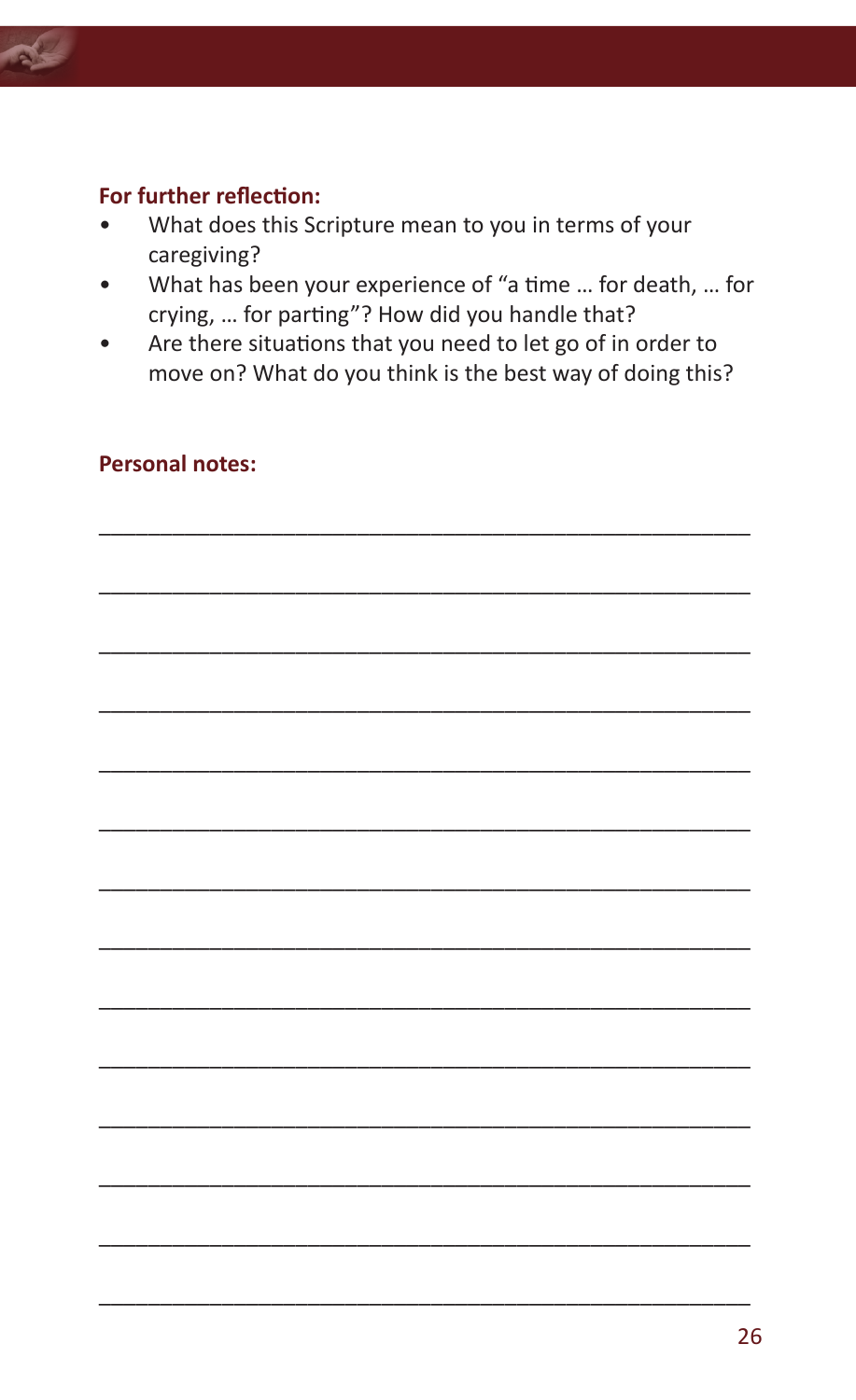# **14**

# **Caregiver renewal**

*All of us go through times where we get tired, but in his Word God promises us that He will give us new strength.*

You people of Israel say, "God pays no attention to us! He doesn't care if we are treated unjustly."

But how can you say that? Don't you know? Haven't you heard? The LORD is the eternal God. Creator of the earth. He never gets weary or tired; his wisdom cannot be measured.

The LORD gives strength to those who are weary. Even young people get tired, then stumble and fall. But those who trust the LORD will find new strength. They will be strong like eagles soaring upward on wings; they will walk and run without getting tired.

*Isaiah 40:27-31*

- Can you think of a time when you felt the same as the people of Israel, a time when it seemed that God paid no attention to you, that He did not care about what happened to you? How did you come through that time?
- In which area or areas of your caregiving do you need new strength?
- What does this Scripture teach us about God's reaction towards those who are tired and weary?
- What must you do to make this promise of renewal your own?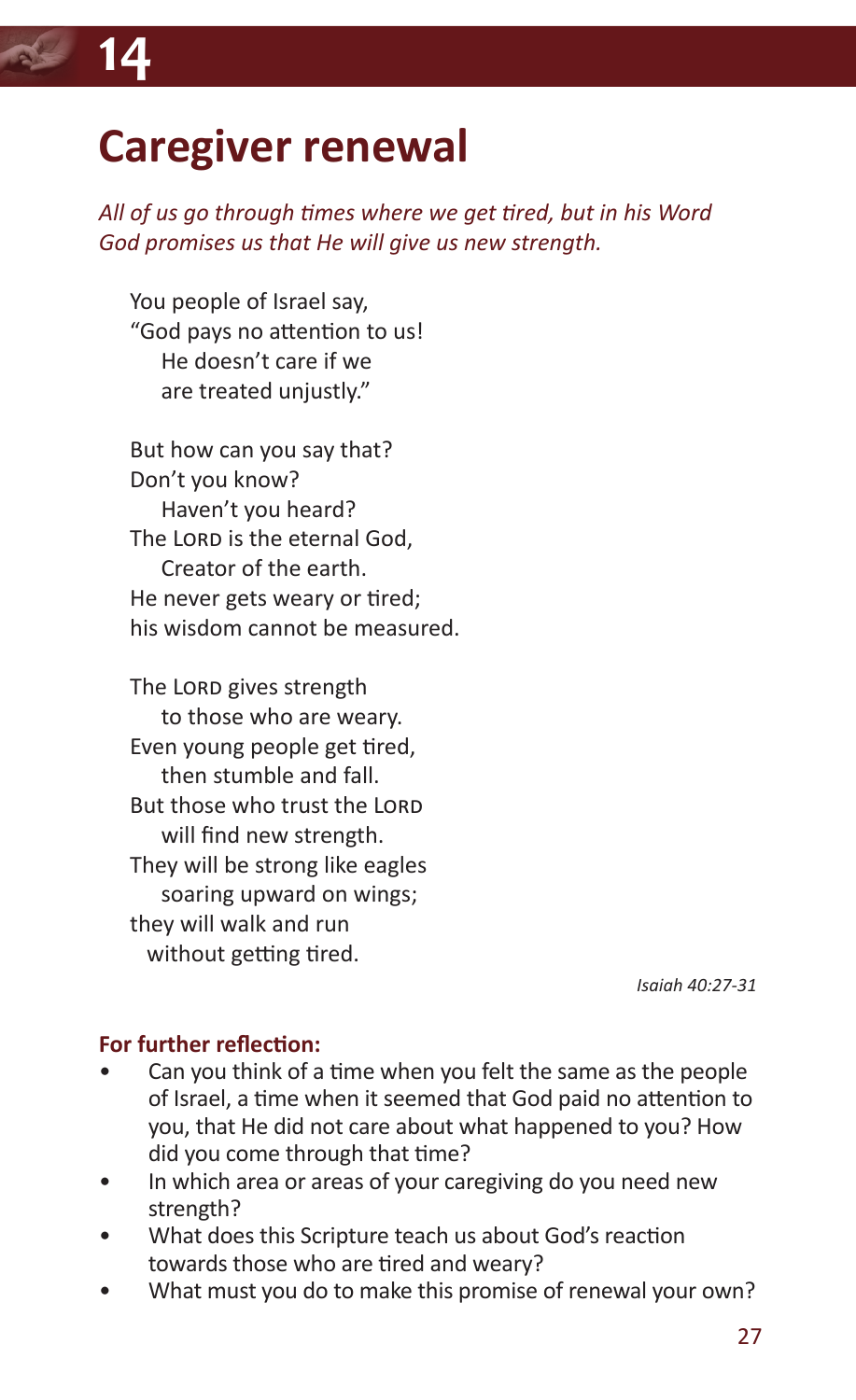## **Perseverance**

### *Scripture encourages us to keep going and not give up.*

Such a large crowd of witnesses is all around us! So we must get rid of everything that slows us down, especially the sin that just won't let go. And we must be determined to run the race that is ahead of us. We must keep our eyes on Jesus, who leads us and makes our faith complete. He endured the shame of being nailed to a cross, because he knew that later on he would be glad he did. Now he is seated at the right side of God's throne! So keep your mind on Jesus, who put up with many insults from sinners. Then you won't get discouraged and give up.

*Hebrews 12:1-3* 

### **For further reflection:**

- The Bible teaches that "endurance builds character, which gives us a hope that will never disappoint us." What does this mean to you in your caregiving?
- List the things that slow you down and that you need to get rid of.
- How will keeping your eyes on Jesus help you to persevere as a caregiver?

\_\_\_\_\_\_\_\_\_\_\_\_\_\_\_\_\_\_\_\_\_\_\_\_\_\_\_\_\_\_\_\_\_\_\_\_\_\_\_\_\_\_\_\_\_\_\_\_\_\_\_\_\_

\_\_\_\_\_\_\_\_\_\_\_\_\_\_\_\_\_\_\_\_\_\_\_\_\_\_\_\_\_\_\_\_\_\_\_\_\_\_\_\_\_\_\_\_\_\_\_\_\_\_\_\_\_

\_\_\_\_\_\_\_\_\_\_\_\_\_\_\_\_\_\_\_\_\_\_\_\_\_\_\_\_\_\_\_\_\_\_\_\_\_\_\_\_\_\_\_\_\_\_\_\_\_\_\_\_\_

\_\_\_\_\_\_\_\_\_\_\_\_\_\_\_\_\_\_\_\_\_\_\_\_\_\_\_\_\_\_\_\_\_\_\_\_\_\_\_\_\_\_\_\_\_\_\_\_\_\_\_\_\_

\_\_\_\_\_\_\_\_\_\_\_\_\_\_\_\_\_\_\_\_\_\_\_\_\_\_\_\_\_\_\_\_\_\_\_\_\_\_\_\_\_\_\_\_\_\_\_\_\_\_\_\_\_

\_\_\_\_\_\_\_\_\_\_\_\_\_\_\_\_\_\_\_\_\_\_\_\_\_\_\_\_\_\_\_\_\_\_\_\_\_\_\_\_\_\_\_\_\_\_\_\_\_\_\_\_\_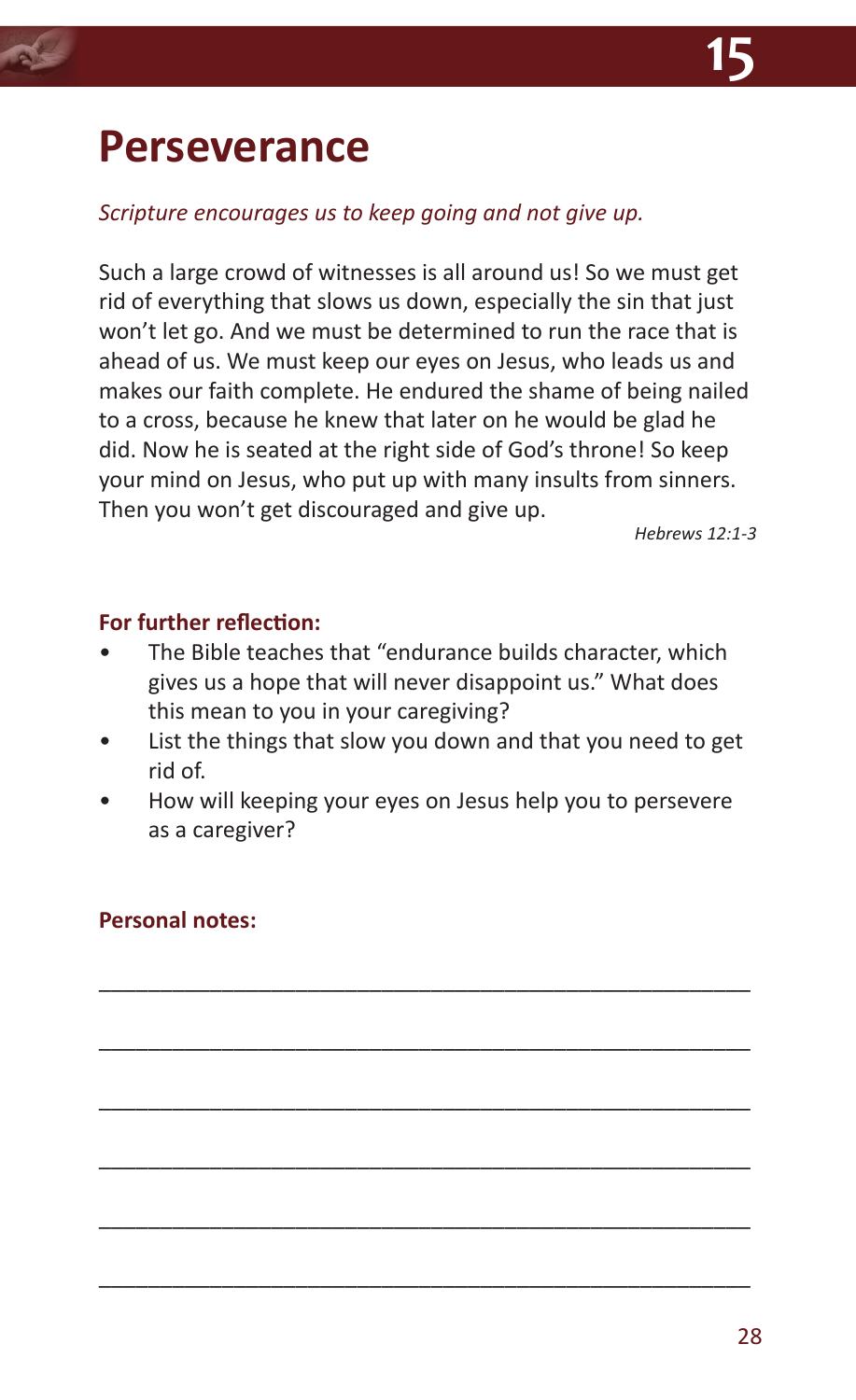# **16**

# **A negative response to your work**

*You may at times have to face people who do not approve of what you are doing as a caregiver. The Bible gives us guidelines as to how we can handle such confrontations.*

Can anyone really harm you for being eager to do good deeds? Even if you have to suffer for doing good things, God will bless you. So stop being afraid and don't worry about what people might do. Honour Christ and let him be the Lord of your life.

Always be ready to give an answer when someone asks you about your hope. Give a kind and respectful answer and keep your conscience clear. This way you will make people ashamed for saying bad things about your good conduct as a follower of Christ. You are better off to obey God and suffer for doing right than to suffer for doing wrong.

*1 Peter 3:13-17*

### **For further reflection:**

- Sometimes we can become very concerned about other people's opinion of us. Have you ever battled with this concern? How has it influenced your caregiving?
- Have you had negative responses to your care work? What was your reaction?
- How can you deal with negative reactions and behaviour towards you and your care work?

\_\_\_\_\_\_\_\_\_\_\_\_\_\_\_\_\_\_\_\_\_\_\_\_\_\_\_\_\_\_\_\_\_\_\_\_\_\_\_\_\_\_\_\_\_\_\_\_\_\_\_\_\_

\_\_\_\_\_\_\_\_\_\_\_\_\_\_\_\_\_\_\_\_\_\_\_\_\_\_\_\_\_\_\_\_\_\_\_\_\_\_\_\_\_\_\_\_\_\_\_\_\_\_\_\_\_

\_\_\_\_\_\_\_\_\_\_\_\_\_\_\_\_\_\_\_\_\_\_\_\_\_\_\_\_\_\_\_\_\_\_\_\_\_\_\_\_\_\_\_\_\_\_\_\_\_\_\_\_\_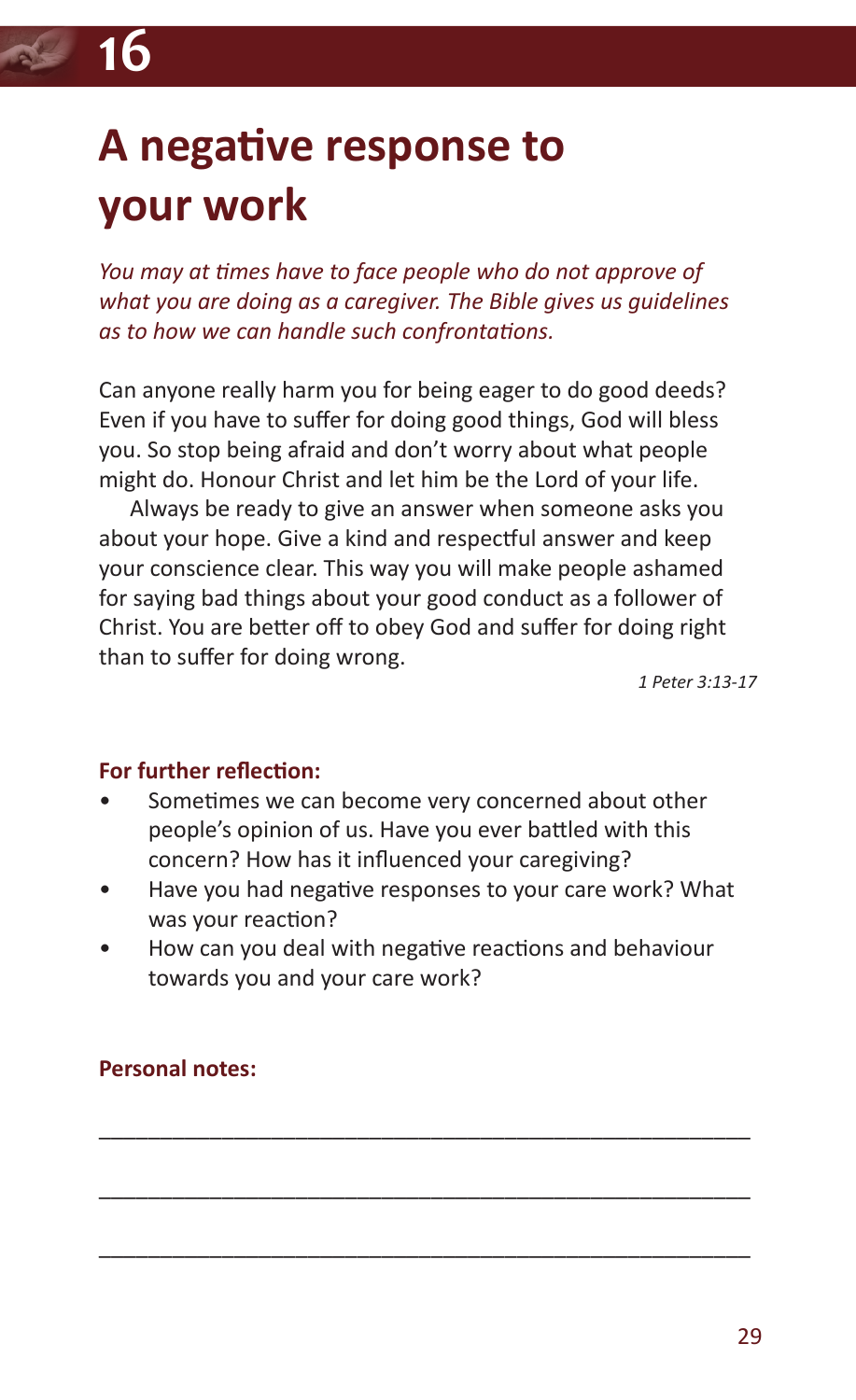# **Guilt and forgiveness**

*We all make mistakes from time to time. Most of us have also experienced being wrongly treated.*

I, the LORD, invite you to come and talk it over. Your sins are scarlet red, but they will be whiter than snow or wool.

*Isaiah 1:18*

**17**

The LORD is merciful! He is kind and patient, and his love never fails. The LORD won't always be angry and point out our sins; he doesn't punish us as our sins deserve.

How great is God's love for all who worship him? Greater than the distance between heaven and earth! How far has the LORD taken our sins from us? Further than the distance from east to west!

*Psalm 103:8-12*

So if you are about to place your gift on the altar and remember that someone is angry with you, leave your gift there in front of the altar. Make peace with that person, then come back and offer your gift to God.

*Matthew 5:23-24*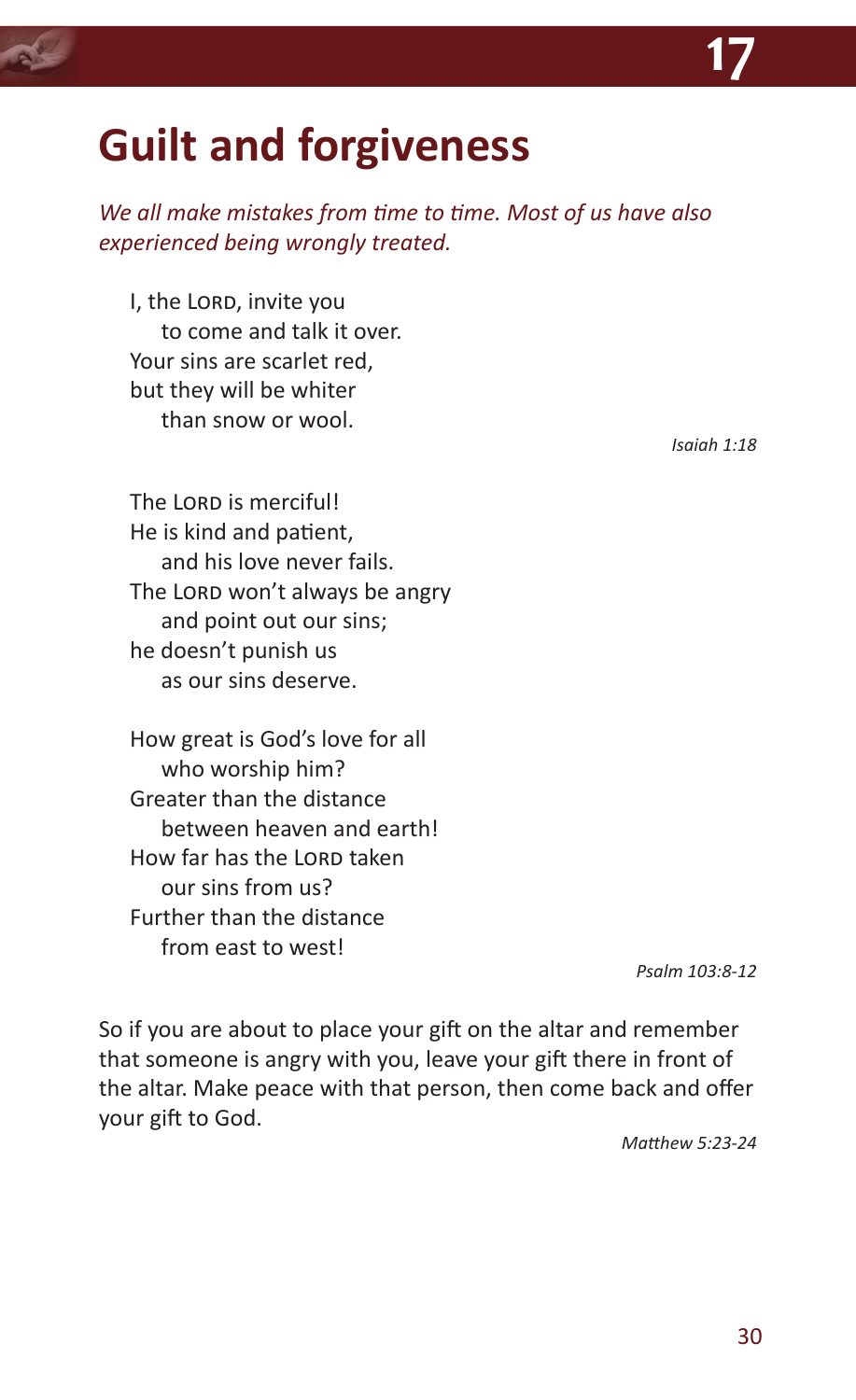If we say that we share in life with God and keep on living in the dark, we are lying and are not living by the truth. But if we live in the light, as God does, we share in life with each other. And the blood of his Son Jesus washes all our sins away. If we say that we have not sinned, we are fooling ourselves, and the truth isn't in our hearts. But if we confess our sins to God, he can always be trusted to forgive us and take our sins away.

*1 John 1:6-9*

Instead, be kind and merciful, and forgive others, just as God forgave you because of Christ.

*Ephesians 4:32*

### **For further reflection:**

- Why do you think forgiveness is such an important topic in the Bible?
- Is there someone you need to forgive?
- Is there something you need to ask forgiveness for (from God, or other people)?
- Do you perhaps need to forgive yourself for something?

\_\_\_\_\_\_\_\_\_\_\_\_\_\_\_\_\_\_\_\_\_\_\_\_\_\_\_\_\_\_\_\_\_\_\_\_\_\_\_\_\_\_\_\_\_\_\_\_\_\_\_\_\_

\_\_\_\_\_\_\_\_\_\_\_\_\_\_\_\_\_\_\_\_\_\_\_\_\_\_\_\_\_\_\_\_\_\_\_\_\_\_\_\_\_\_\_\_\_\_\_\_\_\_\_\_\_

\_\_\_\_\_\_\_\_\_\_\_\_\_\_\_\_\_\_\_\_\_\_\_\_\_\_\_\_\_\_\_\_\_\_\_\_\_\_\_\_\_\_\_\_\_\_\_\_\_\_\_\_\_

\_\_\_\_\_\_\_\_\_\_\_\_\_\_\_\_\_\_\_\_\_\_\_\_\_\_\_\_\_\_\_\_\_\_\_\_\_\_\_\_\_\_\_\_\_\_\_\_\_\_\_\_\_

\_\_\_\_\_\_\_\_\_\_\_\_\_\_\_\_\_\_\_\_\_\_\_\_\_\_\_\_\_\_\_\_\_\_\_\_\_\_\_\_\_\_\_\_\_\_\_\_\_\_\_\_\_

\_\_\_\_\_\_\_\_\_\_\_\_\_\_\_\_\_\_\_\_\_\_\_\_\_\_\_\_\_\_\_\_\_\_\_\_\_\_\_\_\_\_\_\_\_\_\_\_\_\_\_\_\_

\_\_\_\_\_\_\_\_\_\_\_\_\_\_\_\_\_\_\_\_\_\_\_\_\_\_\_\_\_\_\_\_\_\_\_\_\_\_\_\_\_\_\_\_\_\_\_\_\_\_\_\_\_

\_\_\_\_\_\_\_\_\_\_\_\_\_\_\_\_\_\_\_\_\_\_\_\_\_\_\_\_\_\_\_\_\_\_\_\_\_\_\_\_\_\_\_\_\_\_\_\_\_\_\_\_\_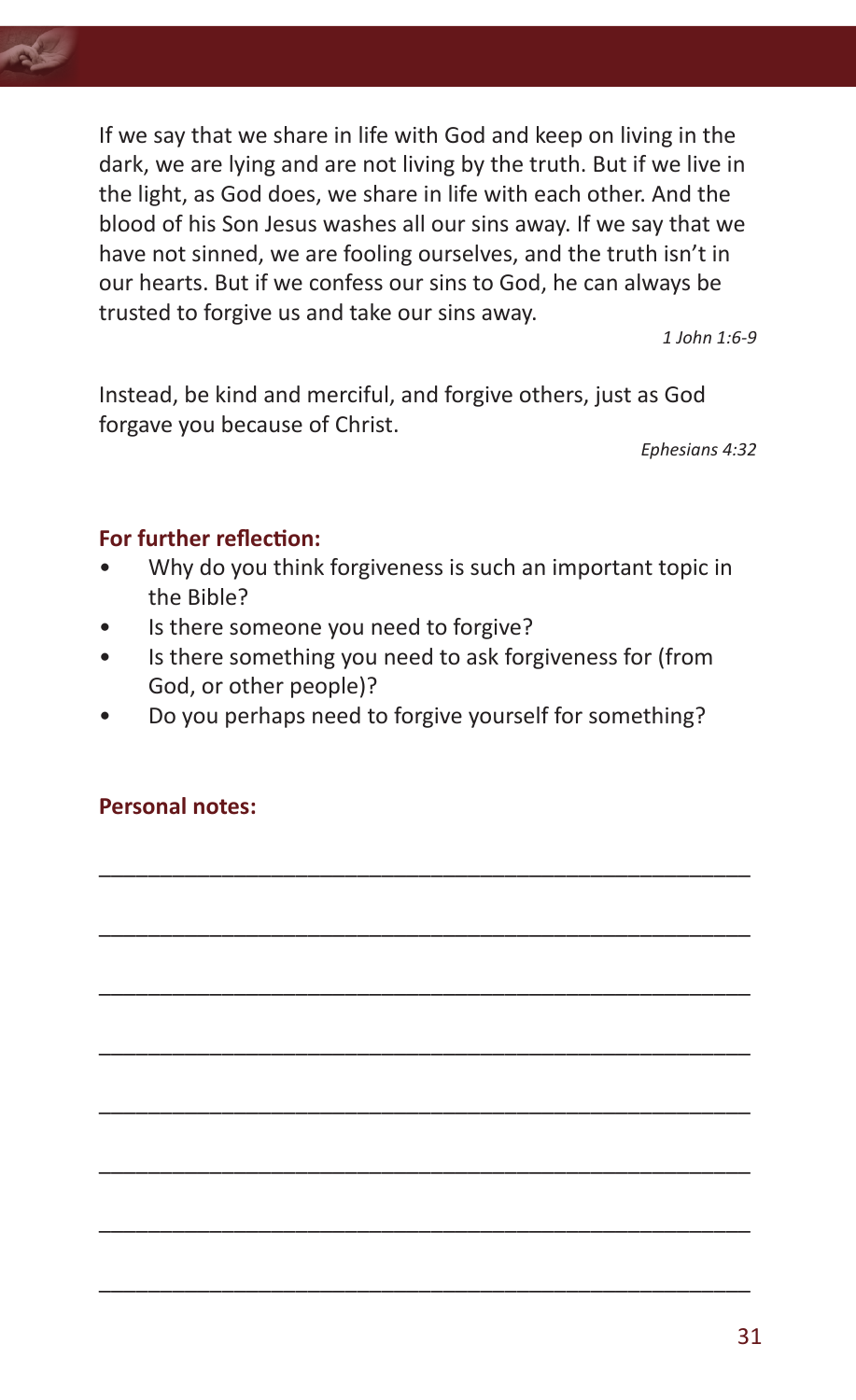# **18**

# **Facing suffering**

*As caregiver, you are faced with suffering on a regular basis: the suffering of those you take care of, the pain of their loved ones, and even your own pain. We do not understand all the suffering we see and sometimes we feel like Job who cried out in his agony, trying to understand why such things were happening to him.*

Why is life so hard? Why do we suffer? We are slaves in search of shade; we are labourers longing for our wages. God has made my days drag on and my nights miserable. I pray for night to end, but it stretches out while I toss and turn. My parched skin is covered with worms, dirt, and sores, and my days are running out quicker than the thread of a fast-moving needle.

I beg you, God, don't forget! My life is just a breath, and trouble lies ahead. I will vanish from sight, and no one, including you, will ever see me again. I will disappear in the grave or vanish from sight like a passing cloud. Never will I return home; soon I will be forgotten.

And so, I cry out to you in agony and distress. Am I the sea or a sea monster?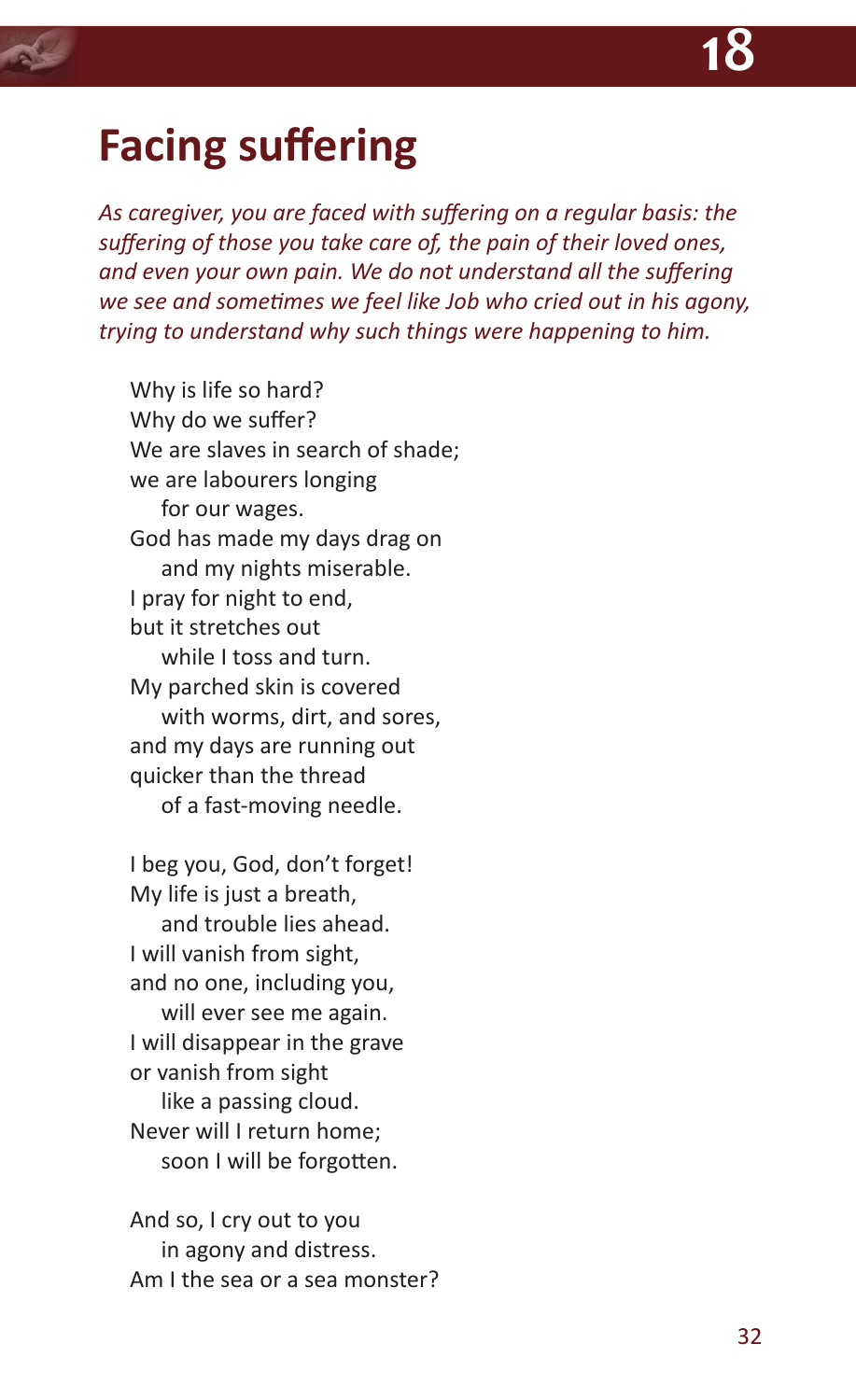Is that why you imprison me? I go to bed, hoping for rest, but you torture me with terrible dreams. I'd rather choke to death than live in this body. Leave me alone and let me die; my life has no meaning. What makes you so concerned about us humans? Why do you test us from sunrise to sunset? Won't you look away just long enough for me to swallow? Why do you watch us so closely? What's it to you, if I sin? Why am I your target and such a heavy burden? Why do you refuse to forgive? Soon you won't find me, because I'll be dead.

*Job 7:1-21*

### *But the Word of God also offers us hope in suffering. In his Word, God teaches us the appropriate response to suffering.*

What can we say about all this? If God is on our side, can anyone be against us? God did not keep back his own Son, but he gave him for us. If God did this, won't he freely give us everything else? If God says his chosen ones are acceptable to him, can anyone bring charges against them? Or can anyone condemn them? No indeed! Christ died and was raised to life, and now he is at God's right side, speaking to him for us. Can anything separate us from the love of Christ? Can trouble, suffering, and hard times, or hunger and nakedness, or danger and death? It is exactly as the Scriptures say,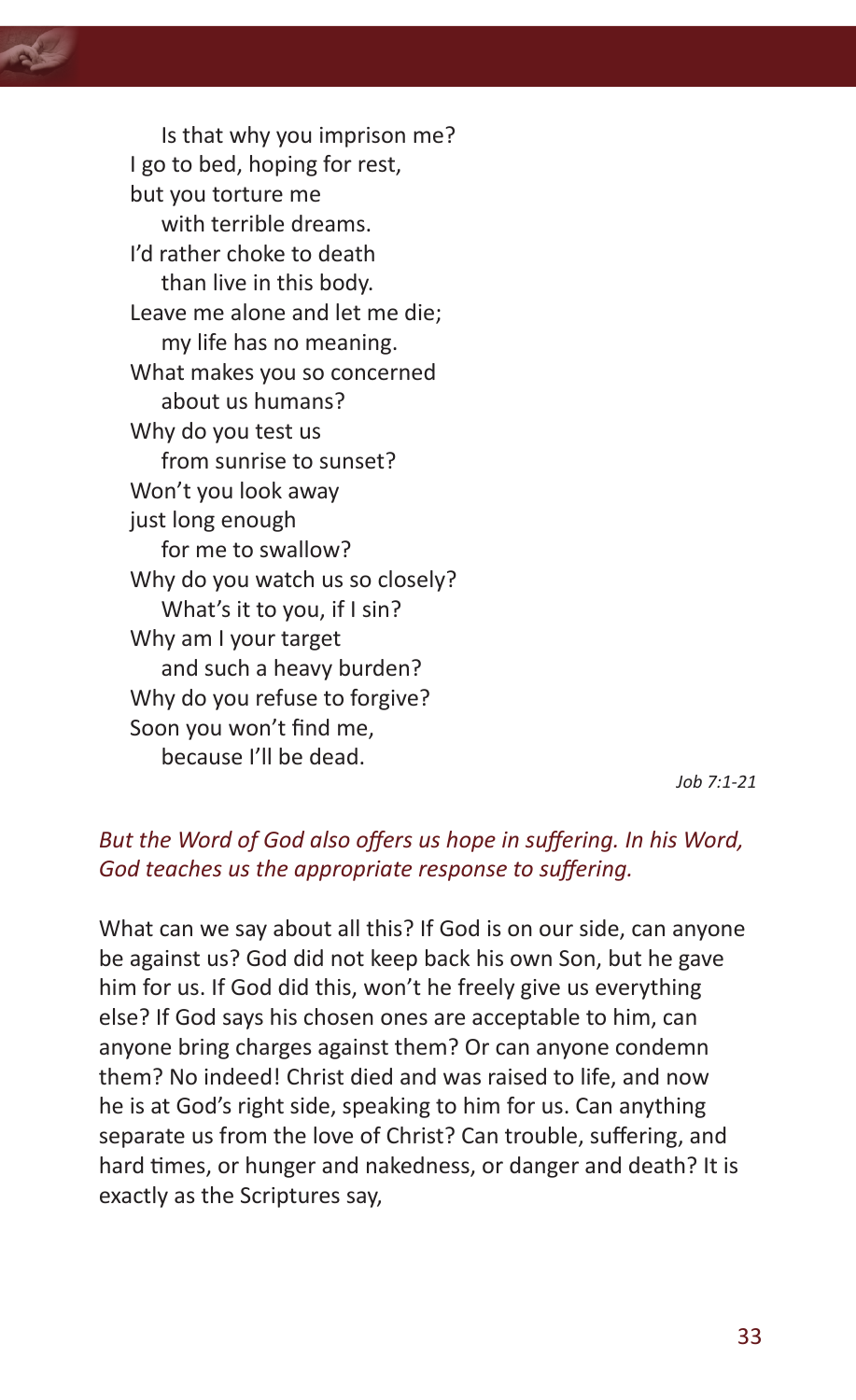"For you we face death all day long. We are like sheep on their way to be butchered."

In everything we have won more than a victory because of Christ who loves us. I am sure that nothing can separate us from God's love – not life or death, not angels or spirits, not the present or the future, and not powers above or powers below. Nothing in all creation can separate us from God's love for us in Christ Jesus our Lord!

*Romans 8:31-39*

### **For further reflection:**

- How does having to witness so much suffering affect you as a caregiver? How do you deal with the suffering you face so regularly?
- What hope can you offer those who suffer? How does this help you when you yourself suffer?

\_\_\_\_\_\_\_\_\_\_\_\_\_\_\_\_\_\_\_\_\_\_\_\_\_\_\_\_\_\_\_\_\_\_\_\_\_\_\_\_\_\_\_\_\_\_\_\_\_\_\_\_\_

\_\_\_\_\_\_\_\_\_\_\_\_\_\_\_\_\_\_\_\_\_\_\_\_\_\_\_\_\_\_\_\_\_\_\_\_\_\_\_\_\_\_\_\_\_\_\_\_\_\_\_\_\_

\_\_\_\_\_\_\_\_\_\_\_\_\_\_\_\_\_\_\_\_\_\_\_\_\_\_\_\_\_\_\_\_\_\_\_\_\_\_\_\_\_\_\_\_\_\_\_\_\_\_\_\_\_

\_\_\_\_\_\_\_\_\_\_\_\_\_\_\_\_\_\_\_\_\_\_\_\_\_\_\_\_\_\_\_\_\_\_\_\_\_\_\_\_\_\_\_\_\_\_\_\_\_\_\_\_\_

\_\_\_\_\_\_\_\_\_\_\_\_\_\_\_\_\_\_\_\_\_\_\_\_\_\_\_\_\_\_\_\_\_\_\_\_\_\_\_\_\_\_\_\_\_\_\_\_\_\_\_\_\_

\_\_\_\_\_\_\_\_\_\_\_\_\_\_\_\_\_\_\_\_\_\_\_\_\_\_\_\_\_\_\_\_\_\_\_\_\_\_\_\_\_\_\_\_\_\_\_\_\_\_\_\_\_

\_\_\_\_\_\_\_\_\_\_\_\_\_\_\_\_\_\_\_\_\_\_\_\_\_\_\_\_\_\_\_\_\_\_\_\_\_\_\_\_\_\_\_\_\_\_\_\_\_\_\_\_\_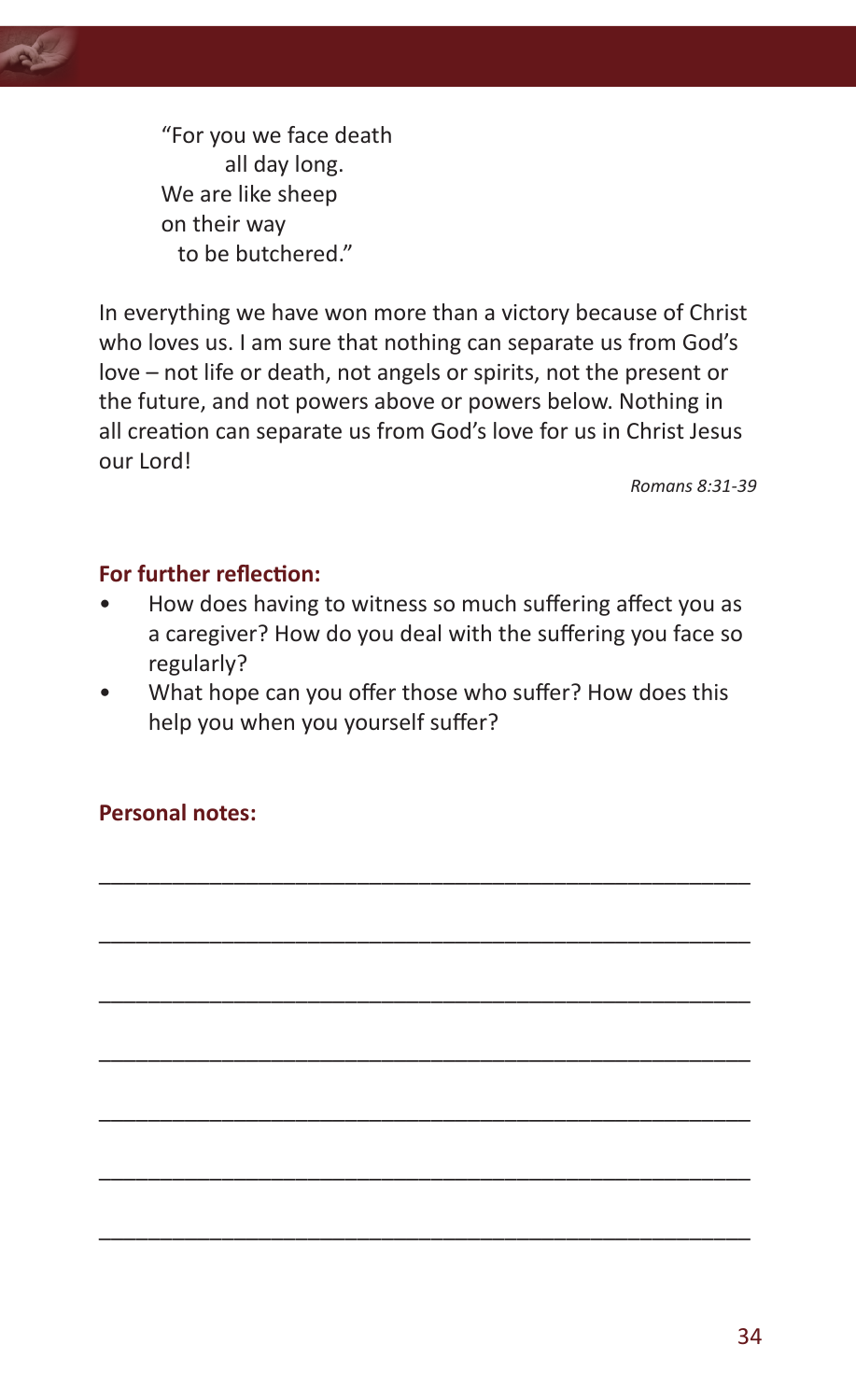# **19**

# **Growing through suffering**

*Although we do not always want to hear it, it is true that we grow through suffering. The Bible also teaches that suffering helps to build our character.*

By faith we have been made acceptable to God. And now, because of our Lord Jesus Christ, we live at peace with God. Christ has also introduced us to God's undeserved kindness on which we take our stand. So we are happy, as we look forward to sharing in the glory of God. But that's not all! We gladly suffer, because we know that suffering helps us to endure. And endurance builds character, which gives us a hope that will never disappoint us. All this happens because God has given us the Holy Spirit, who fills our hearts with his love.

*Romans 5:1-5*

### **For further reflection:**

- Can you think of an example of how you have grown through suffering?
- Are you in a situation where you are suffering at present? Can you think of ways of growing through this suffering?
- List the ways in which the growth that you have experienced through suffering may be an encouragement to others, and specifically to those you take care of.

\_\_\_\_\_\_\_\_\_\_\_\_\_\_\_\_\_\_\_\_\_\_\_\_\_\_\_\_\_\_\_\_\_\_\_\_\_\_\_\_\_\_\_\_\_\_\_\_\_\_\_\_\_

\_\_\_\_\_\_\_\_\_\_\_\_\_\_\_\_\_\_\_\_\_\_\_\_\_\_\_\_\_\_\_\_\_\_\_\_\_\_\_\_\_\_\_\_\_\_\_\_\_\_\_\_\_

\_\_\_\_\_\_\_\_\_\_\_\_\_\_\_\_\_\_\_\_\_\_\_\_\_\_\_\_\_\_\_\_\_\_\_\_\_\_\_\_\_\_\_\_\_\_\_\_\_\_\_\_\_

\_\_\_\_\_\_\_\_\_\_\_\_\_\_\_\_\_\_\_\_\_\_\_\_\_\_\_\_\_\_\_\_\_\_\_\_\_\_\_\_\_\_\_\_\_\_\_\_\_\_\_\_\_

\_\_\_\_\_\_\_\_\_\_\_\_\_\_\_\_\_\_\_\_\_\_\_\_\_\_\_\_\_\_\_\_\_\_\_\_\_\_\_\_\_\_\_\_\_\_\_\_\_\_\_\_\_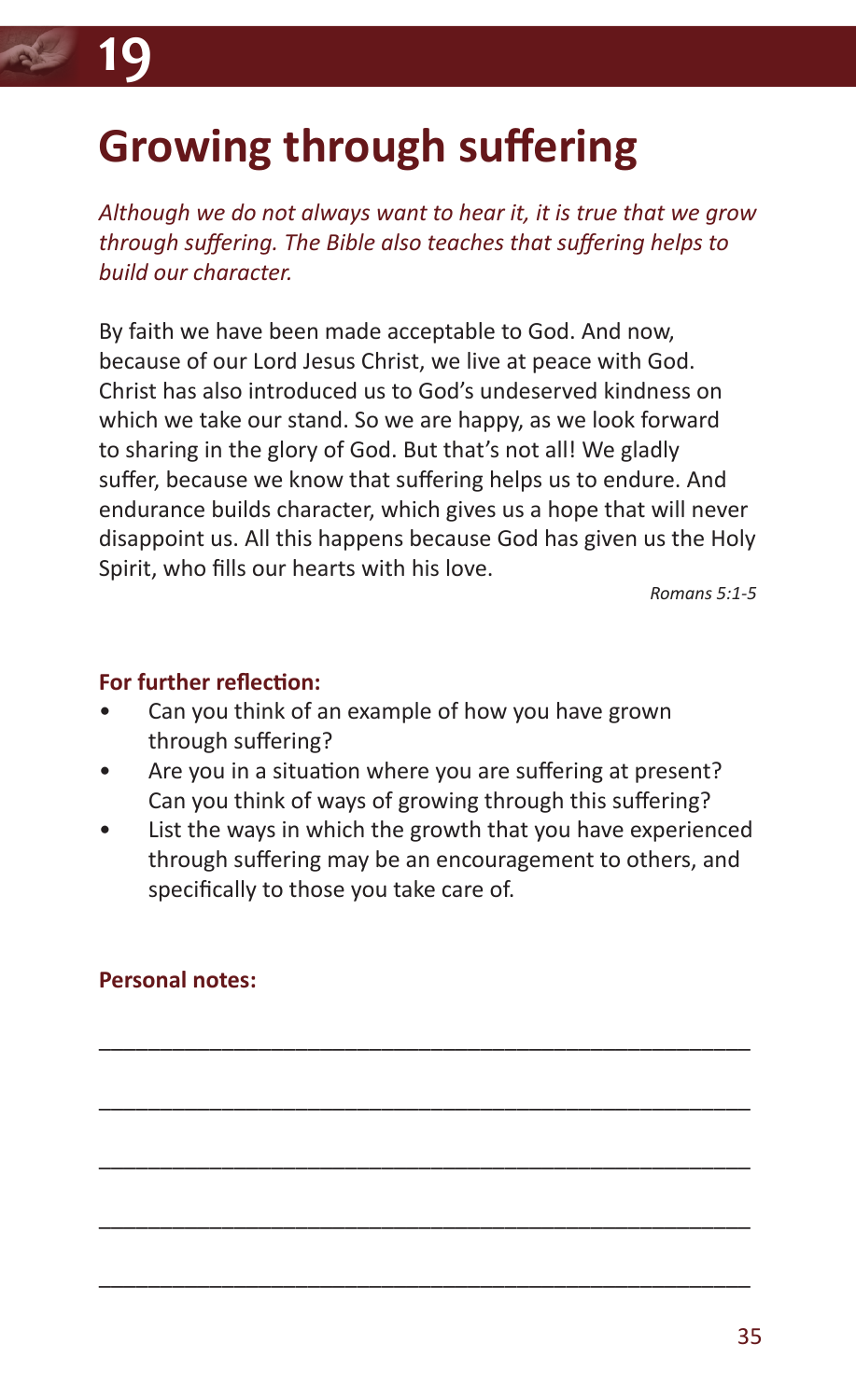

# **Peace and joy**

*We read in the Scriptures of where true peace and joy may be found.*

Jesus said:

"I give you peace, the kind of peace that only I can give. It isn't like the peace that this world can give. So don't be worried or afraid."

*John 14:27*

Always be glad because of the Lord! I will say it again: be glad. Always be gentle with others. The Lord will soon be here. Don't worry about anything, but pray about everything. With thankful hearts offer up your prayers and requests to God. Then, because you belong to Christ Jesus, God will bless you with peace that no one can completely understand. And this peace will control the way you think and feel.

*Philippians 4:4-7*

### **For further reflection:**

- What would you say is the role of peace and joy in the life of a caregiver?
- Are there any changes that you have to make in order to bring your life in line with the teaching of these Scripture passages?
- Can you think of an example where the peace and joy which come from God, helped you in your care work?

\_\_\_\_\_\_\_\_\_\_\_\_\_\_\_\_\_\_\_\_\_\_\_\_\_\_\_\_\_\_\_\_\_\_\_\_\_\_\_\_\_\_\_\_\_\_\_\_\_\_\_\_\_

\_\_\_\_\_\_\_\_\_\_\_\_\_\_\_\_\_\_\_\_\_\_\_\_\_\_\_\_\_\_\_\_\_\_\_\_\_\_\_\_\_\_\_\_\_\_\_\_\_\_\_\_\_

\_\_\_\_\_\_\_\_\_\_\_\_\_\_\_\_\_\_\_\_\_\_\_\_\_\_\_\_\_\_\_\_\_\_\_\_\_\_\_\_\_\_\_\_\_\_\_\_\_\_\_\_\_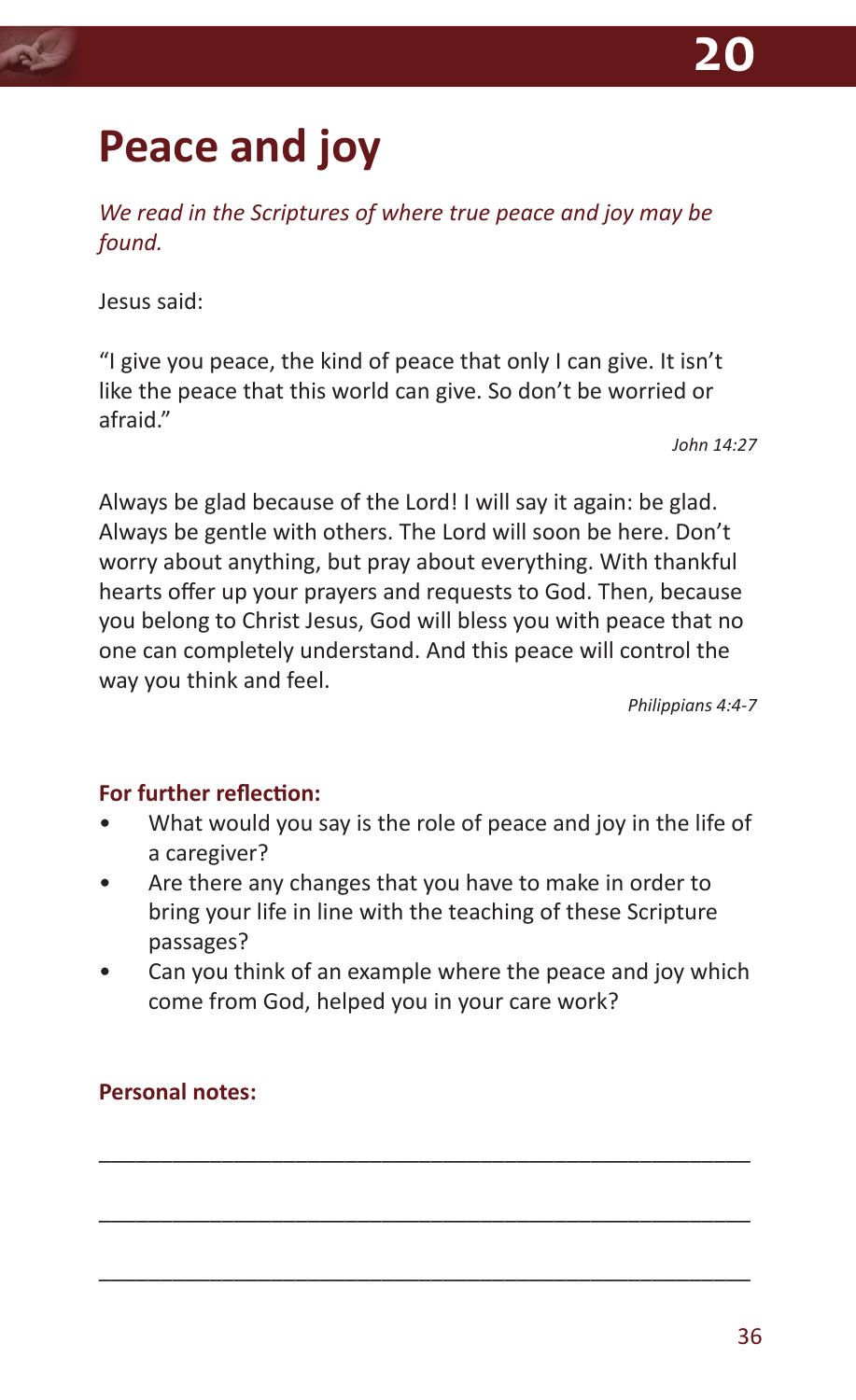# **Prayer**

**21**

*Prayer has been described as the breath of the Christian life. The Bible places a lot of emphasis on prayer.*

Jesus said:

"When you pray, don't be like those show-offs who love to stand up and pray in the meeting places and on the street corners. They do this just to look good. I can assure you that they already have their reward.

"When you pray, go into a room alone and close the door. Pray to your Father in private. He knows what is done in private, and he will reward you.

"When you pray, don't talk on and on as people do who don't know God. They think God likes to hear long prayers. Don't be like them. Your Father knows what you need before you ask.

"You should pray like this:

'Our Father in heaven, help us to honour your name. Come and set up your kingdom, so that everyone on earth will obey you, as you are obeyed in heaven. Give us our food for today. Forgive us for doing wrong, as we forgive others. Keep us from being tempted and protect us from evil.'

"If you forgive others for the wrongs they do to you, your Father in heaven will forgive you. But if you don't forgive others, your Father will not forgive your sins."

*Matthew 6:5-15*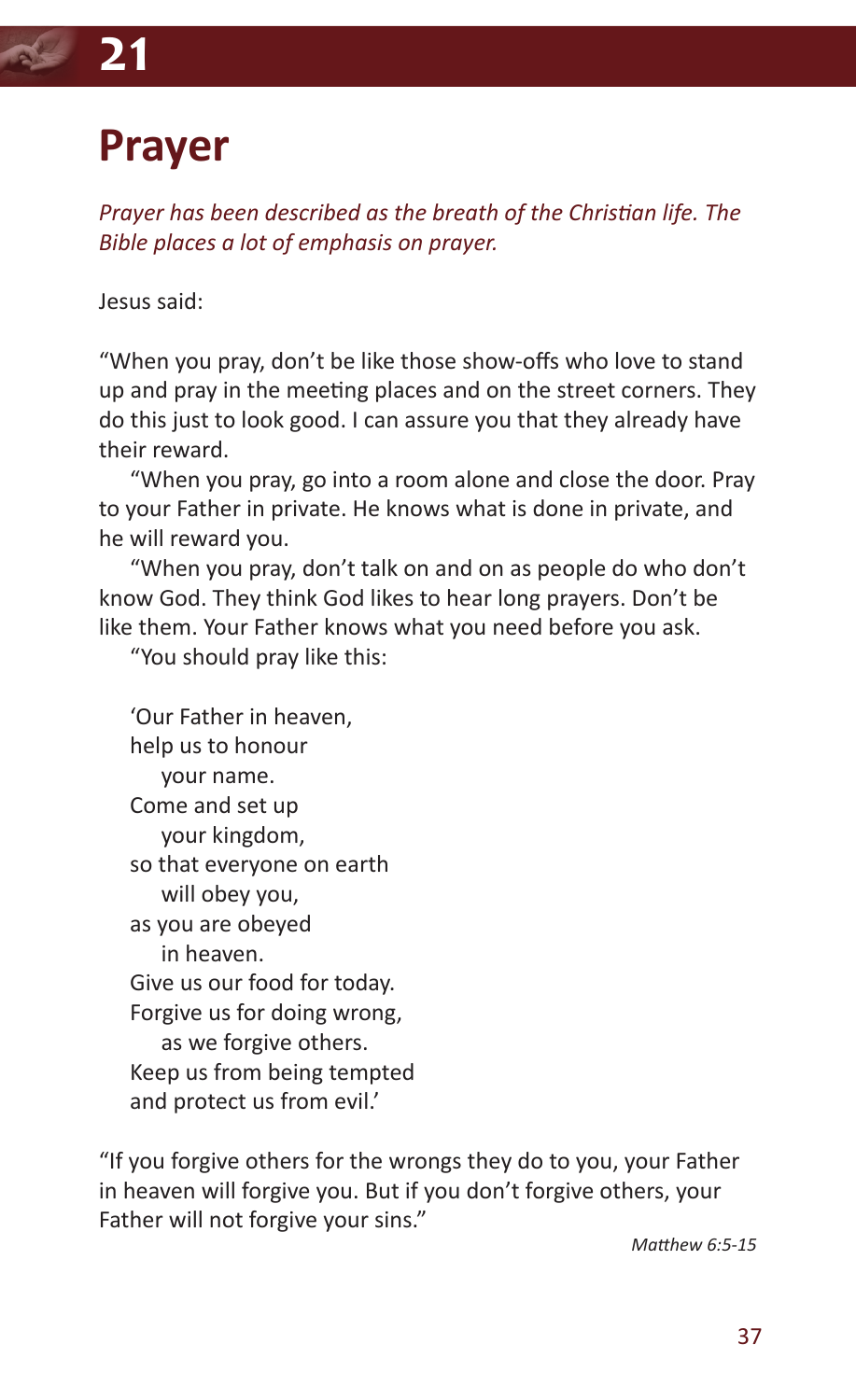First of all, I ask you to pray for everyone. Ask God to help and bless them all, and tell God how thankful you are for each of them.

*1 Timothy 2:1*

In certain ways we are weak, but the Spirit is here to help us. For example, when we don't know what to pray for, the Spirit prays for us in ways that cannot be put into words. All our thoughts are known to God. He can understand what is in the mind of the Spirit, as the Spirit prays for God's people. We know that God is always at work for the good of everyone who loves him.

*Romans 8:26-28a*

### **For further reflection:**

- List the ways in which the model prayer that Jesus taught, is significant for caregivers.
- What role does prayer currently play in your care work? What role do you think it should play?
- Have you ever had an experience where you did not know what to pray for, and then the Spirit prayed for you "in ways that cannot be put into words"?

\_\_\_\_\_\_\_\_\_\_\_\_\_\_\_\_\_\_\_\_\_\_\_\_\_\_\_\_\_\_\_\_\_\_\_\_\_\_\_\_\_\_\_\_\_\_\_\_\_\_\_\_\_

\_\_\_\_\_\_\_\_\_\_\_\_\_\_\_\_\_\_\_\_\_\_\_\_\_\_\_\_\_\_\_\_\_\_\_\_\_\_\_\_\_\_\_\_\_\_\_\_\_\_\_\_\_

\_\_\_\_\_\_\_\_\_\_\_\_\_\_\_\_\_\_\_\_\_\_\_\_\_\_\_\_\_\_\_\_\_\_\_\_\_\_\_\_\_\_\_\_\_\_\_\_\_\_\_\_\_

\_\_\_\_\_\_\_\_\_\_\_\_\_\_\_\_\_\_\_\_\_\_\_\_\_\_\_\_\_\_\_\_\_\_\_\_\_\_\_\_\_\_\_\_\_\_\_\_\_\_\_\_\_

\_\_\_\_\_\_\_\_\_\_\_\_\_\_\_\_\_\_\_\_\_\_\_\_\_\_\_\_\_\_\_\_\_\_\_\_\_\_\_\_\_\_\_\_\_\_\_\_\_\_\_\_\_

\_\_\_\_\_\_\_\_\_\_\_\_\_\_\_\_\_\_\_\_\_\_\_\_\_\_\_\_\_\_\_\_\_\_\_\_\_\_\_\_\_\_\_\_\_\_\_\_\_\_\_\_\_

Is there something that you need to bring before God in prayer right now?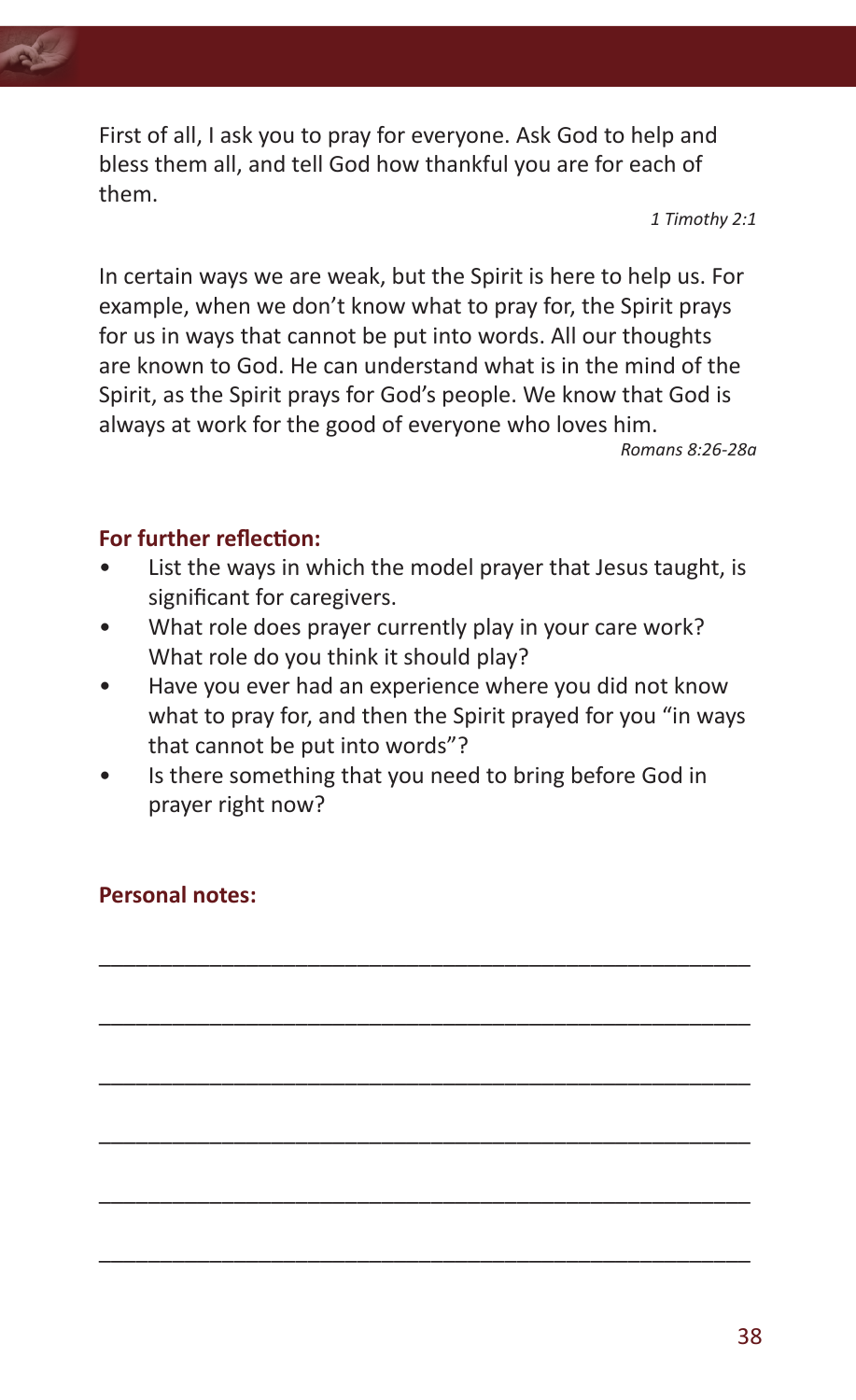# **22**

# **Faithfulness**

*One of the important characteristics of a caregiver is faithfulness: faithfulness to God as well as faithfulness to other people. Read how Paul urges Timothy to remain faithful.*

Try your best to please God and to be like him. Be faithful, loving, dependable, and gentle. Fight a good fight for the faith and claim eternal life. God offered it to you when you clearly told about your faith, while so many people listened. Now I ask you to make a promise. Make it in the presence of God, who gives life to all, and in the presence of Jesus Christ, who openly told Pontius Pilate about his faith. Promise to obey completely and fully all that you have been told until our Lord Jesus Christ returns.

*1 Timothy 6:11b-14*

### **For further reflection:**

- Why do you think faithfulness is so important in a caregiver?
- What effect would being unfaithful to God have on your care work? And unfaithfulness to other people?

\_\_\_\_\_\_\_\_\_\_\_\_\_\_\_\_\_\_\_\_\_\_\_\_\_\_\_\_\_\_\_\_\_\_\_\_\_\_\_\_\_\_\_\_\_\_\_\_\_\_\_\_\_

\_\_\_\_\_\_\_\_\_\_\_\_\_\_\_\_\_\_\_\_\_\_\_\_\_\_\_\_\_\_\_\_\_\_\_\_\_\_\_\_\_\_\_\_\_\_\_\_\_\_\_\_\_

\_\_\_\_\_\_\_\_\_\_\_\_\_\_\_\_\_\_\_\_\_\_\_\_\_\_\_\_\_\_\_\_\_\_\_\_\_\_\_\_\_\_\_\_\_\_\_\_\_\_\_\_\_

\_\_\_\_\_\_\_\_\_\_\_\_\_\_\_\_\_\_\_\_\_\_\_\_\_\_\_\_\_\_\_\_\_\_\_\_\_\_\_\_\_\_\_\_\_\_\_\_\_\_\_\_\_

\_\_\_\_\_\_\_\_\_\_\_\_\_\_\_\_\_\_\_\_\_\_\_\_\_\_\_\_\_\_\_\_\_\_\_\_\_\_\_\_\_\_\_\_\_\_\_\_\_\_\_\_\_

• How can you ensure that you will remain faithful in your calling as caregiver?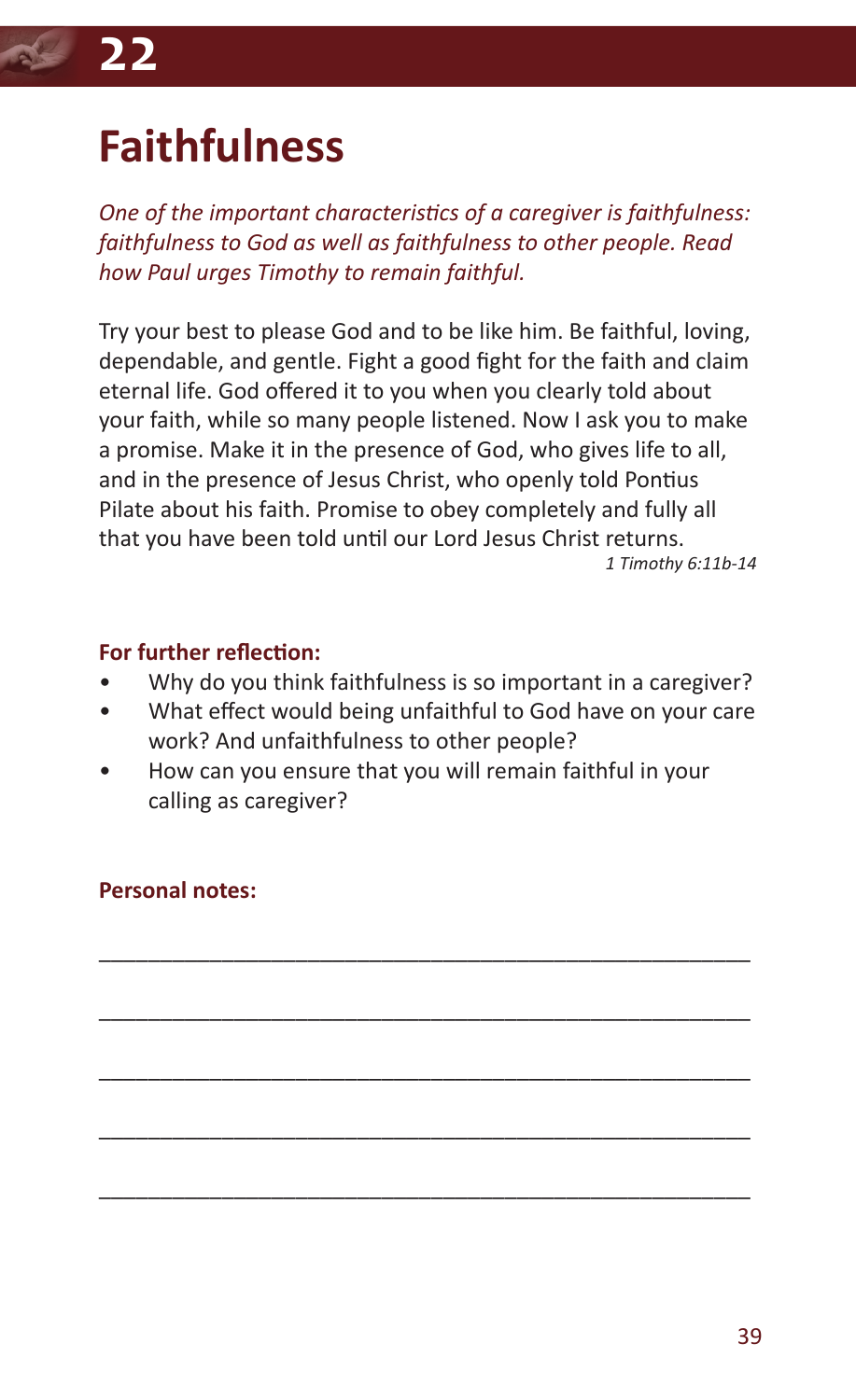# **Wisdom**

*Caregivers often face difficult situations and choices. Wisdom is needed in these circumstances.*

Respect and obey the LORD! This is the beginning of wisdom. To have understanding, you must know the Holy God.

*Proverbs 9:10*

With all your heart you must trust the Lord and not your own judgment. Always let him lead you, and he will clear the road for you to follow. Don't ever think that you are wise enough, but respect the LORD and stay away from evil. This will make you healthy, and you will feel strong.

*Proverbs 3:5-8*

My friends, be glad, even if you have a lot of trouble. You know that you learn to endure by having your faith tested. But you must learn to endure everything, so that you will be completely mature and not lacking in anything.

If any of you need wisdom, you should ask God, and it will be given to you. God is generous and won't correct you for asking. But when you ask for something, you must have faith and not doubt. Anyone who doubts is like an ocean wave tossed around in a storm. If you are that kind of person, you can't make up your mind, and you can't be trusted. So don't expect the Lord to give you anything at all.

*James 1:2-8*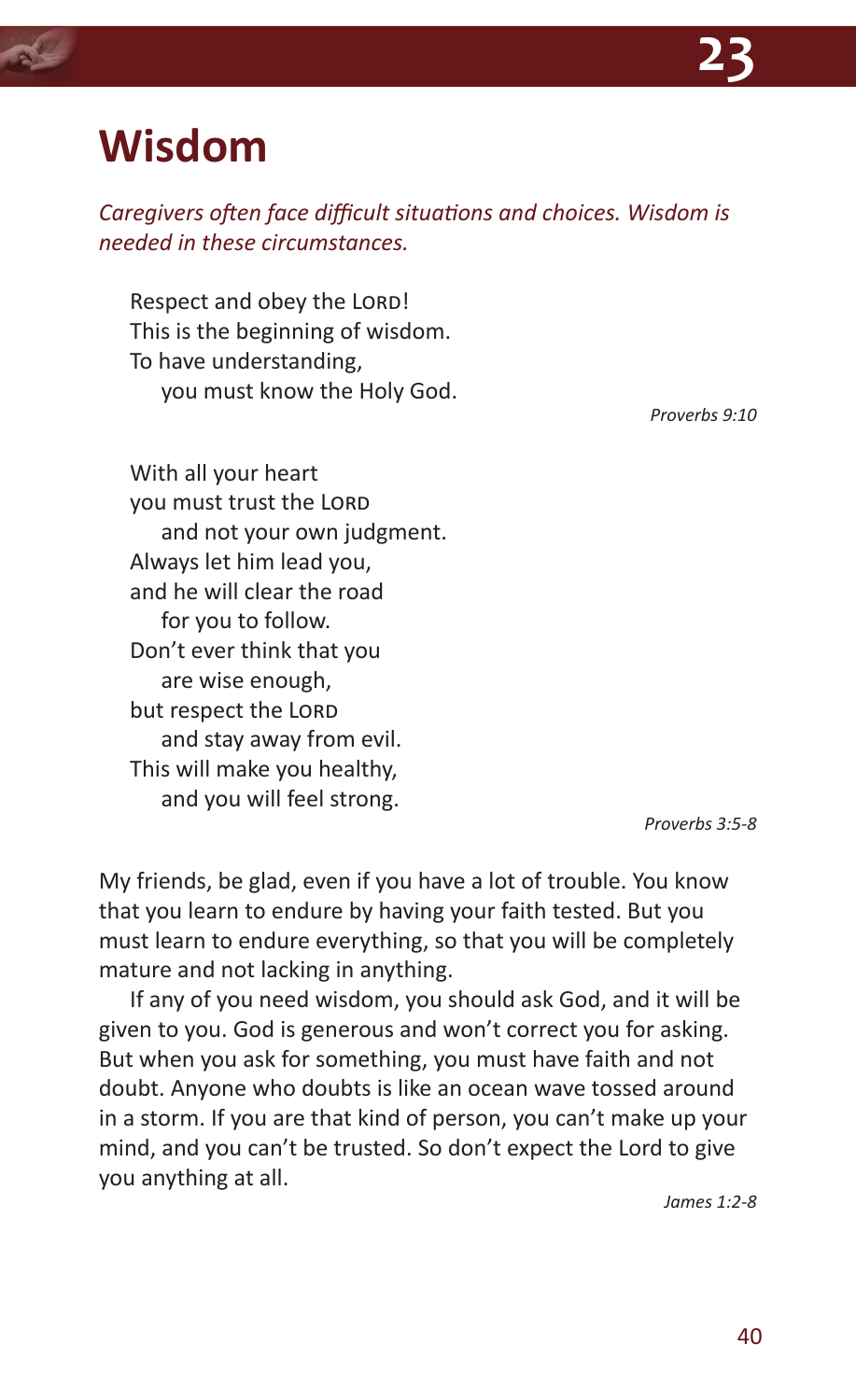### For further reflection:

- Would you agree with the statement made above, that  $\bullet$ "caregivers often face difficult situations and choices"? Why or why not?
- $\bullet$ According to Scripture, where does wisdom begin?
- Can you think of a situation where you have needed and  $\bullet$ then received God's wisdom and discernment? What happened?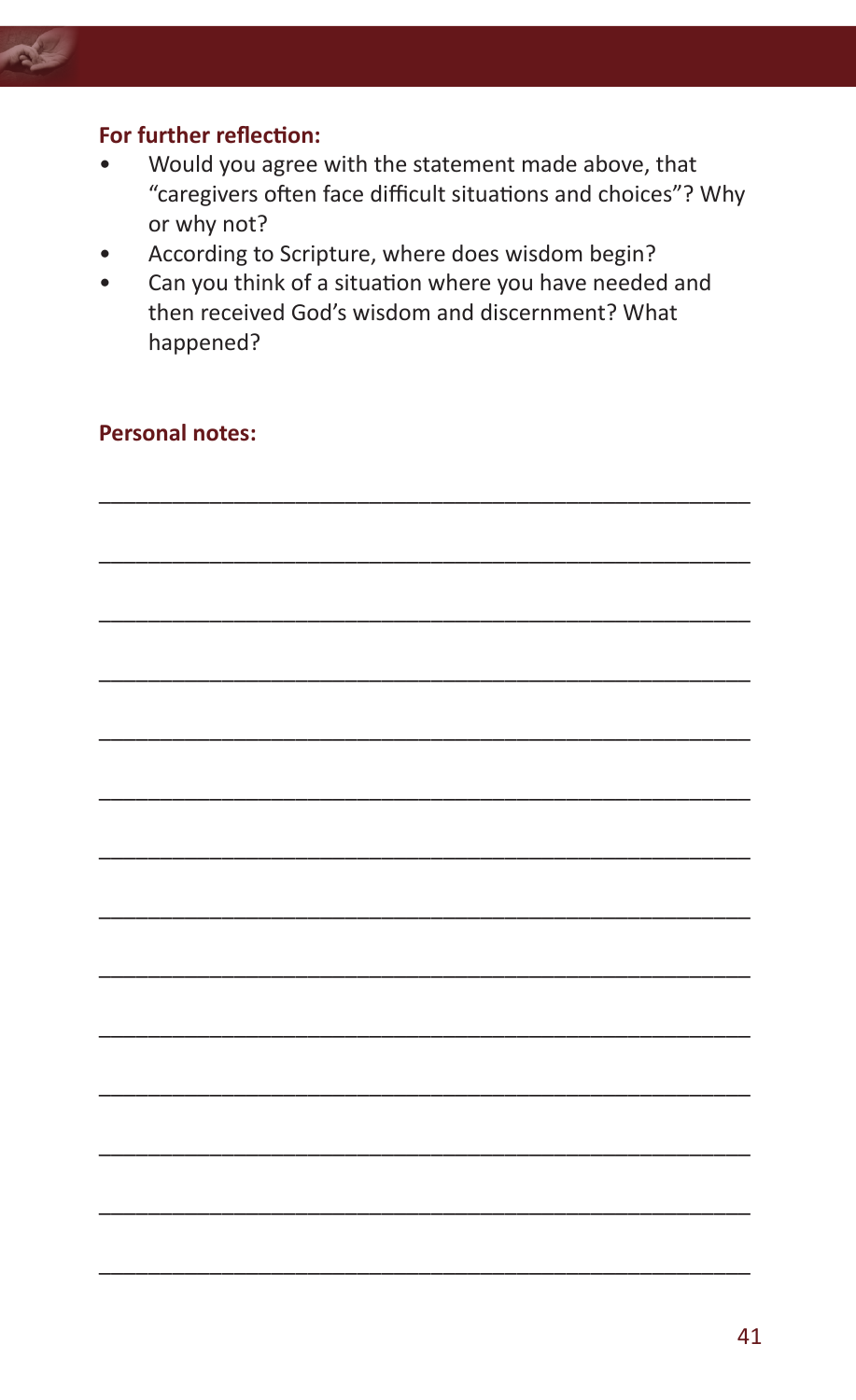

# **Safety in God's presence**

*In this life, danger and tragedy could strike a person at any time without warning. That is why it is such a comfort to read in the Bible about God's protection.*

Live under the protection of God Most High and stay in the shadow of God All-Powerful. Then you will say to the LORD, "You are my fortress, my place of safety; you are my God, and I trust you."

The LORD will keep you safe from secret traps and deadly diseases. He will spread his wings over you and keep you secure. His faithfulness is like a shield or a city wall.

You won't need to worry about dangers at night or arrows during the day. And you won't fear diseases that strike in the dark or sudden disaster at midday.

You will not be harmed, though thousands fall all around you. And with your own eyes you will see the punishment of the wicked. The LORD Most High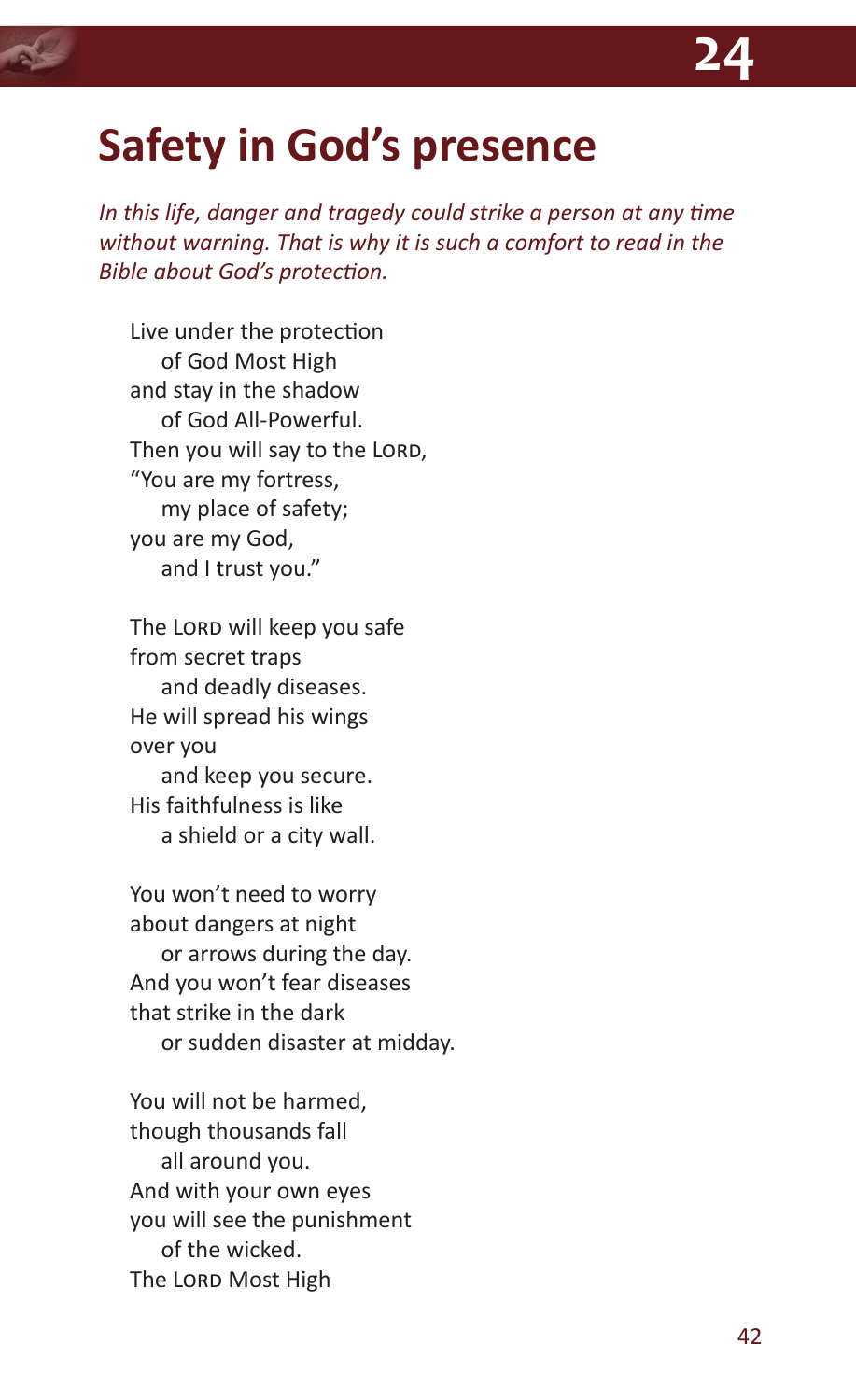is your fortress. Run to him for safety, and no terrible disasters will strike you or your home.

God will command his angels to protect you wherever you go. They will carry you in their arms, and you won't hurt your feet on the stones. You will overpower the strongest lions and the most deadly snakes.

The LORD says, "If you love me and truly know who I am, I will rescue you and keep you safe. When you are in trouble, call out to me. I will answer and be there to protect and honour you. You will live a long life and see my saving power."

*Psalm 91*

- As a caregiver, do you experience a need for protection in your work? If so, protection against what?
- In this portion of Scripture, are there any conditions to your living under God's protection? Do you need to implement any of these in your life?
- Can you think of a situation or situations where you experienced God's protection in the past?
- How can such experiences and the truths taught in Psalm 91 help you in your present situation?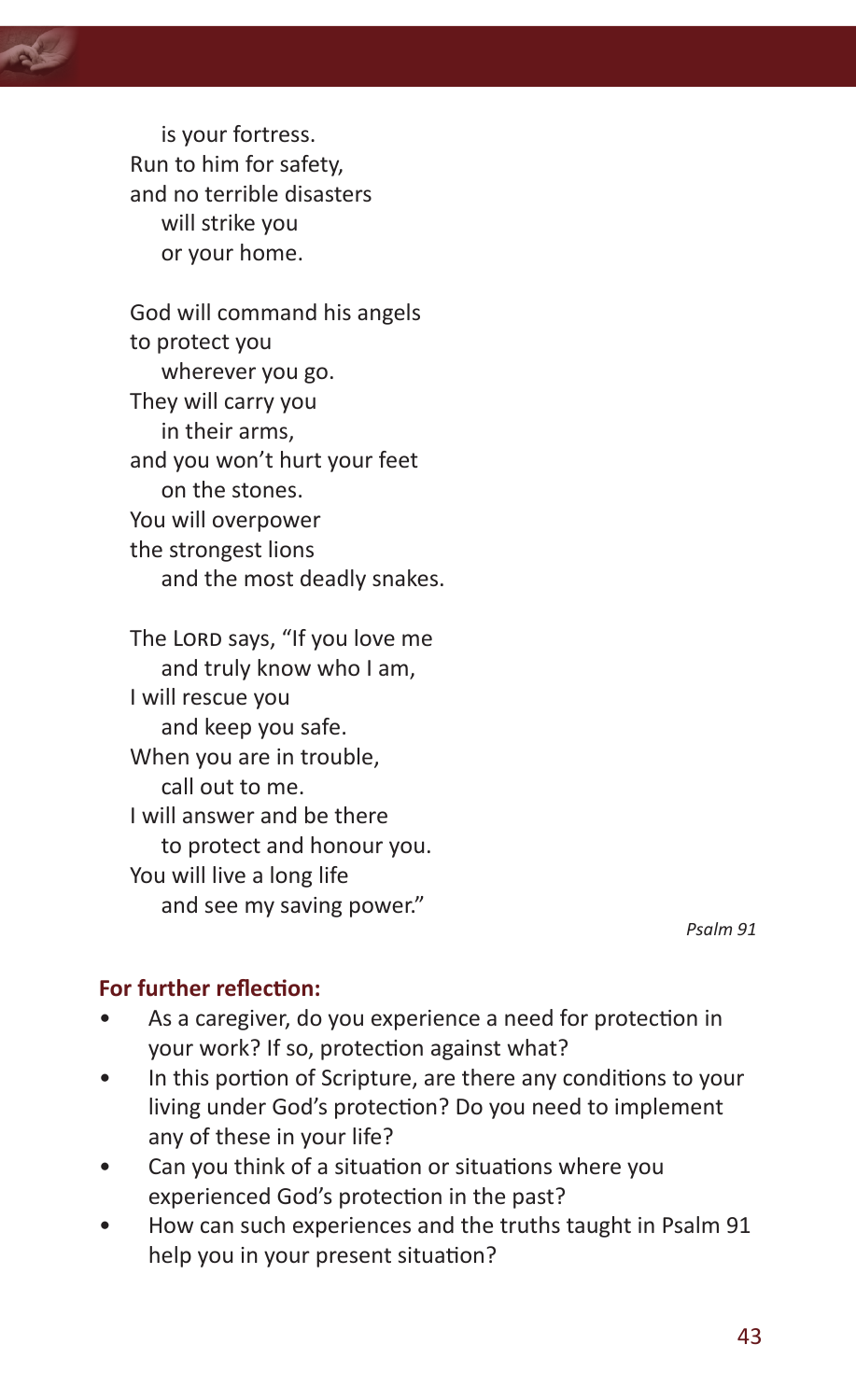# **An invitation to rest in the Lord**

*Being a caregiver can be extremely demanding. For that reason, rest is very important. Jesus invites us to come to Him to find rest.*

If you are tired from carrying heavy burdens, come to me and I will give you rest. Take the yoke I give you. Put it on your shoulders and learn from me. I am gentle and humble, and you will find rest. This yoke is easy to bear, and this burden is light. *Matthew 11:28-30*

Only God can save me, and I calmly wait for him. God alone is the mighty rock that keeps me safe and the fortress where I am secure.

I feel like a shaky fence or a sagging wall. How long will all of you attack and assault me? You want to bring me down from my place of honour. You love to tell lies, and when your words are kind, hatred hides in your heart.

Only God gives inward peace, and I depend on him. God alone is the mighty rock that keeps me safe, and he is the fortress where I feel secure. God saves me and honours me. He is that mighty rock where I find safety.

**25**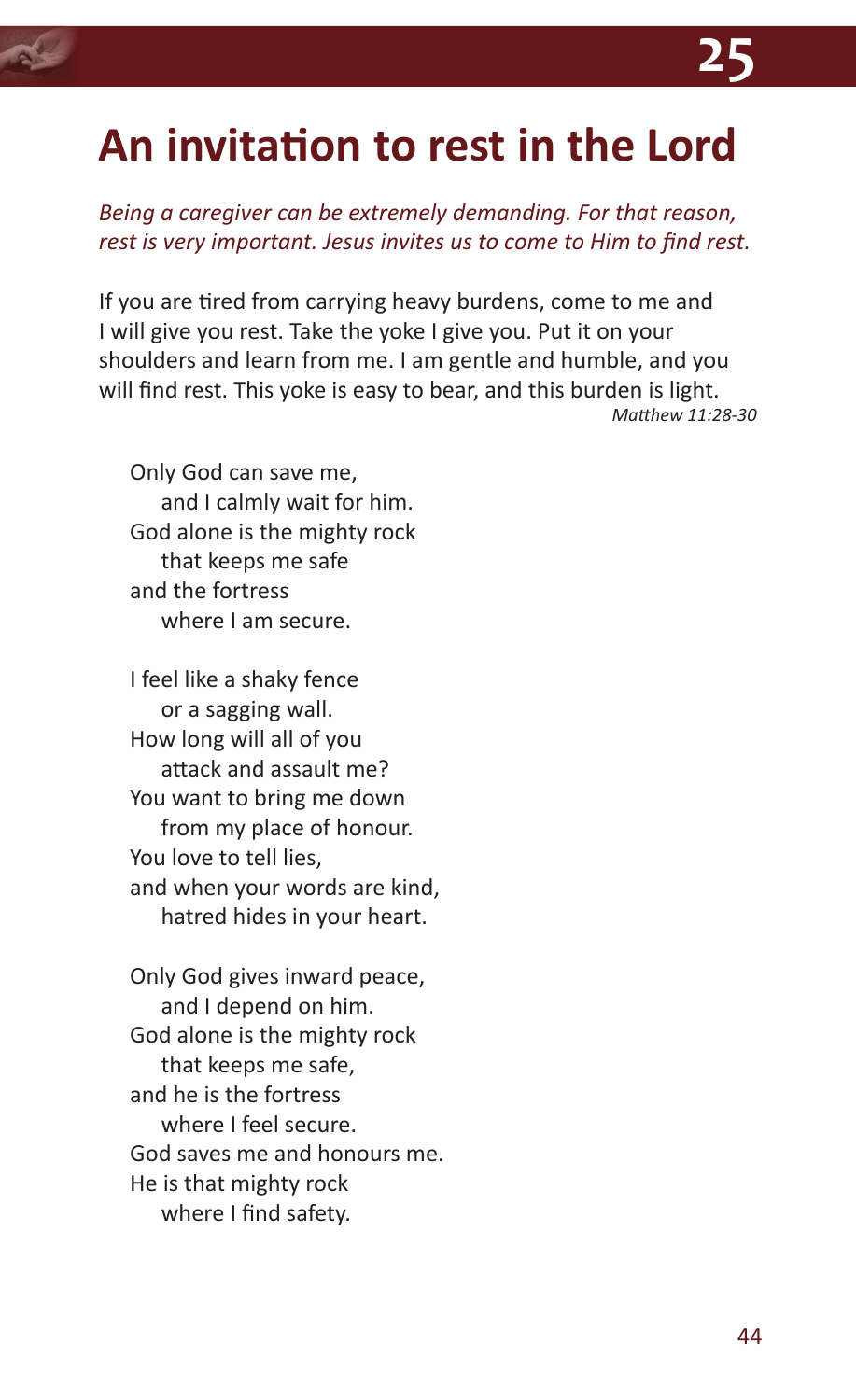Trust God, my friends, and always tell him each one of your concerns. God is our place of safety.

*Psalm 62:1-8*

### **For further reflection:**

- How do you understand the rest that Jesus offers to those who come to Him?
- Can you think of practical ways in which you can come to Jesus to find rest? Are there perhaps any burdens that you need to bring to Him?
- Can you make a decision to calmly wait for God? Are there things that make it difficult to calmly wait for Him?

\_\_\_\_\_\_\_\_\_\_\_\_\_\_\_\_\_\_\_\_\_\_\_\_\_\_\_\_\_\_\_\_\_\_\_\_\_\_\_\_\_\_\_\_\_\_\_\_\_\_\_\_\_

\_\_\_\_\_\_\_\_\_\_\_\_\_\_\_\_\_\_\_\_\_\_\_\_\_\_\_\_\_\_\_\_\_\_\_\_\_\_\_\_\_\_\_\_\_\_\_\_\_\_\_\_\_

\_\_\_\_\_\_\_\_\_\_\_\_\_\_\_\_\_\_\_\_\_\_\_\_\_\_\_\_\_\_\_\_\_\_\_\_\_\_\_\_\_\_\_\_\_\_\_\_\_\_\_\_\_

\_\_\_\_\_\_\_\_\_\_\_\_\_\_\_\_\_\_\_\_\_\_\_\_\_\_\_\_\_\_\_\_\_\_\_\_\_\_\_\_\_\_\_\_\_\_\_\_\_\_\_\_\_

\_\_\_\_\_\_\_\_\_\_\_\_\_\_\_\_\_\_\_\_\_\_\_\_\_\_\_\_\_\_\_\_\_\_\_\_\_\_\_\_\_\_\_\_\_\_\_\_\_\_\_\_\_

\_\_\_\_\_\_\_\_\_\_\_\_\_\_\_\_\_\_\_\_\_\_\_\_\_\_\_\_\_\_\_\_\_\_\_\_\_\_\_\_\_\_\_\_\_\_\_\_\_\_\_\_\_

\_\_\_\_\_\_\_\_\_\_\_\_\_\_\_\_\_\_\_\_\_\_\_\_\_\_\_\_\_\_\_\_\_\_\_\_\_\_\_\_\_\_\_\_\_\_\_\_\_\_\_\_\_

\_\_\_\_\_\_\_\_\_\_\_\_\_\_\_\_\_\_\_\_\_\_\_\_\_\_\_\_\_\_\_\_\_\_\_\_\_\_\_\_\_\_\_\_\_\_\_\_\_\_\_\_\_

\_\_\_\_\_\_\_\_\_\_\_\_\_\_\_\_\_\_\_\_\_\_\_\_\_\_\_\_\_\_\_\_\_\_\_\_\_\_\_\_\_\_\_\_\_\_\_\_\_\_\_\_\_

\_\_\_\_\_\_\_\_\_\_\_\_\_\_\_\_\_\_\_\_\_\_\_\_\_\_\_\_\_\_\_\_\_\_\_\_\_\_\_\_\_\_\_\_\_\_\_\_\_\_\_\_\_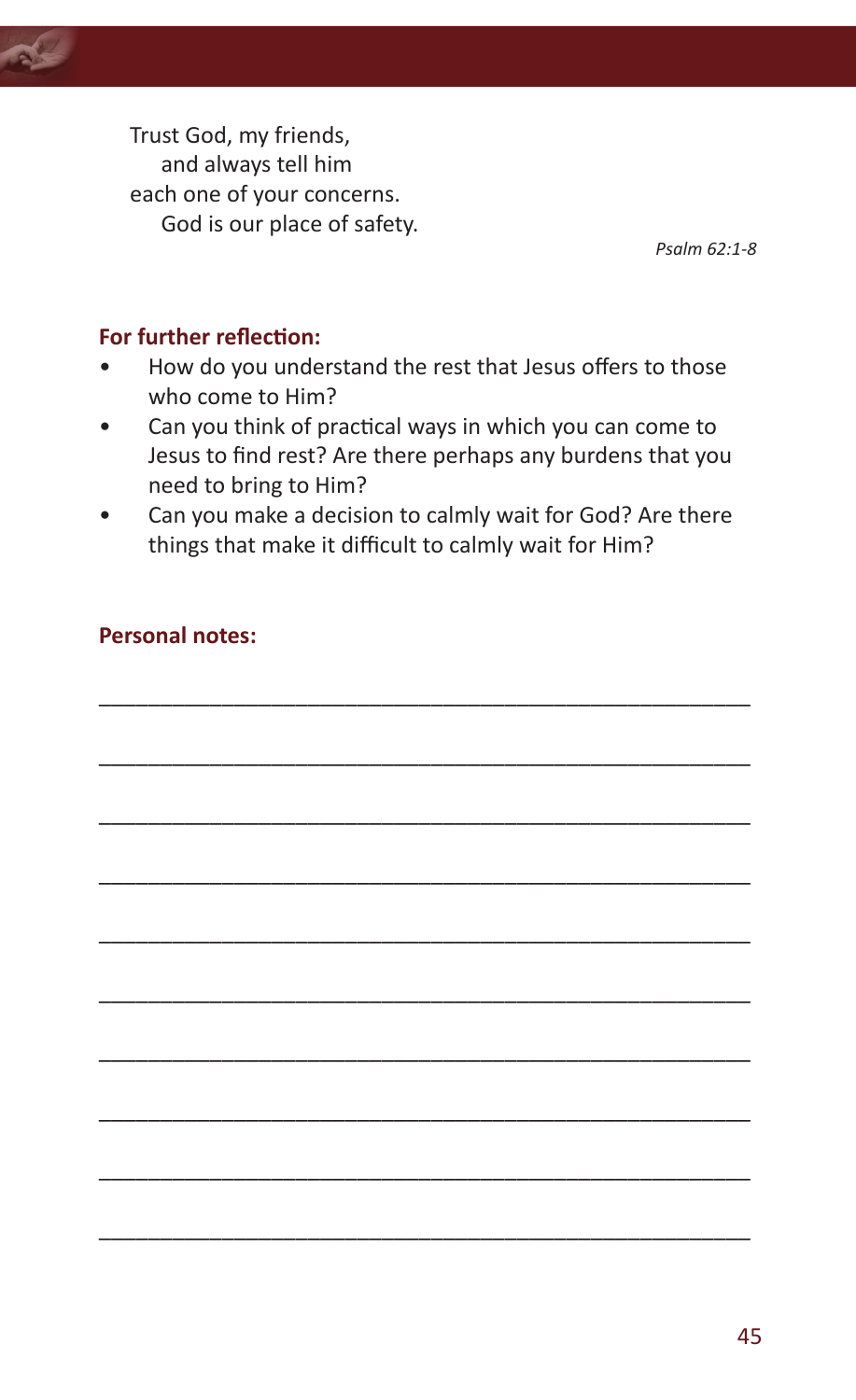# **Thoughts**

*The way a person thinks inevitably influences his or her words and actions. For that reason, the Word of God tells us to be careful about what we focus our thoughts on.*

Don't be like the people of this world, but let God change the way you think. Then you will know how to do everything that is good and pleasing to him.

*Romans 12:2*

Finally, my friends, keep your minds on whatever is true, pure, right, holy, friendly, and proper. Don't ever stop thinking about what is truly worthwhile and worthy of praise.

*Philippians 4:8*

### **For further reflection:**

- How can you let God change the way you think?
- Can you think of practical ways of focusing your thoughts on "whatever is true, pure, right, holy, friendly, and proper"?

\_\_\_\_\_\_\_\_\_\_\_\_\_\_\_\_\_\_\_\_\_\_\_\_\_\_\_\_\_\_\_\_\_\_\_\_\_\_\_\_\_\_\_\_\_\_\_\_\_\_\_\_\_

\_\_\_\_\_\_\_\_\_\_\_\_\_\_\_\_\_\_\_\_\_\_\_\_\_\_\_\_\_\_\_\_\_\_\_\_\_\_\_\_\_\_\_\_\_\_\_\_\_\_\_\_\_

\_\_\_\_\_\_\_\_\_\_\_\_\_\_\_\_\_\_\_\_\_\_\_\_\_\_\_\_\_\_\_\_\_\_\_\_\_\_\_\_\_\_\_\_\_\_\_\_\_\_\_\_\_

\_\_\_\_\_\_\_\_\_\_\_\_\_\_\_\_\_\_\_\_\_\_\_\_\_\_\_\_\_\_\_\_\_\_\_\_\_\_\_\_\_\_\_\_\_\_\_\_\_\_\_\_\_

\_\_\_\_\_\_\_\_\_\_\_\_\_\_\_\_\_\_\_\_\_\_\_\_\_\_\_\_\_\_\_\_\_\_\_\_\_\_\_\_\_\_\_\_\_\_\_\_\_\_\_\_\_

\_\_\_\_\_\_\_\_\_\_\_\_\_\_\_\_\_\_\_\_\_\_\_\_\_\_\_\_\_\_\_\_\_\_\_\_\_\_\_\_\_\_\_\_\_\_\_\_\_\_\_\_\_

\_\_\_\_\_\_\_\_\_\_\_\_\_\_\_\_\_\_\_\_\_\_\_\_\_\_\_\_\_\_\_\_\_\_\_\_\_\_\_\_\_\_\_\_\_\_\_\_\_\_\_\_\_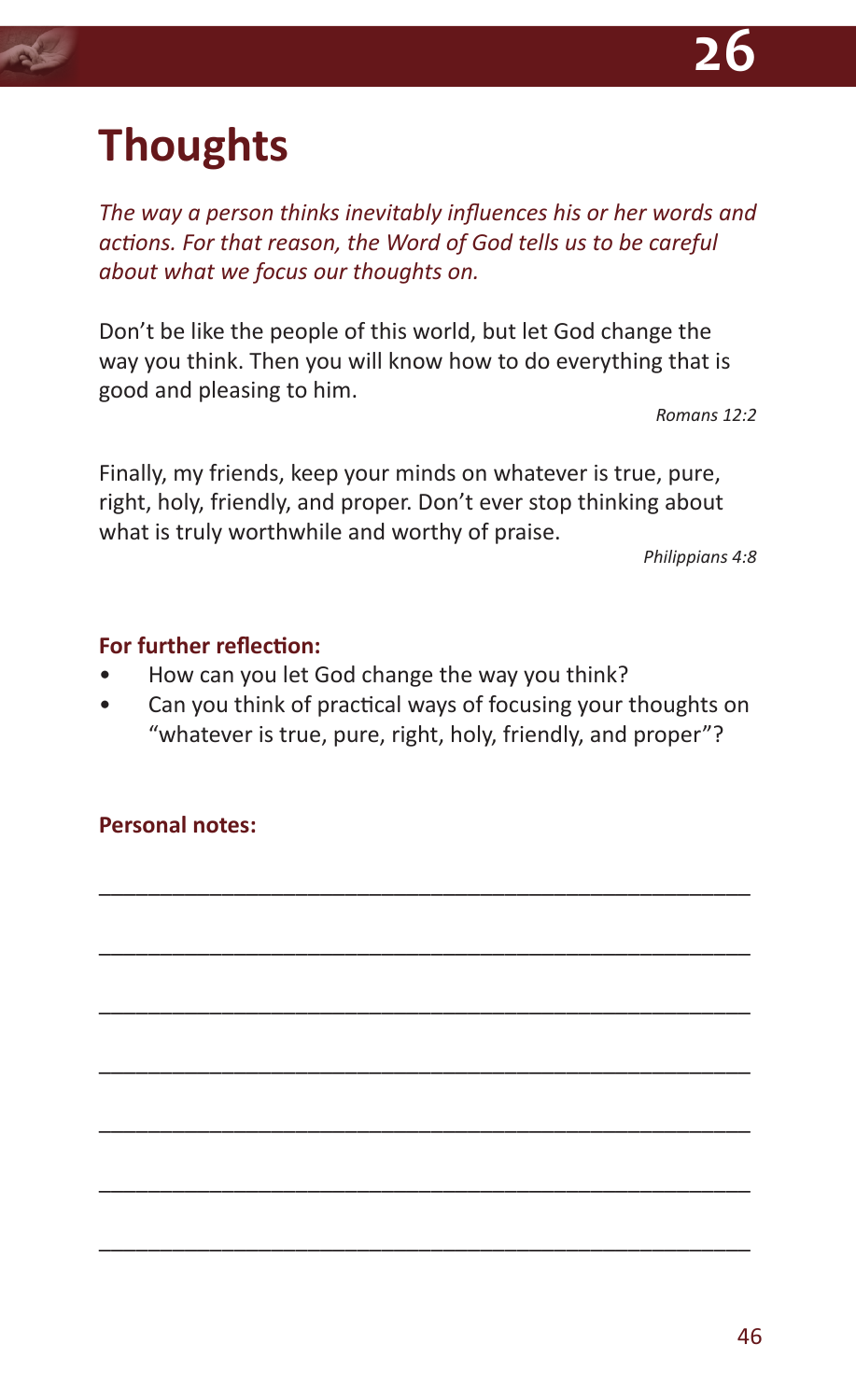# **A manifesto for caregivers**

*The following Scripture passage can be seen as a manifesto for caregivers.*

God loves you and has chosen you as his own special people. So be gentle, kind, humble, meek, and patient. Put up with each other, and forgive anyone who does you wrong, just as Christ has forgiven you. Love is more important than anything else. It is what ties everything completely together.

Each one of you is part of the body of Christ, and you were chosen to live together in peace. So let the peace that comes from Christ control your thoughts. And be grateful. Let the message about Christ completely fill your lives, while you use all your wisdom to teach and instruct each other. With thankful hearts, sing psalms, hymns, and spiritual songs to God. Whatever you say or do should be done in the name of the Lord Jesus, as you give thanks to God the Father because of him.

*Colossians 3:12-17*

### **For further reflection:**

**27**

- Would you agree that this passage can be regarded as a manifesto for caregivers? Why or why not?
- According to this passage, what is the most important thing of all? Why is it more important than anything else?
- What effect will it have on your life and care work if you live according to these principles?

\_\_\_\_\_\_\_\_\_\_\_\_\_\_\_\_\_\_\_\_\_\_\_\_\_\_\_\_\_\_\_\_\_\_\_\_\_\_\_\_\_\_\_\_\_\_\_\_\_\_\_\_\_

\_\_\_\_\_\_\_\_\_\_\_\_\_\_\_\_\_\_\_\_\_\_\_\_\_\_\_\_\_\_\_\_\_\_\_\_\_\_\_\_\_\_\_\_\_\_\_\_\_\_\_\_\_

\_\_\_\_\_\_\_\_\_\_\_\_\_\_\_\_\_\_\_\_\_\_\_\_\_\_\_\_\_\_\_\_\_\_\_\_\_\_\_\_\_\_\_\_\_\_\_\_\_\_\_\_\_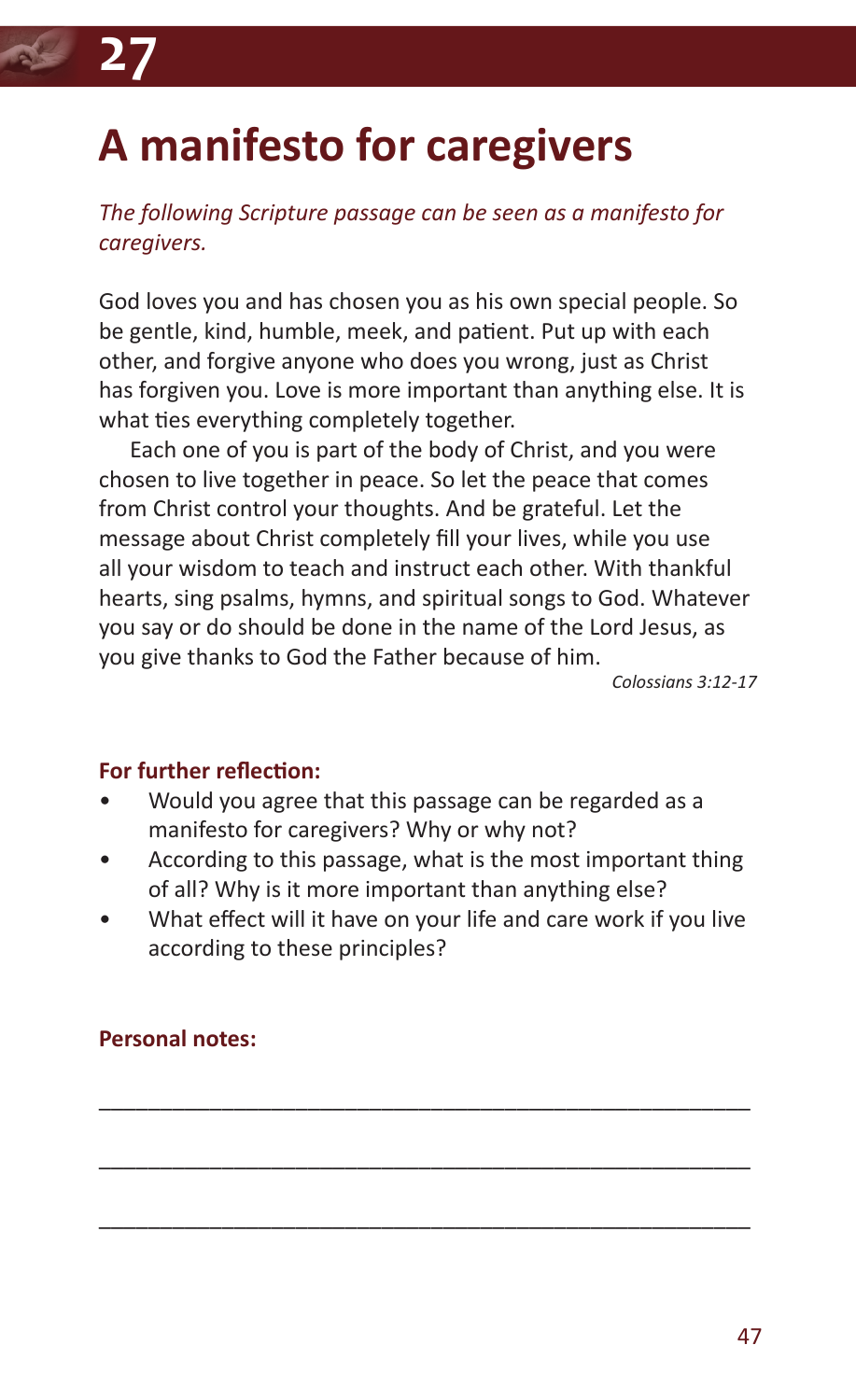# **28**

# **A prayer for caregivers**

*The following prayer of the apostle Paul for the Ephesian Christians is very suitable for caregivers.*

I have heard about your faith in the Lord Jesus and your love for all God's people. So I never stop being grateful for you, as I mention you in my prayers. I ask the glorious Father and God of our Lord Jesus Christ to give you his Spirit. The Spirit will make you wise and let you understand what it means to know God. My prayer is that light will flood your hearts and that you will understand the hope that was given to you when God chose you. Then you will discover the glorious blessings that will be yours together with all God's people.

I want you to know about the great and mighty power that God has for us followers. It is the same wonderful power he used when he raised Christ from death and let him sit at his right side in heaven. There Christ rules over all forces, authorities, powers, and rulers. He rules over all beings in this world and will rule in the future world as well. God has put all things under the power of Christ, and for the good of the church he has made him the head of everything. The church is Christ's body and is filled with Christ who completely fills everything.

*Ephesians 1:15-23*

### **For further reflection:**

- Which prayer items mentioned in this passage are important in the situation in which caregivers find themselves? Why?
- Ask someone to pray for you on a daily basis. They can use this prayer as a guideline.

\_\_\_\_\_\_\_\_\_\_\_\_\_\_\_\_\_\_\_\_\_\_\_\_\_\_\_\_\_\_\_\_\_\_\_\_\_\_\_\_\_\_\_\_\_\_\_\_\_\_\_\_\_

\_\_\_\_\_\_\_\_\_\_\_\_\_\_\_\_\_\_\_\_\_\_\_\_\_\_\_\_\_\_\_\_\_\_\_\_\_\_\_\_\_\_\_\_\_\_\_\_\_\_\_\_\_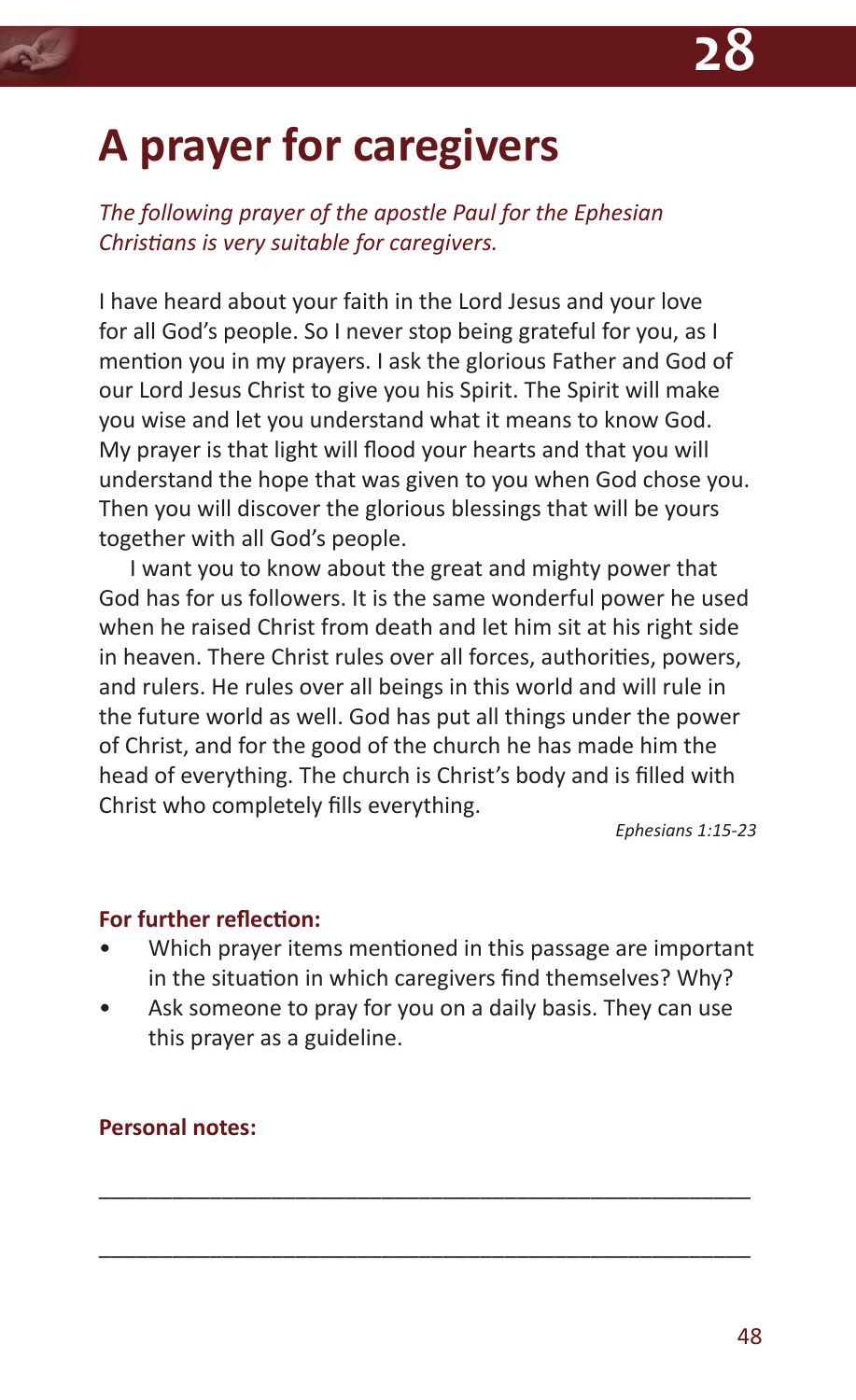# **29**

# **Love, above all else**

*One of the most emphasised topics in the New Testament is love. Since care work involves a lot of love, it is important to take note of what the Word of God teaches about this topic.*

What if I could speak all languages of humans and of angels? If I did not love others, I would be nothing more than a noisy gong or a clanging cymbal. What if I could prophesy and understand all secrets and all knowledge? And what if I had faith that moved mountains? I would be nothing, unless I loved others. What if I gave away all that I owned and let myself be burnt alive? I would gain nothing, unless I loved others. Love is kind and patient, never jealous, boastful, proud, or rude. Love isn't selfish or quick-tempered. It doesn't keep a record of wrongs that others do. Love rejoices in the truth, but not in evil. Love is always supportive, loyal, hopeful, and trusting.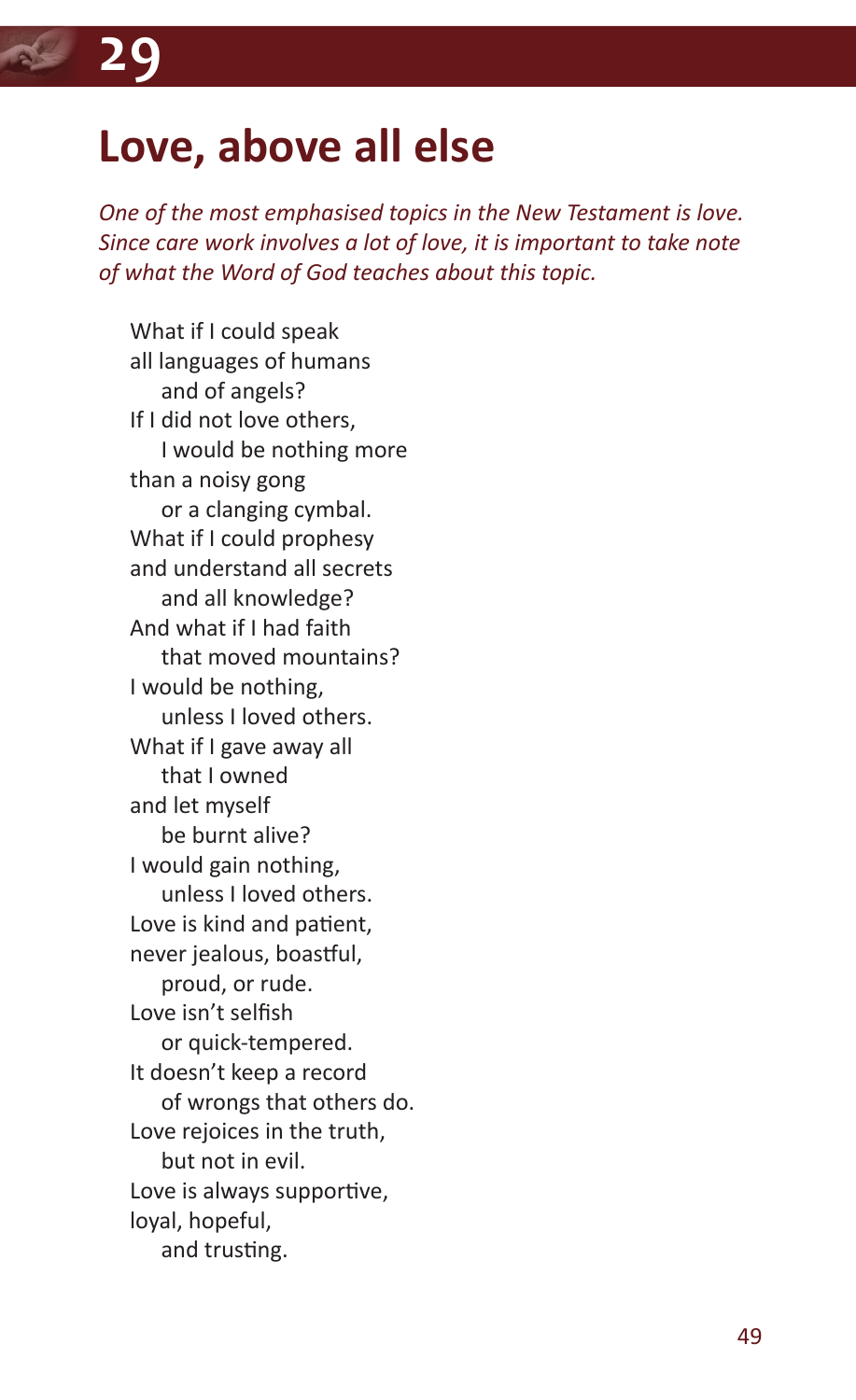Love never fails! Everyone who prophesies will stop. and unknown languages will no longer be spoken. All that we know will be forgotten. We don't know everything, and our prophecies are not complete. But what is perfect will some day appear, and what isn't perfect will then disappear.

When we were children, we thought and reasoned as children do. But when we grew up, we stopped our childish ways. Now all we can see of God is like a cloudy picture in a mirror. Later we will see him face to face. We don't know everything, but then we will, just as God completely understands us. For now there are faith, hope, and love. But of these three, the greatest is love.

*1 Corinthians 13*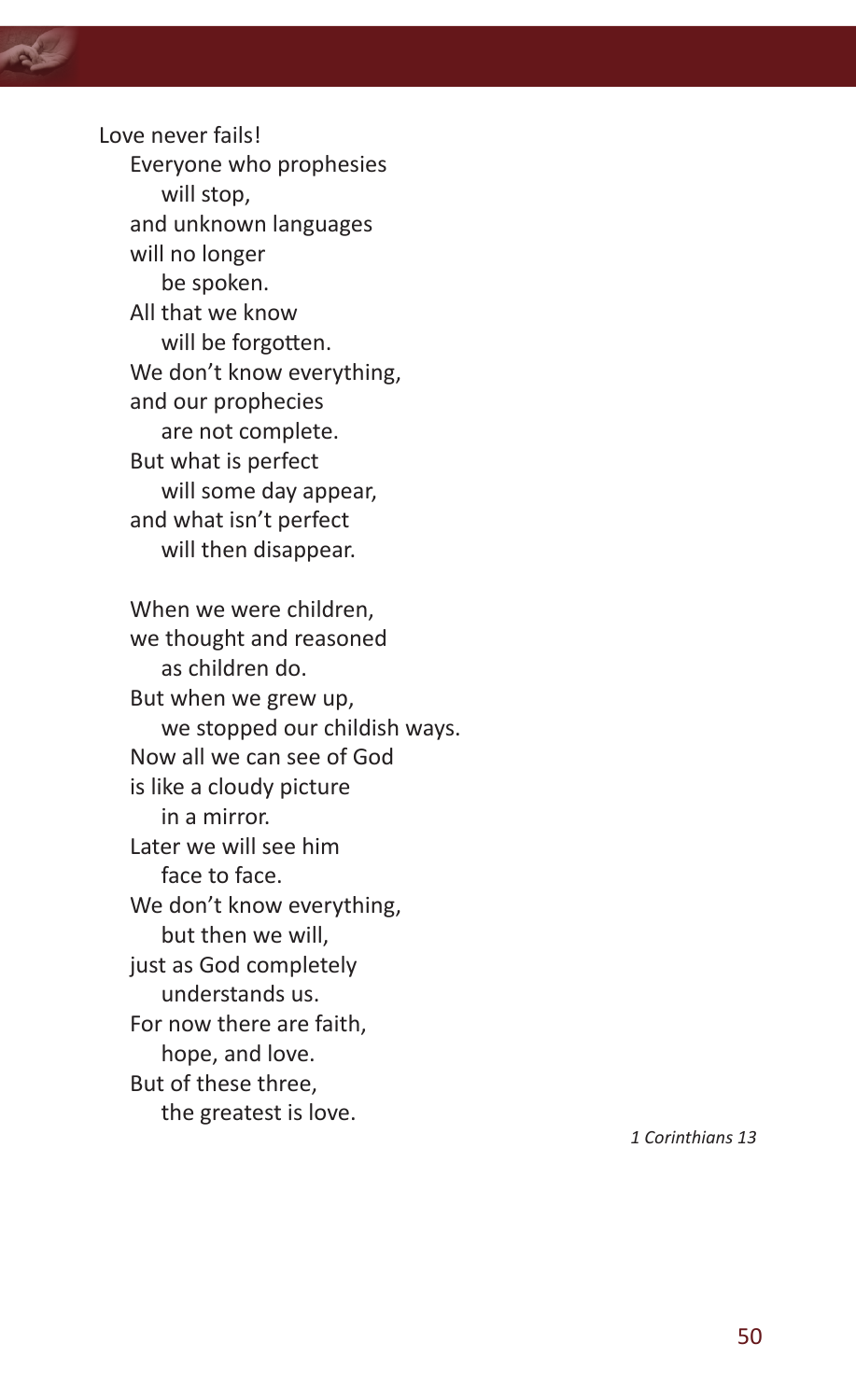### **For further reflection:**

- Why do you think love is given such a prominent position in the Bible?
- List various ways in which this description of love differs from the idea that people in our society generally have about love. How is your understanding of this significant for your care work?
- Which aspects of love do you need to express more in your care work? Can you think of practical ways of doing this?

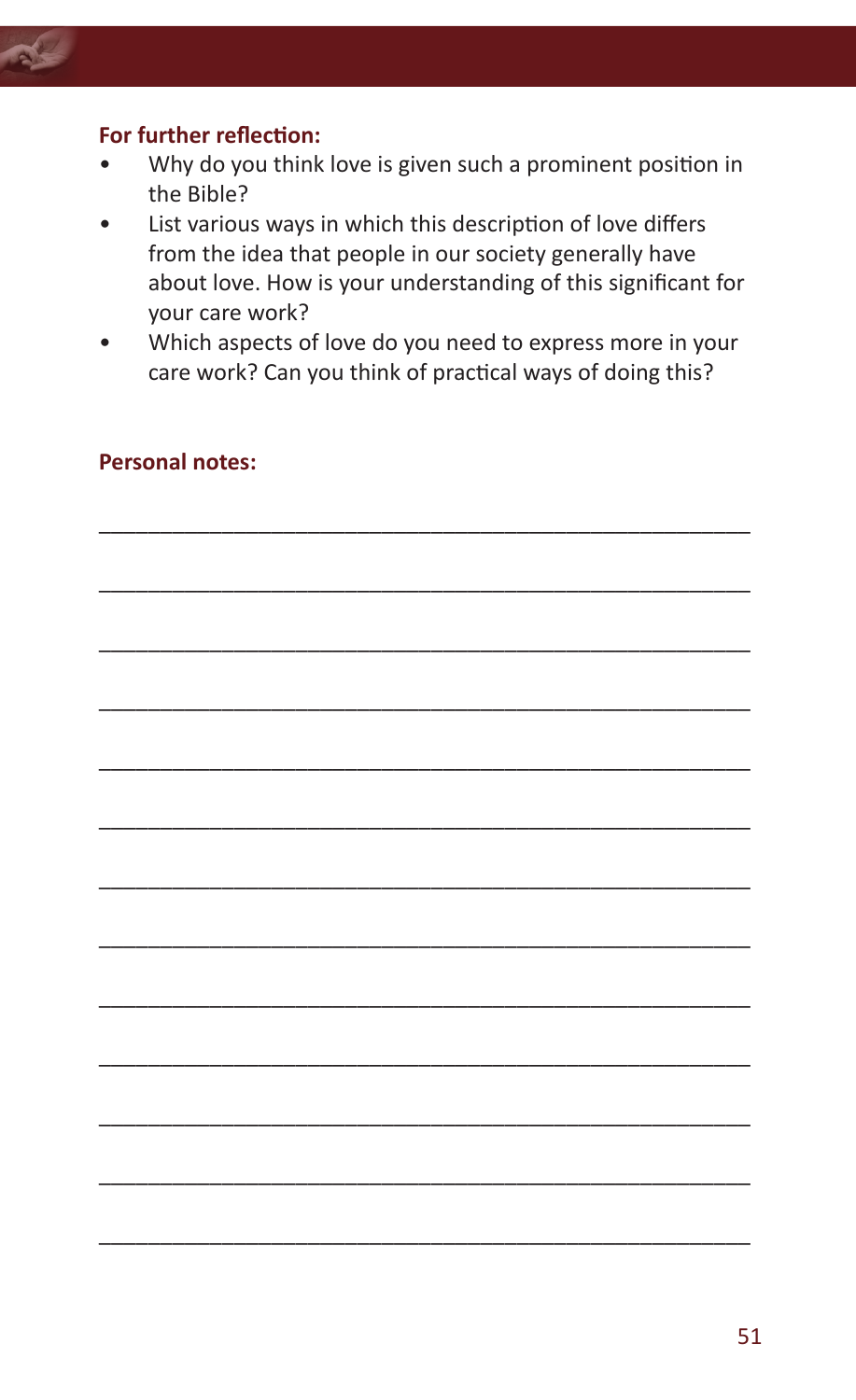

# **A vision of eternity**

*The hope that the Word of God holds out to us is different from any other hope, in that it is eternal. As caregivers, we need to see our care work in an eternal light in order to understand its true meaning.*

I saw a new heaven and a new earth. The first heaven and the first earth had disappeared, and so had the sea. Then I saw New Jerusalem, that holy city, coming down from God in heaven. It was like a bride dressed in her wedding gown and ready to meet her husband.

I heard a loud voice shout from the throne:

 God's home is now with his people. He will live with them, and they will be his own. Yes, God will make his home among his people. He will wipe all tears from their eyes, and there will be no more death, suffering, crying, or pain. These things of the past are gone for ever. Then the one sitting on the throne said:

 I am making everything new. Write down what I have said. My words are true and can be trusted. Everything is finished! I am Alpha and Omega, the beginning and the end. I will freely give water from the life-giving fountain to everyone who is thirsty. All who win the victory will be given these blessings. I will be their God, and they will be my people.

*Revelation 21:1-7*

- What meaning does your caregiving have in the light of this vision of eternity? Apart from the immediate benefits to those who suffer, what does your caregiving offer in terms of eternity?
- What hope does this passage offer to caregivers and to all who suffer?
- Can you think of practical ways to make this hope more real to those that you take care of?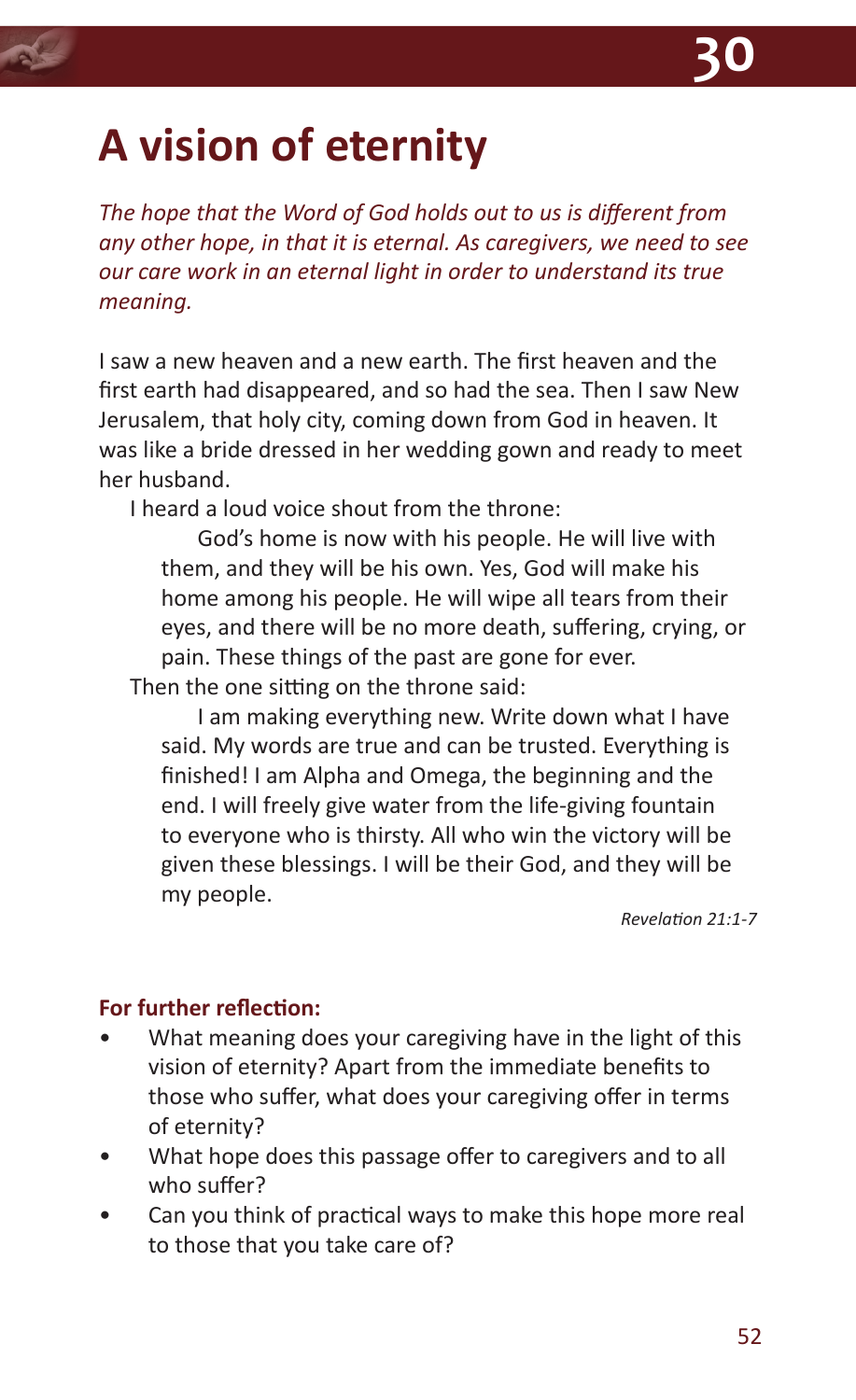| <b>Personal notes</b> |  |  |
|-----------------------|--|--|
|                       |  |  |
|                       |  |  |
|                       |  |  |
|                       |  |  |
|                       |  |  |
|                       |  |  |
|                       |  |  |
|                       |  |  |
|                       |  |  |
|                       |  |  |
|                       |  |  |
|                       |  |  |
|                       |  |  |
|                       |  |  |
|                       |  |  |
|                       |  |  |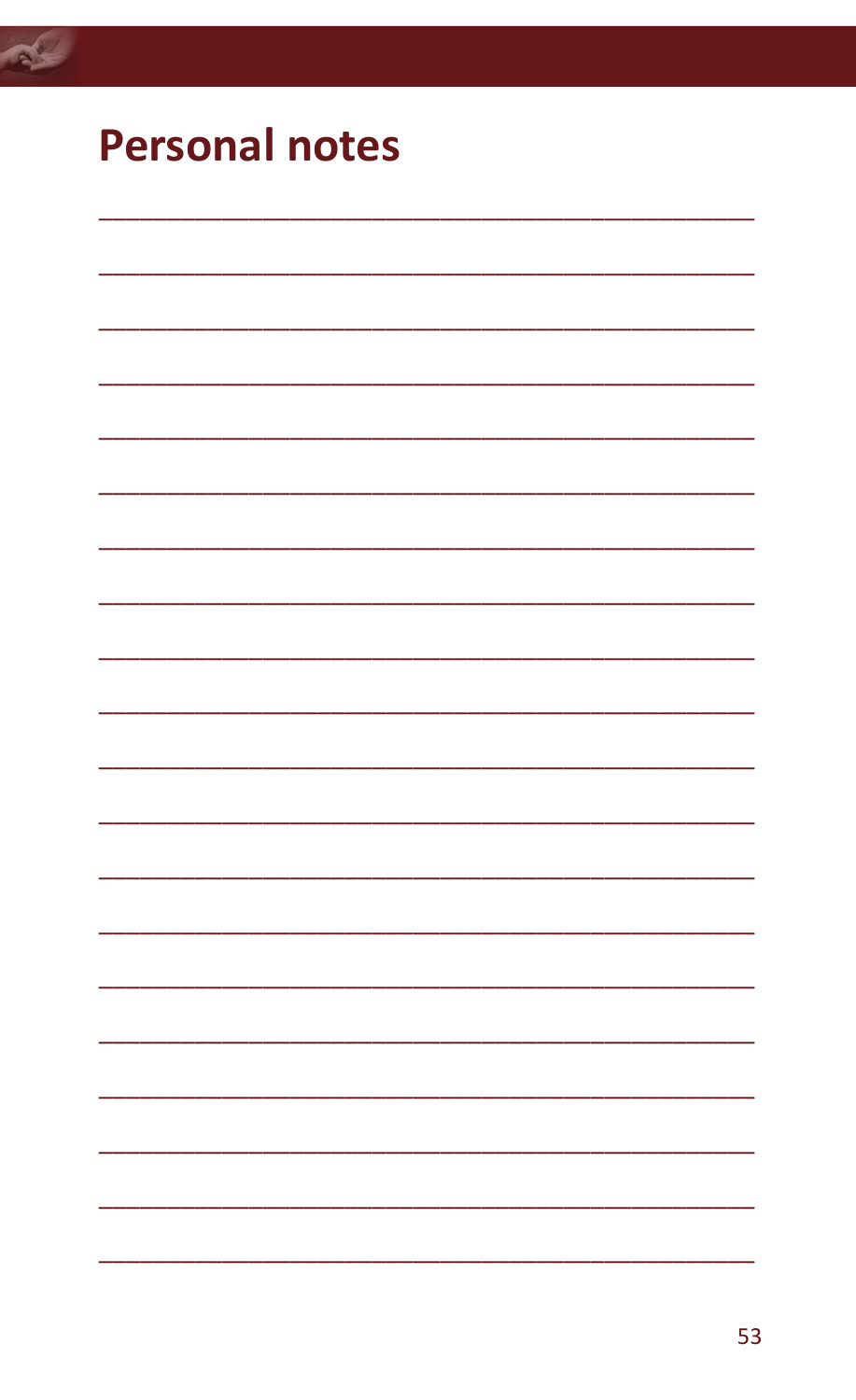| <b>Personal notes</b> |  |  |
|-----------------------|--|--|
|                       |  |  |
|                       |  |  |
|                       |  |  |
|                       |  |  |
|                       |  |  |
|                       |  |  |
|                       |  |  |
|                       |  |  |
|                       |  |  |
|                       |  |  |
|                       |  |  |

 $\rightarrow$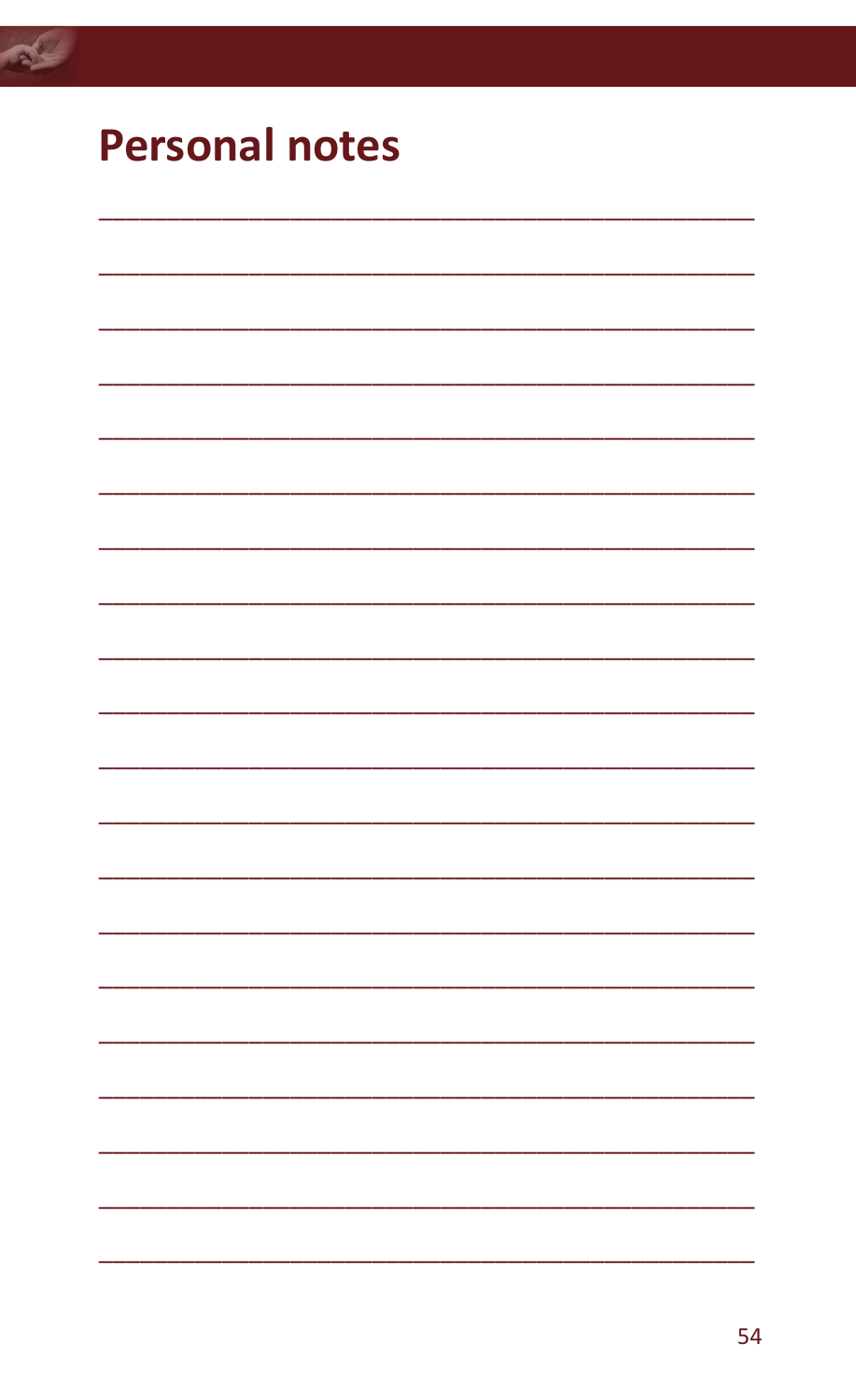| <b>Personal notes</b> |  |  |
|-----------------------|--|--|
|                       |  |  |
|                       |  |  |
|                       |  |  |
|                       |  |  |
|                       |  |  |
|                       |  |  |
|                       |  |  |
|                       |  |  |
|                       |  |  |
|                       |  |  |
|                       |  |  |
|                       |  |  |
|                       |  |  |
|                       |  |  |
|                       |  |  |
|                       |  |  |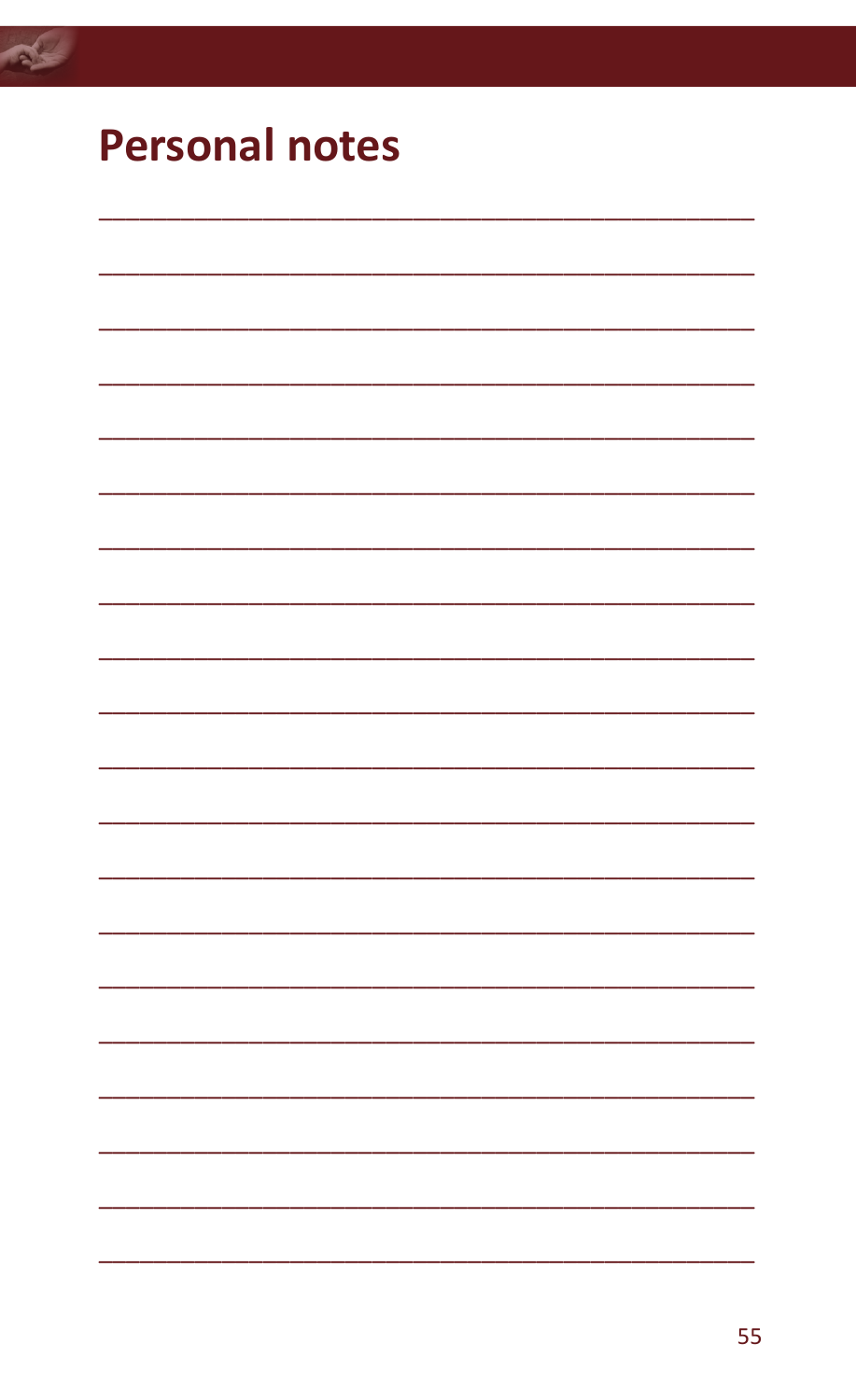| <b>Personal notes</b> |  |
|-----------------------|--|
|                       |  |
|                       |  |
|                       |  |
|                       |  |
|                       |  |
|                       |  |
|                       |  |
|                       |  |
|                       |  |
|                       |  |